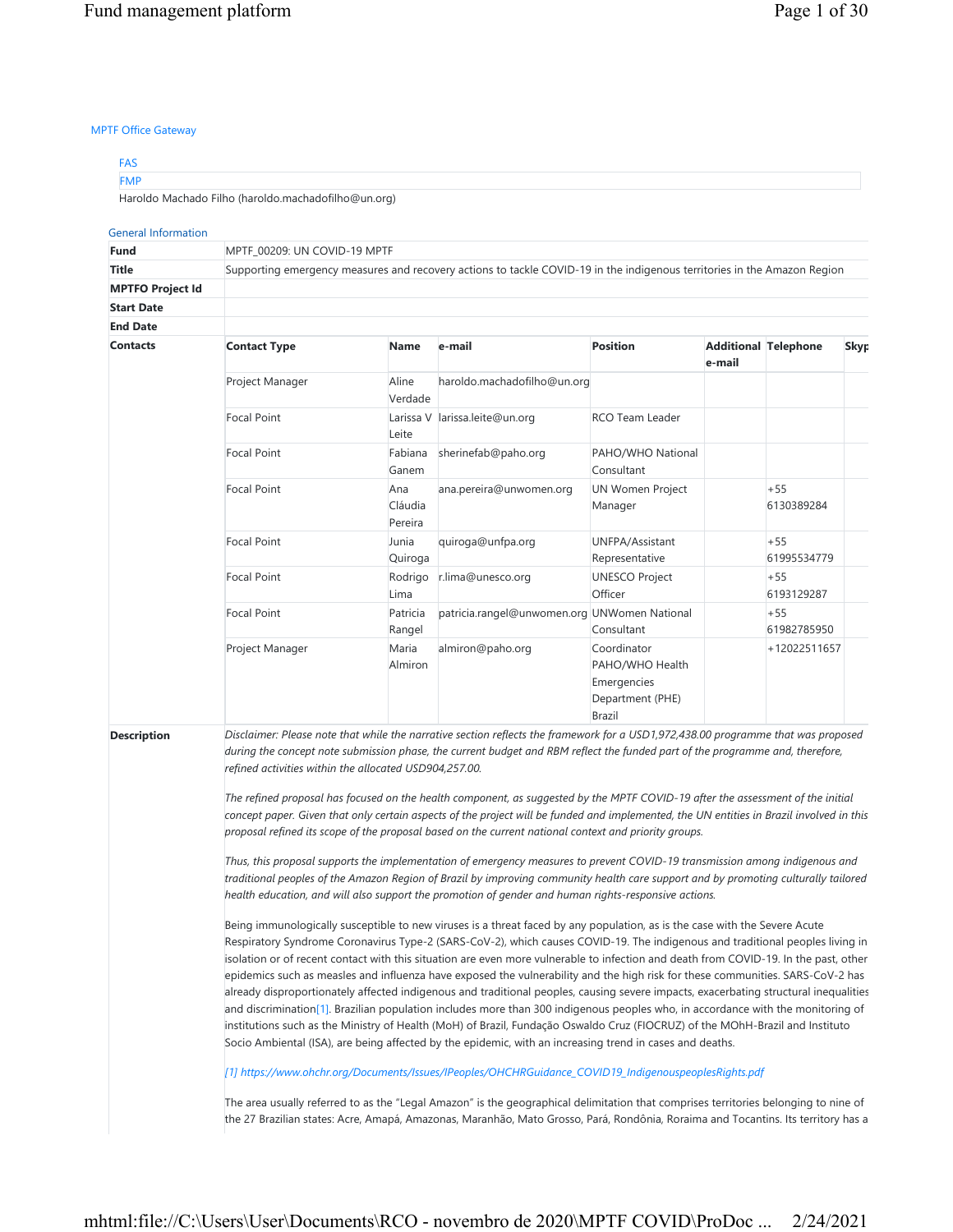area of approximately 5.1 million km² belonging to the Amazon Basin, an area with Amazonian vegetation that houses 67% of the world's tropical forests.

Despite the wide offer of natural resources, the Legal Amazon's socioeconomic development is below the average observed in the rest of the country, as reported in the Municipal Human Development Index (MHDI) and the Social Progress Index. In addition, access to higher education and water and sanitation infrastructure is deficient compared to other national territory parts.

Drawing from recommendations from human rights mechanisms from previous years (SR Indigenous Peoples, 2016; UPR, 2017), from the assessment made within the SERP and also based on the ongoing measures from the government, indigenous organizations, the Interstate Consortium of the Brazilian Legal Amazon and other stakeholders, this initiative intends to support the implementation of emergency measures to tackle COVID-19 in the indigenous and traditional peoples' territories based on the Plan to Stand Against COVID-19 of APIB[2] focusing mainly on the states of Amazonas, Roraima and Maranhão.

#### *[2] https://drive.google.com/file/d/1WofAWUU\_vZLnILXnR6Y5UAD1B0L43\_U0/view?usp=sharing*

The first main objective of the project is to reduce the mortality and case fatality rate of COVID-19 current new wave and outbreaks among indigenous and traditional peoples, and communities in the Amazon region, taking also in consideration extensive experience gender and age-based vulnerabilities. To that end, the initiative aims to instrumentalize community health teams to act in the early detection of signs and symptoms of COVID-19, strengthen the community-based diagnosis and initial clinical management of cases and the referral process to specialized care when the hospitalization is needed. These actions seek to reduce the mortality and case fatality rate by Severe Acute Respiratory Syndrome (SARS), due to COVID-19 and other etiologies. In terms of prevention, it aims at promoting strategies for preventive measures. This strategy shall provide for means for reaching the indigenous and traditional peoples and communities – through radio, social networks and other available tools – with messages in their traditional indigenous languages and multicultural approach and taking into consideration their own values and culture. These messages shall raise awareness of these communities about the pandemic, fostering community mobilization to prevent infection and to be alert to the signs and symptoms of the disease. Also, the full intervention will allow strengthening maternal health in the sense of identifying and adequately targeting pregnant and puerperal women through capacity development, protocol implementation and customized information. Evidence-based policy implementation will be focused by delivering a dashboard to managers. The activities will contribute to the achievement of SDG 1.5, 3.1, 3.3, 3.4, 3.5, 3.7, 3.10, 5.5 as well as to the implementation of UPR recommendations 217 and 218.

The advancement of gender equality and women's participation will be promoted, contributing with the recommendations 217-24. of UPR and 96 (c) of the SR on Indigenous Peoples, to achieving SDG target 5.5 and ensuring that their needs and priorities inform the COVID-19 response measures, while strengthening the indigenous women's capacity to meaningfully participate and influence decisions for the implementation of preventive measures. The project will focus on strengthening the indigenous women's capacity to meaningfully participate and influence decisions and response measures for COVID-19. The project will provide technical and financial support to indigenous women's leadership in the emergency-response by sharing information on signs and symptoms of COVID amongst communities' members, raising awareness of communities on the importance of vaccination, and engaging authorities to influence policy-making - as past experiences show that the participation of affected communities in decisions about responding to the pandemic, including the leadership of women, produces more efficient, sustainable and successful interventions. At the Outcome level, the project aims to ensure that the indigenous women equally benefit from health emergency plans and budgets that are responsive to their needs and priorities in target locations. To achieve the outcome, the implementing partners wi conduct gender-sensitive consultations and assessments with the affected indigenous communities, aiming to identify gaps, needs and priorities. Complementarily, the implementing partners will provide decision-makers with comprehensive technical assistance t mainstream gender across the response.

The proposed solution takes into account the current critical COVID-19 situation in Amazonas and other states of the Legal Amazonia as well as the experience of the UN System in Brazil in promoting protection with intercultural approach among indigenous and traditional peoples, including actions in various areas such as education, health, valorization of cultural heritage, safeguard of the linguistic diversity, nutrition, environmental preservation, sustainable development and clean technologies. It is worth noting that Brazil's Legal Amazon includes some of the lowest socioeconomic developed states in the country, with particula challenges to offer access to health and services for indigenous and traditional people and communities. In this perspective, SDG 1 in particular 1.5, is closely connected.

In addition, PAHO/WHO has extensive experience of technical cooperation for the development and promotion of primary care actions in indigenous communities and traditional peoples, as well as in the organization and provision of specialized care in partnership with other institutions, such as the Special Secretariat for Indigenous Health (SESAI), the Secretariat of Primary Health Care (SAPS), the National Council of Health Secretaries (CONASS), the Municipal and State health departments, the decentralized management unit of the Indigenous Health Care Subsystem (Special Indigenous Health District - DSEI). PAHO/WHO intervention w focus on: i) improving access to diagnosis, primary and specialized health care services to indigenous and traditional peoples; ii) technical support on prevention, control and mitigation of COVID-19 and its consequences in indigenous and traditional peoples; i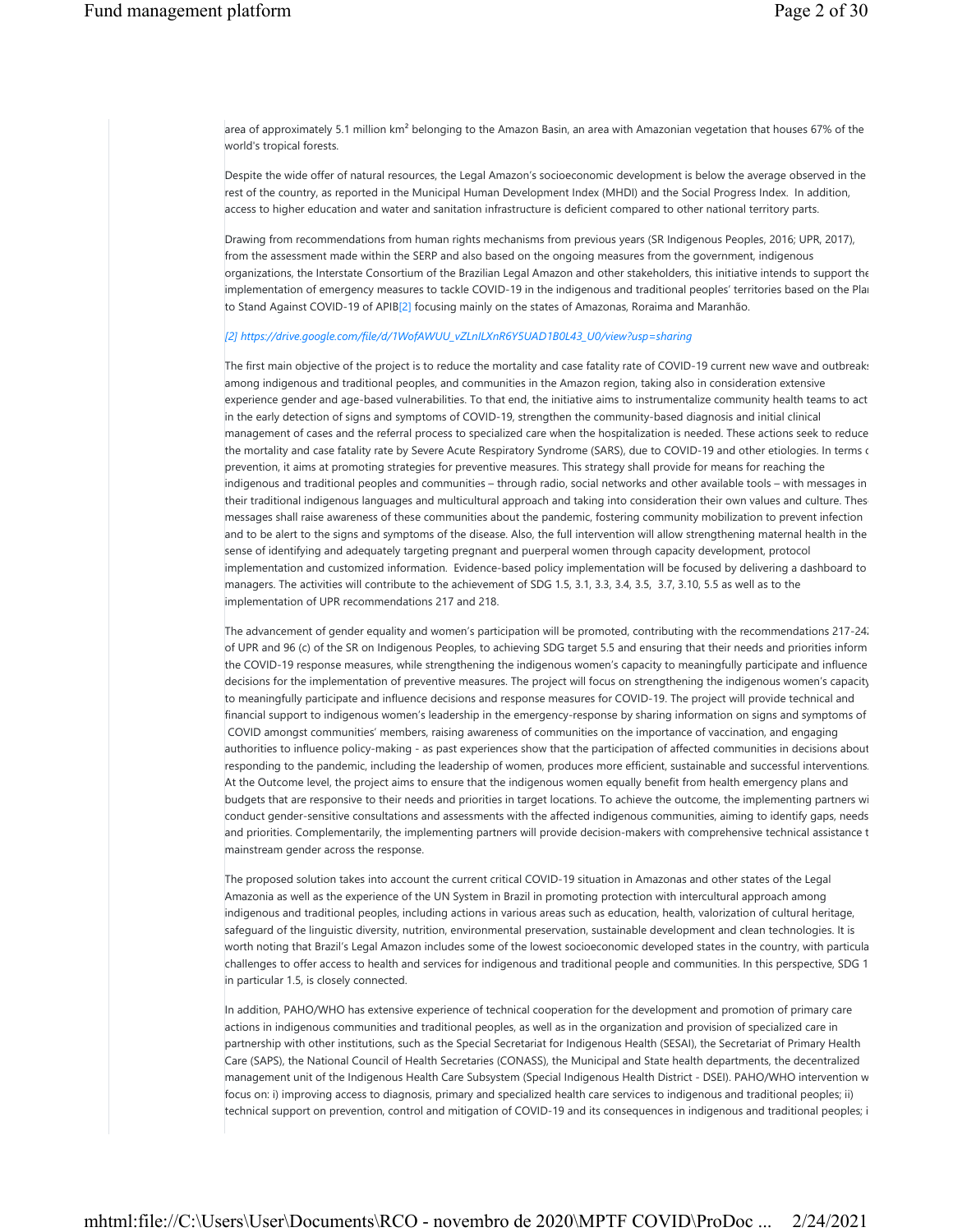strengthening COVID-19 response measures in indigenous and traditional peoples.

| The prevention of COVID-19 cases and deaths among indigenous and traditional people and communities, besides promoting<br>public health and preventive measures, will contribute, in the end, to the preservation of its traditional cultural heritage, the<br>biodiversity of their lands and forests, and to the socio-economic sustainability of these communities throughout the country. By<br>reducing the spread of COVID-19 in such territories, the elderly members of the community – normally a group at risk of more |
|----------------------------------------------------------------------------------------------------------------------------------------------------------------------------------------------------------------------------------------------------------------------------------------------------------------------------------------------------------------------------------------------------------------------------------------------------------------------------------------------------------------------------------|
| severe cases of infection - will be preserved, ensuring that traditional knowledge related to the preservation of nature, of the fores                                                                                                                                                                                                                                                                                                                                                                                           |
| and of the environment is transmitted to the younger generations. It will also ensure the transfer of knowledge on the use of the                                                                                                                                                                                                                                                                                                                                                                                                |
| biodiversity of their lands, the perpetuation of cultural expressions and the safequard of their languages.                                                                                                                                                                                                                                                                                                                                                                                                                      |
| The improvement and dissemination of data and information focusing on the most vulnerable populations should support                                                                                                                                                                                                                                                                                                                                                                                                             |
| evidence-based action in the context of a pandemic. In this sense, the data dashboard will help to provide information available                                                                                                                                                                                                                                                                                                                                                                                                 |
| from open data sources, such as national databases, especially with COVID-19 information, disaggregated by gender and other                                                                                                                                                                                                                                                                                                                                                                                                      |
| variables, helping the ease of accessing information in near real-time, helping the decision making by managers.                                                                                                                                                                                                                                                                                                                                                                                                                 |
| The data dashboard will be developed by using R-shiny, an open-source statistical software, and the source code will be published                                                                                                                                                                                                                                                                                                                                                                                                |
| so it can be reused or upgraded by peers. The tool can be completely customized, always focusing on a better user experience,                                                                                                                                                                                                                                                                                                                                                                                                    |
| providing the best representations of data, interactivity and ease of use by the decision-makers.                                                                                                                                                                                                                                                                                                                                                                                                                                |
| Additionally, by providing distance learning to health workers dedicated to indigenous and traditional people and communities on                                                                                                                                                                                                                                                                                                                                                                                                 |
| how to provide prevention and attention focusing pregnant and puerperal women, implementing specific the protocols for those                                                                                                                                                                                                                                                                                                                                                                                                     |
| groups, early detection and reduction of Case Fatality Rate are strengthened for these groups with such specific needs as well as                                                                                                                                                                                                                                                                                                                                                                                                |
| the newborn families and their families. Important to mention both infant and maternal mortality are higher for the indigenous                                                                                                                                                                                                                                                                                                                                                                                                   |
| population in Brazil due to already disadvantaged access to quality attention.                                                                                                                                                                                                                                                                                                                                                                                                                                                   |
| The provision of quality information on preventive measures, translated into indigenous languages and adapted to their values and                                                                                                                                                                                                                                                                                                                                                                                                |
| way of living, will be more effective to ensure the adoption of protective measures to control the spread of the diseases among                                                                                                                                                                                                                                                                                                                                                                                                  |
| populations living in indigenous and traditional peoples' lands. Dissemination of preventive measures message will take into                                                                                                                                                                                                                                                                                                                                                                                                     |
| account the participation of affected groups, including women and girls, in decision-making in order to ensure that public health                                                                                                                                                                                                                                                                                                                                                                                                |
| measures to "slow transmission" take account of gender and how it interacts with other areas of inequality[3].                                                                                                                                                                                                                                                                                                                                                                                                                   |
| [3] Gender and COVID - Advocacy Brief. Geneva: World Health Organization; 2020                                                                                                                                                                                                                                                                                                                                                                                                                                                   |
| The strengthening of community-based monitoring mechanisms, as a mechanism for self-protection and cooperation with public                                                                                                                                                                                                                                                                                                                                                                                                       |
| bodies, is an opportunity for dialogue between communities and authorities. Identifying early signs and symptoms, diagnosing the                                                                                                                                                                                                                                                                                                                                                                                                 |
| diseases and implementing a rapid referral of moderate and severe cases as well as maintaining measures of physical distance,                                                                                                                                                                                                                                                                                                                                                                                                    |
| respecting cultural diversity and gender perspective, are initiatives that show effective results in controlling the pandemic and that                                                                                                                                                                                                                                                                                                                                                                                           |
| can be displayed by the communities themselves. Respect to GEWE, if indigenous women have a capacity to meaningfully                                                                                                                                                                                                                                                                                                                                                                                                             |

and actions that are responsive to their needs and priorities; because their needs and priorities will be addressed by decisionmakers and governance processes. Additionally, support the implementation of remote assistance rooms (Telemedicine) with the purchase of equipment so that governments can provide remote medical guidance to the communities benefited by the project.

participate in and influence decision-making over the emergency response; then indigenous women will equally benefit from plans

| <b>OECD-DAC</b> | <b>Risk</b>           | <b>Gender Equality Marker</b>                              | <b>Universal Markers</b> |
|-----------------|-----------------------|------------------------------------------------------------|--------------------------|
|                 | $\bullet$ Medium Risk | $\bullet$ GEM2 - GEWE is a<br>significant objective of the |                          |
|                 |                       |                                                            |                          |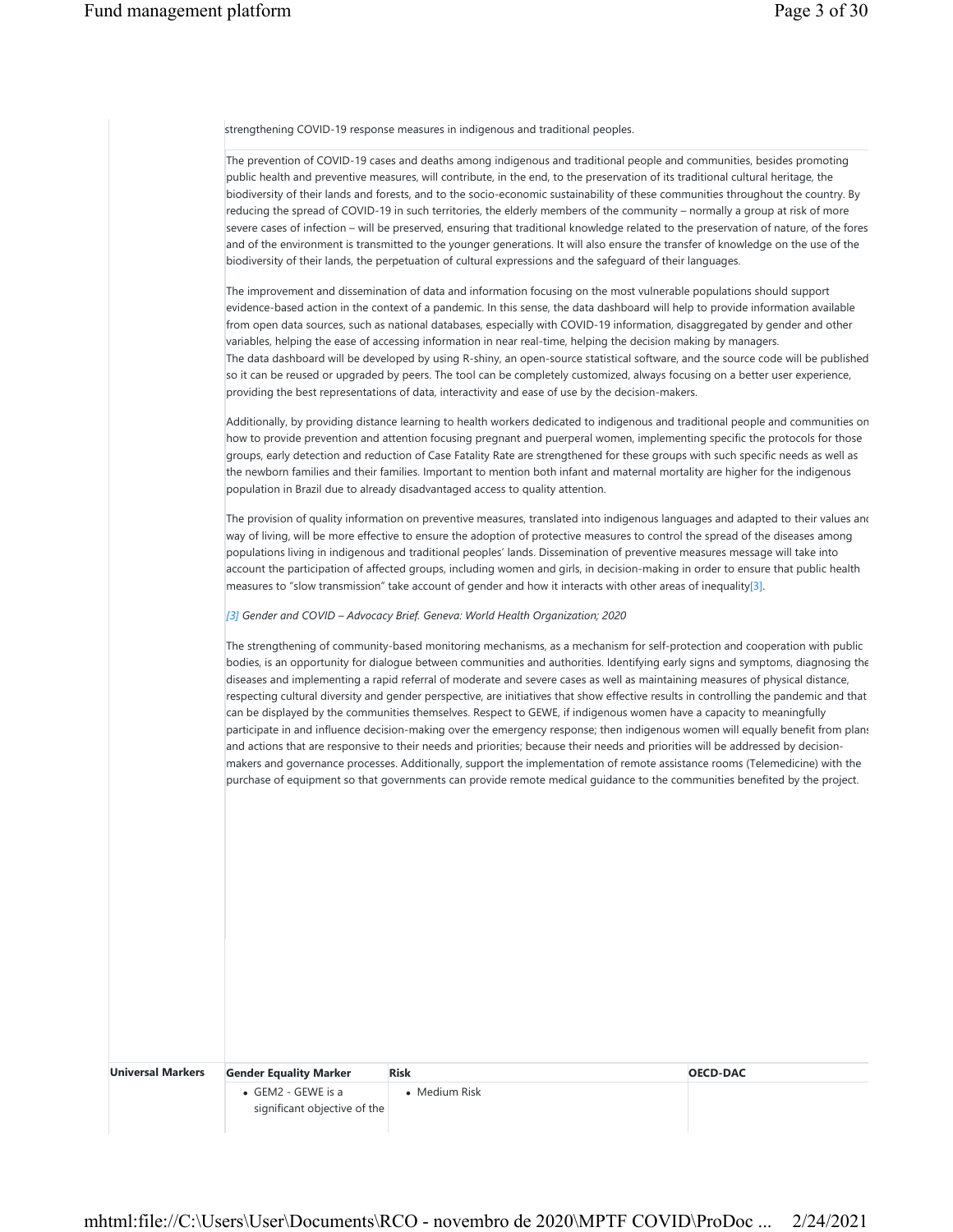|                                                                                                                                                                   | Key Activity's overall intent                                                                                                                                                                                                                                                                                                                                                                                                                                                                                                                                                                                                                                                                                                                                                                                                                                                                                                                                                                                                                                                                                                                                         |                                                       |                                                                                                                                                                                                                                                                                                                                                                                                                                                                                                                                                                                                                                                                                                                                                                                                                                                                                  |                  |                                                                                                                                                                            |
|-------------------------------------------------------------------------------------------------------------------------------------------------------------------|-----------------------------------------------------------------------------------------------------------------------------------------------------------------------------------------------------------------------------------------------------------------------------------------------------------------------------------------------------------------------------------------------------------------------------------------------------------------------------------------------------------------------------------------------------------------------------------------------------------------------------------------------------------------------------------------------------------------------------------------------------------------------------------------------------------------------------------------------------------------------------------------------------------------------------------------------------------------------------------------------------------------------------------------------------------------------------------------------------------------------------------------------------------------------|-------------------------------------------------------|----------------------------------------------------------------------------------------------------------------------------------------------------------------------------------------------------------------------------------------------------------------------------------------------------------------------------------------------------------------------------------------------------------------------------------------------------------------------------------------------------------------------------------------------------------------------------------------------------------------------------------------------------------------------------------------------------------------------------------------------------------------------------------------------------------------------------------------------------------------------------------|------------------|----------------------------------------------------------------------------------------------------------------------------------------------------------------------------|
| <b>Fund Specific</b><br><b>Markers</b>                                                                                                                            | <b>Fund Windows</b>                                                                                                                                                                                                                                                                                                                                                                                                                                                                                                                                                                                                                                                                                                                                                                                                                                                                                                                                                                                                                                                                                                                                                   | <b>Fund Windows</b>                                   | • Window 2: Reduce Social Impact and Promote Economic Response                                                                                                                                                                                                                                                                                                                                                                                                                                                                                                                                                                                                                                                                                                                                                                                                                   |                  |                                                                                                                                                                            |
|                                                                                                                                                                   | <b>Human Rights Based</b><br><b>Approach to COVID19</b><br>Response                                                                                                                                                                                                                                                                                                                                                                                                                                                                                                                                                                                                                                                                                                                                                                                                                                                                                                                                                                                                                                                                                                   | <b>HRBA</b> integrated<br>$\bullet$ Yes               |                                                                                                                                                                                                                                                                                                                                                                                                                                                                                                                                                                                                                                                                                                                                                                                                                                                                                  |                  |                                                                                                                                                                            |
|                                                                                                                                                                   | <b>Primary Socio-Economic</b><br><b>Pillars</b>                                                                                                                                                                                                                                                                                                                                                                                                                                                                                                                                                                                                                                                                                                                                                                                                                                                                                                                                                                                                                                                                                                                       | <b>Pillars</b><br>• Pillar 1: Health First            |                                                                                                                                                                                                                                                                                                                                                                                                                                                                                                                                                                                                                                                                                                                                                                                                                                                                                  |                  |                                                                                                                                                                            |
|                                                                                                                                                                   | <b>Concept Note Type</b>                                                                                                                                                                                                                                                                                                                                                                                                                                                                                                                                                                                                                                                                                                                                                                                                                                                                                                                                                                                                                                                                                                                                              | <b>Type</b><br>• Funding                              |                                                                                                                                                                                                                                                                                                                                                                                                                                                                                                                                                                                                                                                                                                                                                                                                                                                                                  |                  |                                                                                                                                                                            |
| <b>Geographical Scope</b>                                                                                                                                         | <b>Geographical Scope</b>                                                                                                                                                                                                                                                                                                                                                                                                                                                                                                                                                                                                                                                                                                                                                                                                                                                                                                                                                                                                                                                                                                                                             | <b>Name of the Region</b>                             |                                                                                                                                                                                                                                                                                                                                                                                                                                                                                                                                                                                                                                                                                                                                                                                                                                                                                  | <b>Region(s)</b> | Country(ies)                                                                                                                                                               |
|                                                                                                                                                                   | • Sub-national                                                                                                                                                                                                                                                                                                                                                                                                                                                                                                                                                                                                                                                                                                                                                                                                                                                                                                                                                                                                                                                                                                                                                        | • Brazilian Legal Amazon                              |                                                                                                                                                                                                                                                                                                                                                                                                                                                                                                                                                                                                                                                                                                                                                                                                                                                                                  | • Americas       | • Brazil                                                                                                                                                                   |
| <b>Participating</b>                                                                                                                                              | <b>Participating Organizations</b>                                                                                                                                                                                                                                                                                                                                                                                                                                                                                                                                                                                                                                                                                                                                                                                                                                                                                                                                                                                                                                                                                                                                    |                                                       | <b>NGOs New Entities Implementing Partners</b>                                                                                                                                                                                                                                                                                                                                                                                                                                                                                                                                                                                                                                                                                                                                                                                                                                   |                  |                                                                                                                                                                            |
| <b>Organizations and</b><br>their Implementing<br><b>Partners</b>                                                                                                 | • PAHO/WHO<br>• UNESCO<br>• UNFPA<br>• UNWOMEN                                                                                                                                                                                                                                                                                                                                                                                                                                                                                                                                                                                                                                                                                                                                                                                                                                                                                                                                                                                                                                                                                                                        | Interstate<br>the Legal<br><b>Brazilian</b><br>Amazon | UN Implementing Partners: PAHO/WHO (technical leader), UNESCO, UN<br>Consortium of Women, and UNFPA. Although the original concept note was presented by<br>Unesco, PAHO/WHO, IOM and FAO, the development of the full proposal<br>(with a focus on indigenous health) counted on PAHO/WHO, Unesco, UNFP<br>and UN Women. National Implementing stakeholders: Ministry of Health<br>(MoH), Interstate Consortium of the Legal Brazilian Amazon, National<br>Foundation for Indigenous Peoples - FUNAI, Museum of the Indigenous<br>Peoples, Government of State of Amazonas, other governmental instances<br>(Federal, State and Municipal), indigenous people representative associatior<br>(such as APIB and COIAB), "quilombola" association (such as CONAQ),<br>Instituto Socio Ambiental (ISA), Conselho Nacional de Justiça (CNJ) and othe<br>civil society organizations. |                  |                                                                                                                                                                            |
| <b>Programme and</b>                                                                                                                                              | <b>Budget</b>                                                                                                                                                                                                                                                                                                                                                                                                                                                                                                                                                                                                                                                                                                                                                                                                                                                                                                                                                                                                                                                                                                                                                         | <b>Agency Amount Comments</b>                         |                                                                                                                                                                                                                                                                                                                                                                                                                                                                                                                                                                                                                                                                                                                                                                                                                                                                                  |                  |                                                                                                                                                                            |
| <b>Project Cost</b>                                                                                                                                               | <b>Budget Requested</b>                                                                                                                                                                                                                                                                                                                                                                                                                                                                                                                                                                                                                                                                                                                                                                                                                                                                                                                                                                                                                                                                                                                                               |                                                       | \$904,257 Although the original budget requested was USD1,972,438, the full proposal<br>was developed based on the amount available to the component on<br>indigenous health, as informed by the MPTF COVID-19                                                                                                                                                                                                                                                                                                                                                                                                                                                                                                                                                                                                                                                                   |                  |                                                                                                                                                                            |
|                                                                                                                                                                   | <b>Total</b>                                                                                                                                                                                                                                                                                                                                                                                                                                                                                                                                                                                                                                                                                                                                                                                                                                                                                                                                                                                                                                                                                                                                                          | \$904,257                                             |                                                                                                                                                                                                                                                                                                                                                                                                                                                                                                                                                                                                                                                                                                                                                                                                                                                                                  |                  |                                                                                                                                                                            |
| <b>Keywords</b>                                                                                                                                                   | • Covid-19 Socio-Economic Impact<br>• Rapid Response<br>• Social Protection                                                                                                                                                                                                                                                                                                                                                                                                                                                                                                                                                                                                                                                                                                                                                                                                                                                                                                                                                                                                                                                                                           |                                                       |                                                                                                                                                                                                                                                                                                                                                                                                                                                                                                                                                                                                                                                                                                                                                                                                                                                                                  |                  |                                                                                                                                                                            |
|                                                                                                                                                                   | <b>Programme Duration Anticipated Start Date</b>                                                                                                                                                                                                                                                                                                                                                                                                                                                                                                                                                                                                                                                                                                                                                                                                                                                                                                                                                                                                                                                                                                                      | Mar 01, 2021                                          |                                                                                                                                                                                                                                                                                                                                                                                                                                                                                                                                                                                                                                                                                                                                                                                                                                                                                  |                  |                                                                                                                                                                            |
|                                                                                                                                                                   | Duration (In months)                                                                                                                                                                                                                                                                                                                                                                                                                                                                                                                                                                                                                                                                                                                                                                                                                                                                                                                                                                                                                                                                                                                                                  | 6                                                     |                                                                                                                                                                                                                                                                                                                                                                                                                                                                                                                                                                                                                                                                                                                                                                                                                                                                                  |                  |                                                                                                                                                                            |
|                                                                                                                                                                   | <b>Anticipated End Date</b>                                                                                                                                                                                                                                                                                                                                                                                                                                                                                                                                                                                                                                                                                                                                                                                                                                                                                                                                                                                                                                                                                                                                           | Sep 01, 2021                                          |                                                                                                                                                                                                                                                                                                                                                                                                                                                                                                                                                                                                                                                                                                                                                                                                                                                                                  |                  |                                                                                                                                                                            |
| <b>Comments</b>                                                                                                                                                   | Comments from secretariat:<br>communities refer to (# of communities? Number of people?)?                                                                                                                                                                                                                                                                                                                                                                                                                                                                                                                                                                                                                                                                                                                                                                                                                                                                                                                                                                                                                                                                             |                                                       | 1. In the RBM tab, please link the Indicators to the Outcomes/Outputs (all indicators)<br>2. Please review the indicator definitions. they should indicate what is being measured (number of xxxx or proportion of xxx)<br>For example what does 200 - see below - refer to (number of facilities with supplies and equipment? Number of supplies<br>purchased)? While 201,450 indigenous people will benefit from the programme, what does 1048 traditional peoples and                                                                                                                                                                                                                                                                                                                                                                                                         |                  |                                                                                                                                                                            |
| <b>Narratives</b>                                                                                                                                                 |                                                                                                                                                                                                                                                                                                                                                                                                                                                                                                                                                                                                                                                                                                                                                                                                                                                                                                                                                                                                                                                                                                                                                                       |                                                       |                                                                                                                                                                                                                                                                                                                                                                                                                                                                                                                                                                                                                                                                                                                                                                                                                                                                                  |                  |                                                                                                                                                                            |
| <b>Title</b>                                                                                                                                                      | <b>Text</b>                                                                                                                                                                                                                                                                                                                                                                                                                                                                                                                                                                                                                                                                                                                                                                                                                                                                                                                                                                                                                                                                                                                                                           |                                                       |                                                                                                                                                                                                                                                                                                                                                                                                                                                                                                                                                                                                                                                                                                                                                                                                                                                                                  |                  | <b>Comments</b>                                                                                                                                                            |
| CN_I. What is the<br>specific<br>need/problem the<br>intervention seeks<br>to address?<br>Summarize the<br>problem. Apply a<br>analysis and<br>description of the | COVID-19 has disproportionately affected indigenous peoples, causing serious impacts exacerbating<br>structural inequalities and discrimination $[1]$ . In Brazil, the rights of indigenous peoples were already at risk<br>prior to the pandemic, as noted by the mission of the Special Rapporteur on the rights of indigenous<br>peoples in 2016[2] and by the Universal Periodic Review in 2017[3]. Their vulnerable situation has been<br>exacerbated by the crisis. Brazilian indigenous communities are often located in remote regions, mostly in<br>the Amazon region, and are usually left behind with limited access to healthcare and medical support. Older sensitive approach<br>indigenous persons are more likely to require intensive medical care and are more vulnerable to a fatal<br>gender lens to the outcome if contaminated, resulting not only in loss of lives but also of uncountable cultural and intangible<br>heritage. Most of these traditional populations live in a communal way, highly exposing them to the danger<br>of COVID-19 and the scarce information that reaches these indigenous lands is mostly in Portuguese, making |                                                       |                                                                                                                                                                                                                                                                                                                                                                                                                                                                                                                                                                                                                                                                                                                                                                                                                                                                                  |                  | Total score: 20 ToC can<br>be strengthened. Shoulc<br>explicitly state<br>connections to SDGs 1<br>and SDG 13. Time-<br>implicit but not explicit;<br>can be strengthened. |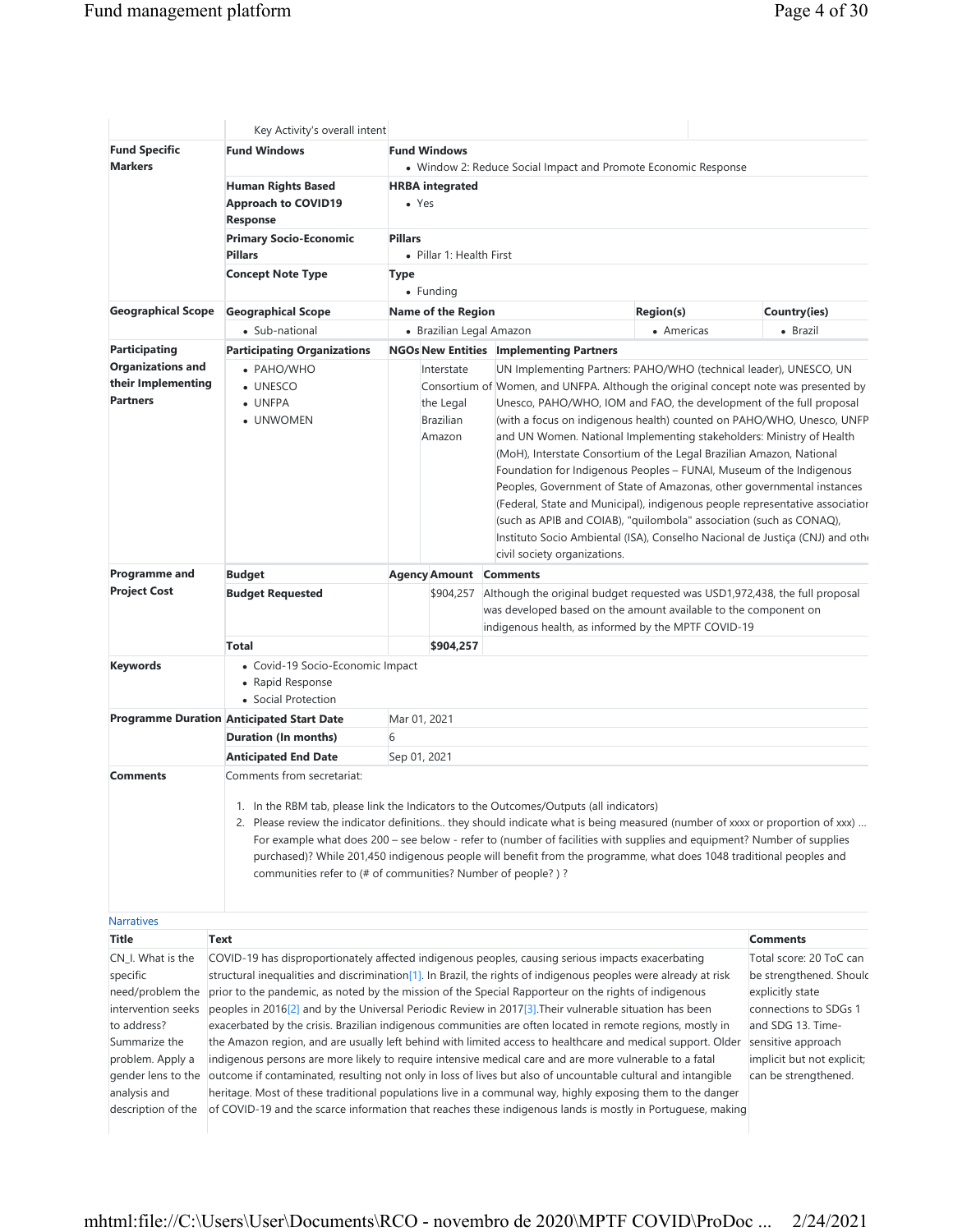## Fund management platform Page 5 of 30

problem. Be established the need (plans, national authorities, civil society, UN own analysis, or citizens).

explicit on who has territories. Limitations on movement is affecting indigenous communities' sources of livelihood and may difficult its full comprehension and an effective use of it as a tool to prevent the spread of COVID-19 in their particularly burden indigenous women who, in addition, are considered as the bearer of the breath of life, thus in charge of providing food and as caregivers, increasing their risk to the disease.

> Brazilian population includes more than 300 indigenous peoples which, in accordance with the monitoring of institutions such as the Ministry of Health, Fundação Oswaldo Cruz (FIOCRUZ) and Instituto Socio Ambiental (ISA), are suffering today with the interiorization of the epidemic, with a growing curve. The epidemic, according to official data[4], as of 27 August, 2020, accounts for 22,579 cases in indigenous lands, with a total of 362 deaths. In the past, other epidemics such as measles and even influenza have proven the fragility and the high risk that the contamination can pose to these communities.

The vulnerability of indigenous peoples in Brazil is aggravated by the geographic and economic marginality of their lands. These particular conditions place them in a situation of social vulnerability, including difficulty of accessing public policies and health services, either due to geographic distance, or due to the unavailability or insufficiency of health teams. Moreover, there is also a restrict access to information, not only in terms of means and logistics to access it, but also due to the fact that Brazil hosts 274 identified indigenous languages, making difficult the comprehension of the scarce information which arrives in Portuguese.

Everybody is immunologically susceptible to viruses that have never circulated before, as is the case with the new coronavirus that causes Covid-19. In the case of indigenous peoples living in voluntary isolation or of recent contact this situation, they are even more vulnerable to infection and death from COVID-19. The years of isolation have protected them from diseases and COVID-19 could risk their existence. International studies on the situation of indigenous peoples attest that original peoples are always in economic, social and health disadvantage vis-à-vis other populational groups, even in relation to those living in the same locations. The same scenario is reproduced in Brazil, involving infrastructure, sanitation, housing conditions, access to health and education, among others, be it in rural or urban areas. Indigenous peoples are, therefore, more vulnerable to epidemics due to worse social, economic and health conditions than those of non-indigenous people, which amplifies the potential for the spread of diseases. From the cultural context, a large part of the indigenous peoples lives in collective houses, and it is common among many of them to share utensils, such as bowls, bowls and other objects, which favors situations of transmission of the disease.

The public policy for attention to indigenous health is under the coordination of the Special Secretariat for Indigenous Health (SESAI), linked to the Brazilian Ministry of Health. The subsystem of the Unified Health System created to serve indigenous health was created in 1999 and is organized in 34 Special Indigenous Health Districts (DSEI). The DSEIs are the responsibility of SESAI, and were defined based on epidemiological, geographic and ethnographic criteria. In DSEIs, low complexity services are performed. High complexity events are in charge of regional hospitals, implying, for this, an apparatus for removing patients. The DSEIs still have smaller units, the Base Poles, territorial subdivisions that function as support for the Multidisciplinary Indigenous Health Teams to organize themselves technically / administratively. There are 528 indigenous basic health units to serve this population, according to data from the National Register of Health Establishments. It is worth mentioning that the mandate of SESAI in Brazil is restricted to the attention of indigenous living in official indigenous lands; therefore, public health systems in cities with expressive influx of indigenous populations are also providing basic medical care to them.

Indigenous women and girls have been experiencing a differentiated impact of COVID-19. Even prior to the pandemic they have been facing far higher rates of poverty, lower access to health care and education, as well as had a very limited participation in political life. In their communities, they are the guardians of spiritual, health and wellbeing practices and ancestral knowledge. Deprivation of territory, destruction of small crops, contamination of soil and water, and erosion of cultural practices expose them to food insecurity and mental health issues. Moreover, they are exposed to multiple forms of discrimination and aggravated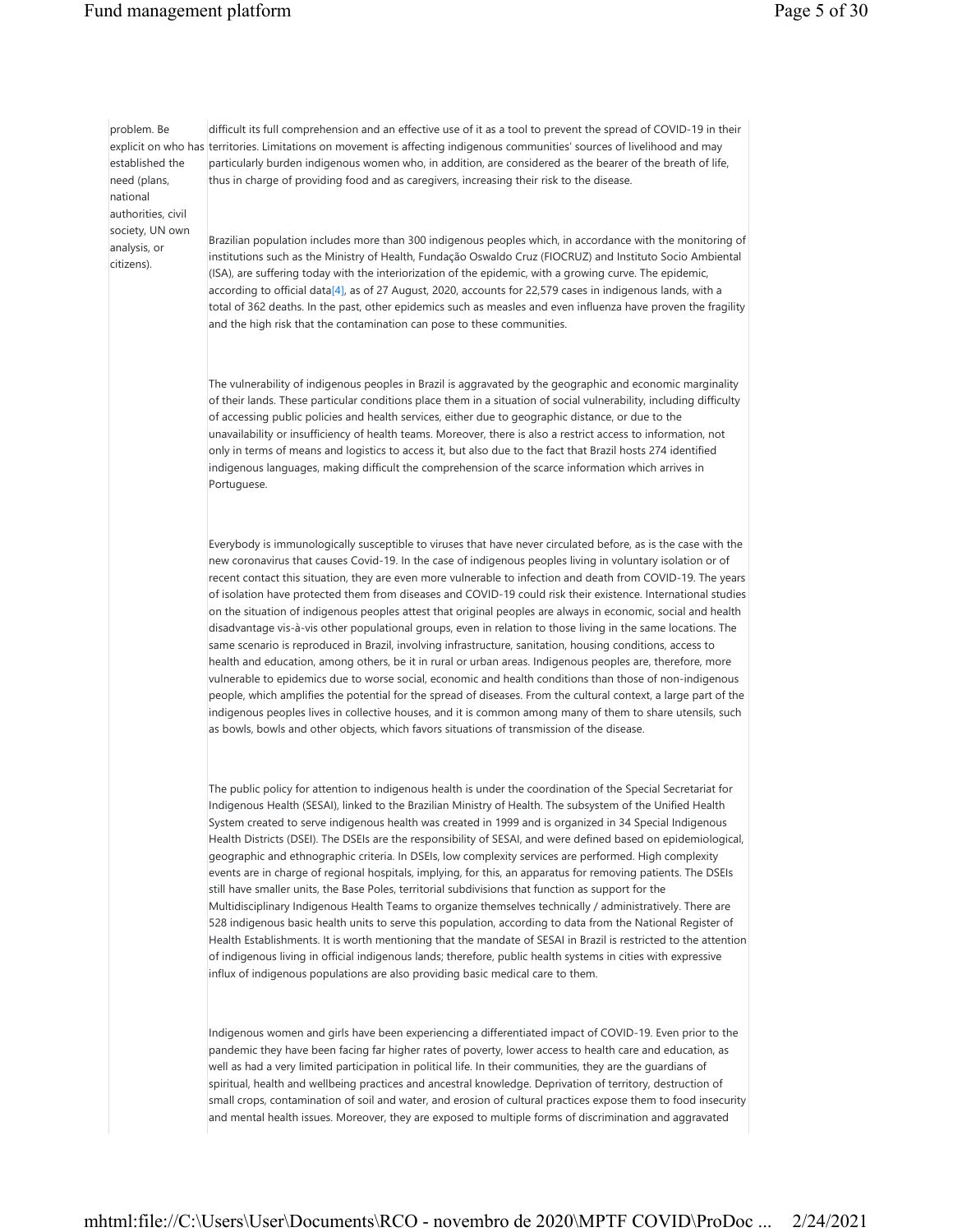violence. Studies showed that homicide rates for indigenous women in the country was more than double that of non-indigenous women. Yet, their differentiated needs and priorities related to their security, development and human rights, are almost entirely neglected int eh COVID-19 -related response measures by the federal, state or municipal planning and support measures. Indigenous women are largely absent from the decision making about the planning and budgeting for the COVID-response.

This complex cultural diversity, vast and disseminated throughout a continental territory, magnifies the challenge of disseminating messages that could effectively reach these communities, in order to raise awareness of efficient measures for the protection of the health of its members, taking into account communication codes that do not represent stigmatization and respect their values.

A large part of Brazilian indigenous peoples live in the Amazon region, which also hosts important a vital network of protected areas, extremely relevant for global biodiversity conservation, such as the Central Amazon Biosphere Reserve, an important complex of continuous protected areas recognized by UNESCO, composed by The National Park of Jaú, the Ecologic Station of Anavilhanas, the Ecologic Reserves of Rio Negro, Javari-Solimões and Juami-Japurá, the Biologic Reserve of Uatumã, the National Forest of Tefé and the Sustainable Development Reserves of Mamirauá and Amanã, among others of smaller dimensions. Some of the protected areas in the region are inhabited by traditional populations whose livelihoods depend directly of managing timber and non-timber forest products – not only indigenous peoples but also riverine and quilombola populations, artisanal fishers, rubber tappers, Brazil-nut collectors, among others.

The conservation of those strategic and relevant portions of forest cover, of an immense biodiversity, depends essentially on the recognition of the importance of the knowledges of these traditional peoples for the understanding of the biological diversity, its therapeutic use and other applications. The indigenous people territorial governance contributions to reduce deforestation has been widely studied, and often more effective than other protected area categories[5]. Furthermore, traditional knowledge on the local biodiversity has been fundamental to increase the scale of forest landscape restoration efforts and creating green jobs[6]. These knowledges are mostly orally transmitted; the impact of COVID-19 may lead to significant losses in relation to these traditions.

The present assessment of the UN Country Team is also aligned with the demands from the indigenous leadership associations present in the country. A meeting was conducted with Articulação dos Povos Indígenas do Brasil (APIB), Coordenação das Organizações Indígenas da Amazônia Brasileira (COIAB) and Rede de Juventude Indígena (REJUIND), in which these indigenous leaders were able to describe the current situation of the indigenous lands, their main priorities and needs. The present proposal is therefore aligned with the pillar of Comprehensive and Differential Care Emergency Actions in the Control of COVID-19 of the Plan to Stand Against the COVID-19, recently published by APIB, and also with the pillar on Health Communication and Information Actions.

A National Emergency Plan (NEP) to tackle COVID-19 in the indigenous territories [Law 14.021/2020] was adopted on 7 July 2020, addressing main demands of the indigenous peoples in the country. The NEP establishes the training of health professionals and improvement of access to health services and inputs to indigenous peoples, the elaboration and distribution of informative materials aiming the prevention and care of Covid19 among indigenous peoples with their active participation, considering their languages, among other activities. It reinforces and provides a legal basis to the demands raised in the Plan to Stand Against COVID-19 formulated by the national indigenous movement throughout APIB.[ASBV1]

At the sub-national level, the State of Amazonas is facing a particularly alarming situation as compared to other Brazilian States. In the remote areas, the access to health services, information and safe water is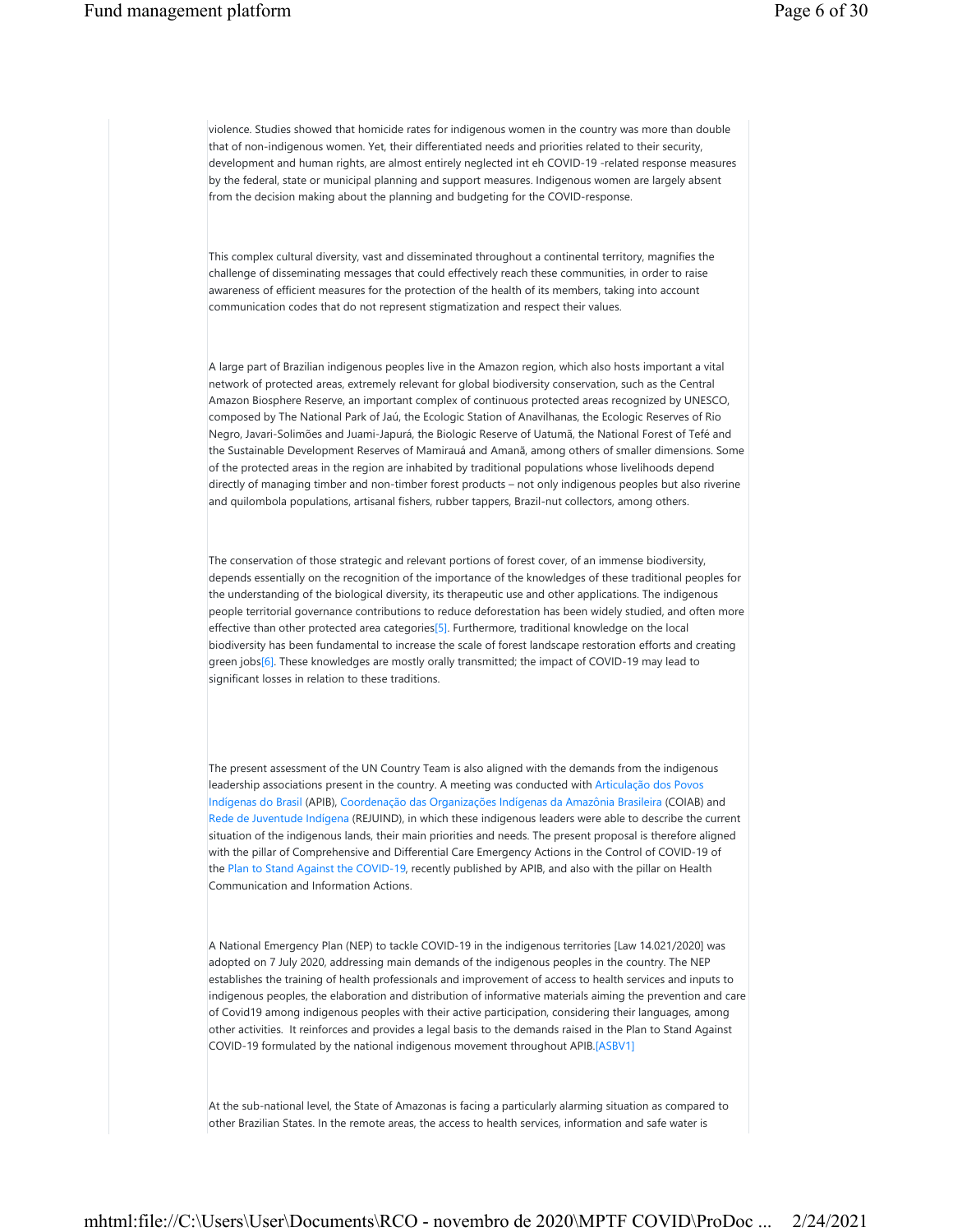precarious or inexistent, and reaching urban areas is expensive. On average, the time necessary to transfer a patient from a remote community to a municipal hospital is 6 hours by boat. Municipal hospitals have limited capacity to treat and isolate patients with COVID-19, and critically ill patients must be transferred to Manaus, the capital of Amazonas State. However, there are few flights departing from the municipalities to Manaus, the average time to transfer a patient by plane is 3 hours, and the city has a chronically underfunded health service, which was poorly equipped and understaffed even before medical workers began contracting COVID-19 themselves.

The Brazilian indigenous peoples are the guardians of a rich collection of intangible heritage, of oral transmission, which is endangered by the pandemic. UNESCO has already inscribed as part of the list of the World's Intangible Heritage the oral and graphic expressions of the Wajapi (Representative List), indigenous people placed in Amapá and the Yaokwa, a ritual of the enawene nawe people, living at the border of Rio Juruena at the meridional Amazon, for the maintenance of the social and cosmic balance (List of Intangible Cultural Heritage in Need of Urgent Safeguarding), as a recognition of the importance of the traditions of the Brazilian original peoples, today endangered of extinction, in case the pandemic destroys the peoples who keep them through the oral transmission.

Finally, from the economic perspective, the current situation of social distancing is affecting the way of living of various Brazilian indigenous peoples. In their relationship with other communities, a substantial part of their incomes comes from the commercialization of handcrafts, artisanal and gastronomic products, agricultural production, seasonal jobs in agriculture, fishing or pastoralism, directly impacted by the reduced mobility imposed by the pandemic. The rise on deforestation and loss of biodiversity to environmental contamination has also affected the quality of indigenous food or restricted its availability. Prior to the pandemic, the livelihoods systems of indigenous peoples from the Amazon region, were already disproportionately affected by environmental pollution, the contamination of their rivers and water sources and the consequences of the extraction projects in their land and territories.

Beside the situation of Brazilian indigenous peoples, there is also a concern about the refugees and migrant indigenous populations, namely, the Warao, Pemon Taurepang and Eñepã peoples, who are part of the Venezuelan influx that, since 2014 crosses the North borders of Brazil, mainly in Roraima, Amazonas and Pará, with a significant increase from 2016 onwards.

It is estimated that 4891 indigenous refugees and migrants from Venezuela live in the country, mostly from the Warao people (coming from the Amacuro Delta, representing about 60%). The Venezuelan Pemons arrived in Brazil specially after 2019, due to cases of violence, and were in their vast majority hosted by Brazilian Pemon communities living close to the borders, where familiar ties already existed, facilitating their process of local integration and even access to Brazilian public policies. The Warao influx, however, faces increased challenges for its integration and attention to it most basic needs. The group, with more than 2,000 members in shelters at the North of Brazil – the largest indigenous people assisted in shelters today, established its presence in Roraima and continues advancing to other States, such as Amazonas and Pará, due to historic displacement process, mostly in urban areas, which poses an additional difficulty for the response.

#### [1]

https://www.ohchr.org/Documents/Issues/IPeoples/OHCHRGuidance\_COVID19\_IndigenouspeoplesRights.pdf

[2]https://ap.ohchr.org/documents/dpage\_e.aspx?si=A/HRC/33/42/Add.1

[3]https://ap.ohchr.org/documents/dpage\_e.aspx?si=A/HRC/36/11

[4] Epidemiological bulletin published by the Special Secretariat for Indigenous Health (SESAI), available at https://bit.ly/2XTbHwe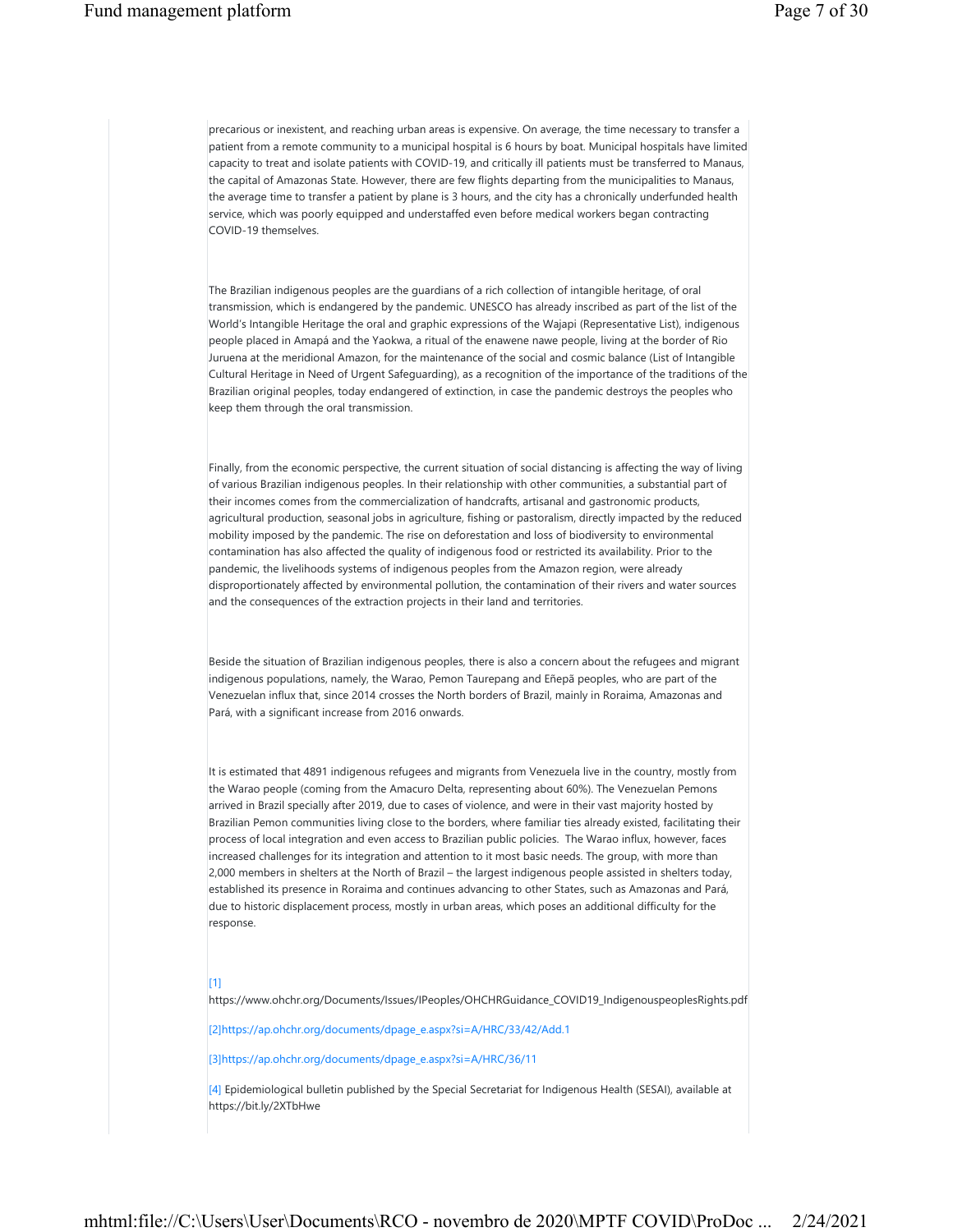|                                                                    | [5] Walker et. al.2020 – The role of forest conversion degradation and disturbance in the carbon dynamics of<br>Amazon indigenous territories and protected areas https://www.pnas.org/content/117/6/3015.short                                                                                                                                                                                                                                                                                                                                                                                                                                                                                                                                                                                                                                                                                                                                                                                                                                                                                                          |                                                         |
|--------------------------------------------------------------------|--------------------------------------------------------------------------------------------------------------------------------------------------------------------------------------------------------------------------------------------------------------------------------------------------------------------------------------------------------------------------------------------------------------------------------------------------------------------------------------------------------------------------------------------------------------------------------------------------------------------------------------------------------------------------------------------------------------------------------------------------------------------------------------------------------------------------------------------------------------------------------------------------------------------------------------------------------------------------------------------------------------------------------------------------------------------------------------------------------------------------|---------------------------------------------------------|
|                                                                    | [6] The Xingu Seed Collection Network has received the prestigious Ashden Award<br>https://www.ashden.org/news/2020-ashden-award-winners-announced                                                                                                                                                                                                                                                                                                                                                                                                                                                                                                                                                                                                                                                                                                                                                                                                                                                                                                                                                                       |                                                         |
|                                                                    | [ASBV1]Incluído para efeito de contexto.                                                                                                                                                                                                                                                                                                                                                                                                                                                                                                                                                                                                                                                                                                                                                                                                                                                                                                                                                                                                                                                                                 |                                                         |
| P_I. Immediate<br>Socio-Economic<br>Response to<br>COVID19 and its | Disclaimer: Please note that while the narrative section reflects the framework for a USD1,972,438.00<br>programme that was proposed during the concept note submission phase, the current budget and RBM reflect<br>the funded part of the programme and, therefore, refined activities within the allocated USD904,257.00.                                                                                                                                                                                                                                                                                                                                                                                                                                                                                                                                                                                                                                                                                                                                                                                             | Please see comments<br>under general<br>information tab |
| impact                                                             | Please see below the UN Framework for the Socio-economic Response and Recovery (SERP) to COVID-19 in<br>Brazil elaborated by the United Nations Country Team (UNCT) to respond in an integrated way and in full<br>alignment with the specific priorities of the country.                                                                                                                                                                                                                                                                                                                                                                                                                                                                                                                                                                                                                                                                                                                                                                                                                                                |                                                         |
|                                                                    | https://unitednations.sharepoint.com/sites/DCO-WG-UNSDG_CF/COVID19/Brazil_SE%20Response%20Plan%<br>20and%20Impact%20Assessment_Final.pdf                                                                                                                                                                                                                                                                                                                                                                                                                                                                                                                                                                                                                                                                                                                                                                                                                                                                                                                                                                                 |                                                         |
|                                                                    | As the COVID-19 pandemic deepens economic and social stress coupled with restricted movement and<br>social isolation measures, domestic and gender-based violence are increasing significantly. Indigenous<br>peoples and people of African descent are suffering disproportionate impacts of COVID-19, and other<br>vulnerable groups such as children and adolescents, women, "quilombola" and other traditional populations,<br>refugees and migrants, older persons, persons with disabilities, people living in poor communities and<br>informal settlements, persons in detention or in institutionalized settings, people living with HIV/AIDS and<br>other pre-medical conditions are also at higher risk of facing more severe consequences.                                                                                                                                                                                                                                                                                                                                                                    |                                                         |
|                                                                    | The UN-SERP for Brazil is aligned with the global effort to put into action the UN Secretary-General's report<br>on the socio-economic impact of the Covid-19 crisis and the five strategic areas of the United Nations<br>Sustainable Development Cooperation Framework 2017-2021 (UNSCDF). The UNSCDF was shaped by an<br>analysis of multidimensional vulnerability factors in Brazil and this analysis remains all the more valid and<br>crucial today to shape the UN response to the COVID-19 crisis.                                                                                                                                                                                                                                                                                                                                                                                                                                                                                                                                                                                                              |                                                         |
|                                                                    | The priorities of UN System efforts in Brazil are: i. protection of the Brazilian Unified Health System (SUS) and<br>strengthening its capacity to prevent, treat and care all those who need it, especially the most vulnerable<br>populations, during COVID-19 crisis; ii. protection of people through the promotion of social protection<br>measures and access to basic services, particularly for the most vulnerable 5 populations, especially<br>indigenous peoples; iii. protection of jobs, income and small and medium-sized enterprises through<br>measures to support the economic recovery, giving special attention to the protection of vulnerable workers<br>in the informal sector and to the recognition, reduction and redistribution of unpaid care work; iv. advocate<br>for the necessary fiscal and financial support to make the macroeconomic framework work for the most<br>vulnerable and foster sustainable development; and v. promote social cohesion and building trust through<br>social dialogue and political engagement and invest in community-led resilience and response systems. |                                                         |
|                                                                    | Given the magnitude of the needs generated by the COVID-19 crisis and the urgency of the response, the<br>United Nations System in Brazil, in consultation with the Government of Brazil, counterparts and partners,<br>repurposed the existing development portfolio in interventions that were to support the socioeconomic<br>response to COVID-19. So far, a total of 306 on-going activities in response to the COVID-19 outbreak were<br>reported, from which 279 address vulnerable populations.                                                                                                                                                                                                                                                                                                                                                                                                                                                                                                                                                                                                                  |                                                         |
|                                                                    | Actions aimed at vulnerable populations seek to ensure continuity of services in fragile environments and to<br>support efforts to overcome the gaps in coverage and reach for these populations in particular. Guidelines<br>and plans for preparing the COVID-19 response for marginalized populations and Afrodescendants,<br>"quilombola" communities, indigenous peoples, trans people, gays and MSM, sex workers, people deprived<br>of their liberty and on the streets, refugees and migrants and people living with HIV are being implemented.<br>Worth noting is the existence of training actions for community leaders (including the refugee, migrant, and<br>indigenous populations) that support preventive measures.                                                                                                                                                                                                                                                                                                                                                                                     |                                                         |
|                                                                    | Regarding indigenous peoples, the broad and complex cultural diversity, spread across a large territory,<br>poses a significant challenge to disseminating messages that can effectively reach these peoples and raise<br>awareness about the preventive measures through communication codes that do not represent<br>stigmatization and which respect their values. Surveillance in Special Indigenous Health Districts (DSEI) has<br>been implemented in order to intensify case monitoring and prepare epidemiological reports about                                                                                                                                                                                                                                                                                                                                                                                                                                                                                                                                                                                 |                                                         |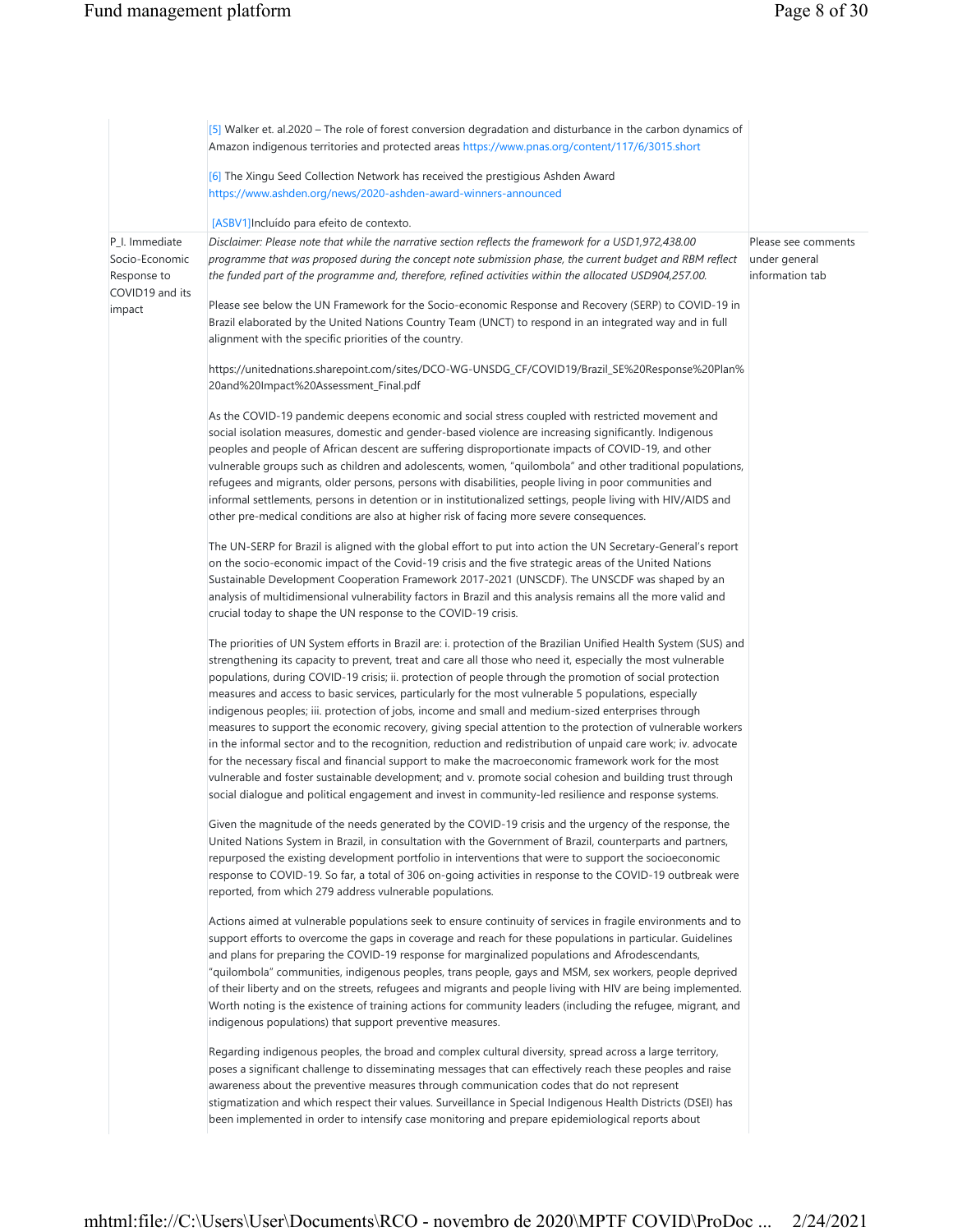indigenous health. Nevertheless, urban indigenous peoples, including refugees and migrants, are a specific focus of attention. For instance, in Manaus, a campaign hospital for the indigenous population was set up, also attending indigenous refugees and migrants.

Please find below additional elements that frame the solution context in the specific situation of this proposal.

Given that the current focus of the proposal is on the health of indigenous and traditional communities of the Brazilian Legal Amazon, in addition to PAHO/WHO and Unesco (as described in the Concept Note), the implementation of this proposal in Brazil will also count on the expertise of UN Women and UNFPA.

UN Women, grounded in the vision of equality enshrined in the Charter of the United Nations, works for the elimination of discrimination against women and girls; the empowerment of women; and the achievement of equality between women and men as partners and beneficiaries of development, human rights, humanitarian action and peace and security. In Brazil, the agency seeks to promote the rights of indigenous and "quilombola" women, in line with human rights treaties and recommendations from human rights bodies. UN Women will support to mainstream gender in all dimensions of this project, aiming at promoting the rights of Indigenous women in the states of Amazonas, Roraima and Maranhão (part of the Legal Amazon), advancing the implementation of recommendations issued by the Special Rapporteur on the rights of indigenous peoples on her mission to Brazil, in the 3rd cycle of the Universal Periodic Review of Brazil and in the Concluding Observations of the Committee on the Elimination of Discrimination against Women to promote the rights of Indigenous Women. UN Women aims to facilitate the inclusion and significant participation of indigenous women in decision making processes regarding emergency measures to tackle COVID-19 surge of cases among the indigenous and traditional peoples, and communities in the Brazilian Amazon region, thus ensuring that such decisions go beyond average, aiming to reach everyone and, thus, prevent and eliminate discrimination and inequalities of gender, race and ethnicity. UN Women will also build on its past and present projects and partnership initiatives in Brazil with the Indigenous women's movement building: 1) Project Indigenous Women National Dialogue: strengthening Indigenous women's rights, funded by the Royal Ministry of Foreign Affairs of the Kingdom of Norway (2014-2016), where UN Women and Indigenous women activists designed an innovative consultation methodology to identify the demands and needs of Indigenous women in the country. Responding to activists' claims, contributed to strengthening the political participation of Indigenous women, their capacity to advocate for policy and their knowledge on global human rights norms. The initiative reached 104 Indigenous peoples across Brazil; 2) A sustained dialogue with the group Voices of Indigenous Women and to support the participation of Indigenous women's activists in international fora, such the Commission on the Status of Women, the Regional Conferences on Women in Latin America and the Caribbean of the Economic Commission for Latin America and the Caribbean (ECLAC), and the Permanent Forum on Indigenous; 3) In response to COVID-19, in 2020 UN Women provides emergency financial support to the Articulação dos Povos Indígenas do Brasil (APIB), aimed at promoting Indigenous women's rights in the context of the COVID-19 pandemic.

UNFPA is the United Nations sexual and reproductive health agency. UNFPA's main objective is to expand the possibilities for women and youth to lead healthy sexual and reproductive lives, to accelerate universal access to sexual and reproductive health, including voluntary family planning and safe motherhood, and to pursue the realization of rights and opportunities for youth with particular focus on the most vulnerable such as girl and women, indigenous, African descendants and LGBTQI+. Those actions are performed both in development and emergency settings. Since 2018, UNFPA Brazil has been a crucial partner in the emergency response to Venezuela's migratory crisis in the northern region, through its offices in Amazonas and Roraima. UNFPA emergency strategies are based in the Minimum Initial Service Package (MISP) for Sexual and Reproductive Health (SRH) in crisis situations and include responses specifically geared to the needs of indigenous migrants and refugees, with an emphasis in warao women and adolescent girls. The Covid-19 outbreak worsened the challenges in the already very complex emergency humanitarian context, especially in Amazonas, requiring immediate adaptation of UNFPA response. In this sense, Amazonas and Roraima maternal-child health units were strengthened by the donation of PPE items, oxygen cylinders, Dignity Kits as well as the repair of 03 ambulances. In addition, UNFPA also assured its presence in the state of Pará, providing SRH telemedicine services, EPI´s, Dignity Kits and an efficient and culturally-sensitive communication strategy. In the context of this Joint Programme, UNFPA intervention will focus on: i) Supporting evidence-based decision making through the provision of a data dashboard focusing Brazil's Legal Amazon Region demographic and health information, disaggregated by gender and age group, with emphasis on indigenous health, traditional communities and maternal/obstetric health; ii) Early detection and reduction of Case Fatality Rate: pregnant women, puerperal women and Covid-19.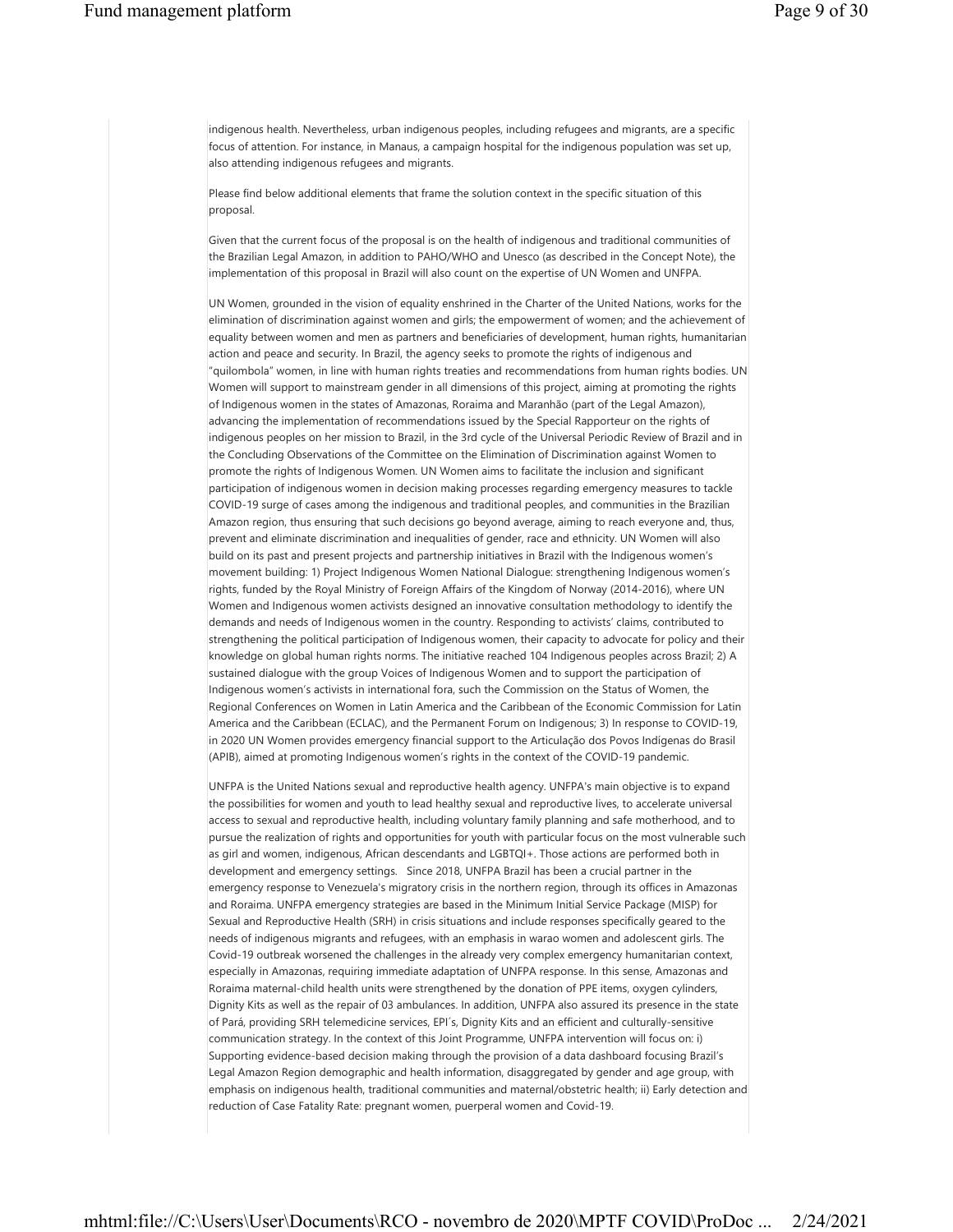## Fund management platform Page 10 of 30

16: CN has strong links t SERP, with a focus on reaching indigenoug

CN\_II. Results expected to be achieved and a clear explanation of tangible results or changes that will be achieved through this collaborative programme Describe the results expected to be achieved and how it contributes to the Covid-19 response and the SDGs. Describe programme approaches, methods, and theory of change, and explain why they are the appropriate response to the problem. Please highlight a) how the solution(s) is data driven (especially on population being targeted) b) if and how it employs any innovative approaches; c) if and how it applies a human rightsbased approach and how is it based on the principle of "recover better together" d) if and how the theory of Gender Equality Marker score selected in this solution

Drawing from recommendations from human rights mechanisms from previous years<sup>[1]</sup>, from the assessment made within the SERP and also based on the ongoing measures from the government, indigenous organizations and other stakeholders, this initiative intends to support the implementation of emergency measures and recovery actions to tackle COVID-19 in the indigenous territories, based on the Plan to Stand Against COVID-19 of APIB[2] focusing initially on the State of Amazonas.

The first main objective of the project is to instrumentalize community health teams to act in the early identification of signs and symptoms of COVID-19 and reduce the prevalence of the disease among indigenous people in the Amazon region. In terms of prevention, the initiative aims at promoting strategies for preventive education to its target groups. This strategy shall provide for means for reaching the indigenous lands – through radio, social networks and other available tools – with messages in their traditional indigenous languages as much as feasible and taking into consideration their own values and culture. These messages shall raise awareness of these communities about the pandemic, fostering the community mobilization to prevent contamination. The activities will contribute for the achievement of SDG 3.3 and 3.4 as well as to the implementation of UPR recommendations 217 and 218.

The project's second objective is related to recovery actions to alleviate the socioeconomic impacts of the pandemic on the daily life of these indigenous peoples, proposing not only solutions for the recovery of their economic activity, impacted by the social distancing measures, but also providing for longstanding mechanisms that could enhance their income generation capacity, preserving and promoting their traditional knowledges and cultural expressions. The actions will contribute for the achievement of SDG 10.2, aiming the empowerment and promotion of social, economic and political inclusion of indigenous peoples in Brazil. They also aim to contribute for the implementation of recommendations 218 and 235 of UPR.

The advancement of gender equality and indigenous women's participation will be promoted, contributing with the recommendations 217-242 of UPR and 96 (c) of the SR on Indigenous Peoples, to achieving SDG target 5.5 and ensuring that their needs and priorities inform the COVID-19 response measures, while strengthening the indigenous women's capacity to meaningfully participate and influence decisions. The project will provide technical and financial support to indigenous women's networks and grass-roots organizations; facilitate strengthening and connecting grass-root women's groups and organizations with the municipal, state and federal governments, parliamentarians and civil society organizations to advance the The health measures are indigenous women's rights agenda in formulation of the COVID response measures at the state and municipal levels. The project will also facilitate indigenous women's economic empowerment by supporting women's entrepreneurship and engagement in economic recovery activities through the application of a short circuits approach.

change reflects the health agents working with Marubo, Matis, Mayoruna, Kanamary and Tikuna communities, with great results peoples, but no specifics The proposed solution takes into account the experience of the UN System in Brazil in promoting protection culturally acceptable. and intercultural dialogue with indigenous peoples , including actions in various areas such as education, health, valorization of cultural heritage, safeguard of the linguistic diversity, nutrition, environmental preservation, sustainable development and clean technologies. As a joint programming experience, with partners from the Government (Ministry of Health and National Foundation for Indigenous Peoples – FUNAI), catalytic seems limited. from the civil Society and local stakeholders, UNESCO and UNAIDS have delivered a series of publications called "Preventive Education on STD/HIV/Aids and viral hepatitis" for indigenous peoples of Vale do Javari. This pedagogical material was produced as a multilanguage and intercultural tool in support to teachers and supporting indigenous and the approval of the indigenous peoples benefiting from it.

> The results of an ongoing cooperation with the Museum of the Indigenous Peoples, linked to FUNAI, will support the proposed solution, since UNESCO has been working for over a decade on the safeguard of the linguistic and cultural heritage of indigenous peoples, by documenting their languages and developing indigenous grammars, in an intergenerational work connecting the youth and the elderly of these communities. These grammars will facilitate the process of producing tailored messages to indigenous peoples, including those living at the borders with other Latin American countries and those of recent contact and voluntarily isolated.

In the area of health, WHO/PAHO has a vast history of technical cooperation in the development and promotion of primary care actions in indigenous communities, as well as in the organization and provision of specialized care in partnership with other institutions, such as the Special Secretariat for Indigenous Health (SESAI), the Secretariat of Primary Health Care (SAPS), the National Council of Health Secretaries (CONASS), the Municipal and State health departments, the decentralized management unit of the Indigenous Health

peoples with COVID/health materials in their languages and taylored to their custom This is a health first PIlla I priority in the SERP (pg 15) Proposal leverages existing UN capacity wel Health and economic initiatives are clear. Gender lens could be more well developed, though it is fairly well integrated into health and economic measures to be taken. CN will look to digitize sale of handicrafts to promote employment and economic integration including among women and youth. Not clear how this training will go forward in a severe COVID context, but it does leverage innovatio straight forward and clearly needed as local groups need information delivered in their language and that is While the CN has links to a number of established NGOs its potential to be The EU is mentioned as donor interested in are given. CN relays possibilities of leverage outcomes of other initiatives as well as the relevance of its outcome to other funds, but it doesn't appear that this will generate a deep degree of cross fertilization or funding.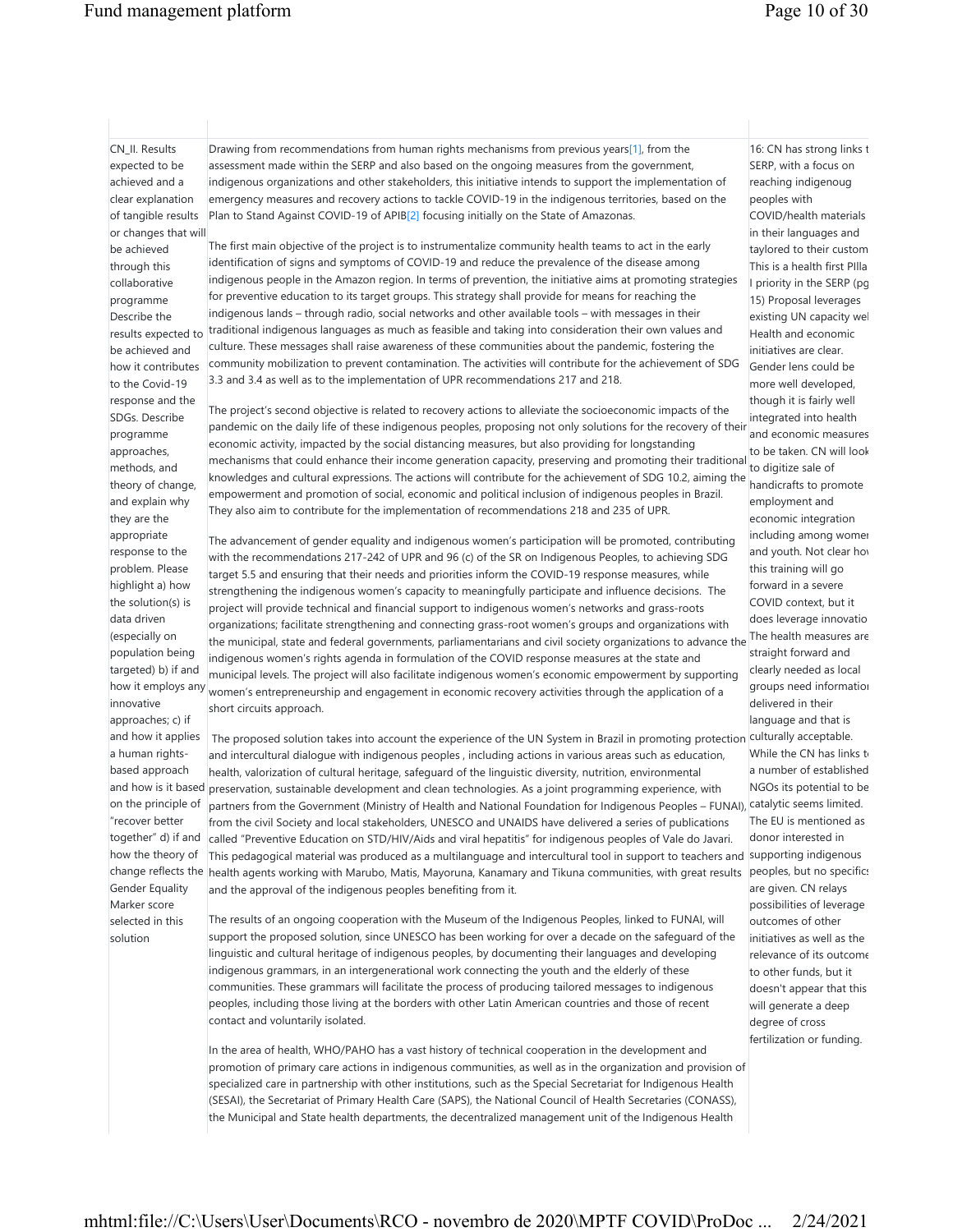Care Subsystem (Special Indigenous Health District - DSEI). PAHO/WHO intervention will focus on: i) technical support on prevention and control of COVID-19 in indigenous peoples; ii) strengthening COVID-19 response measures in indigenous peoples; iii) improving access to health and surveillance services to indigenous peoples.

Searching for new modalities for the commerce of handcraft and culinary products will contribute to the economic recovery of these communities, largely affected by the social distancing imposed by the pandemic. Evidences form a project under implementation by UNHCR since 2019, with a focus on the structuration of a handcraft value chain with the indigenous refugees and migrant communities in the north of Brazil, demonstrates the positive and direct impact of this activities in this population and their income generation. UN Women will ensure inter-linkages of the women's economic activities in Brazil with the Regional Network of Indigenous Women Entrepreneurs of Latin America. Additionally, the promotion of handcrafts, artisanal products and other traditional practices contributes to the protection and promotion of this valuable intangible heritage. Traditional cultural expressions can be used to foster economic development, promoting sustainable development and the dialogue among cultures.

In addition to the economic recovery efforts, FAO will assist with the implementation of a pilot approach designed to offer a set of solutions for strengthening the resilience of economic activities that were severely affected by the pandemic. The innovative method relies on five previously defined areas of assistance: 1) Innovation in the conservation of food; 2) Digitalizing the commercialization of rural products; 3) Strengthening and encouraging associativity; 4) Alliances with the private sector; and 5) Sanitation of goods. In this case, through the analysis of the data gathered by the project plus a consultation with the indigenous population, the weakest links in their short supply chains (food, handicrafts, and other services eventually offered) will be identified and adjusted by applying one or more activities within the areas of intervention. This solution will aim at promoting economic empowerment, mainly of indigenous women, and enhance the resilience capacity of their economic activities to further shocks.

*Theory of Change -* The prevention of COVID-19 at indigenous lands, besides promoting bio-sanitary security, will contribute, at the end of the day, to the preservation of its traditional cultural heritage, the biodiversity of their lands and forests, and to the socioeconomic sustainability of these communities throughout the country.

The provision of quality information on preventive education, translated into indigenous languages and adapted to their values and way of living, will be more effective to ensure the adoption of preventive measures to control the spread of the diseases among populations living in indigenous lands. By reducing the spread of the pandemic in such territories, the elderly members of the community – normally a group at risk of more severe cases of contamination – will be preserved, ensuring that traditional knowledge related to the preservation of the nature, of the forest and of the environment is transmitted to the younger generations. It will also ensure the transfer of knowledge on the use of the biodiversity of their lands, the perpetuation of cultural expressions and the safeguard of their languages.

Solutions for the non-presential commerce of the goods produced inside these indigenous lands will, from the one hand, reduce the need for contacts with individuals outside the community, ensuring the recommended social distancing and reducing the entrance of possible vectors of the COVID-19 inside the indigenous lands and therefore, reducing the spread of the contagion. On the other hand, it will ensure the maintenance of sources of income to these communities, as part of the process of economic recovery after the pandemic, opening new opportunities to enlarge their markets beyond the borders of the indigenous lands.

Strategic plans for COVID-19 preparedness and response must be grounded in strong gender analysis and must ensure meaningful participation of affected groups, including women and girls, in decision-making and implementation. Countries are advised to incorporate a focus on gender into their COVID-19 responses in order to ensure that public health policies and measures to curb the epidemic take account of gender and how it interacts with other areas of inequality[3]. In this context, it is important to quide investments in quality and gender-sensitive research on the adverse health, social and economic impacts of COVID-19 on indigenous women and girls.

The strengthening of community-based surveillance mechanisms, as a mechanism for self-protection and cooperation with public bodies, is an opportunity for dialogue between communities and authorities. Identify early signs and symptoms, as well as measures of social distance, respecting cultural diversity, initiatives that show effective effects in controlling the pandemic and that can be displayed by the communities themselves.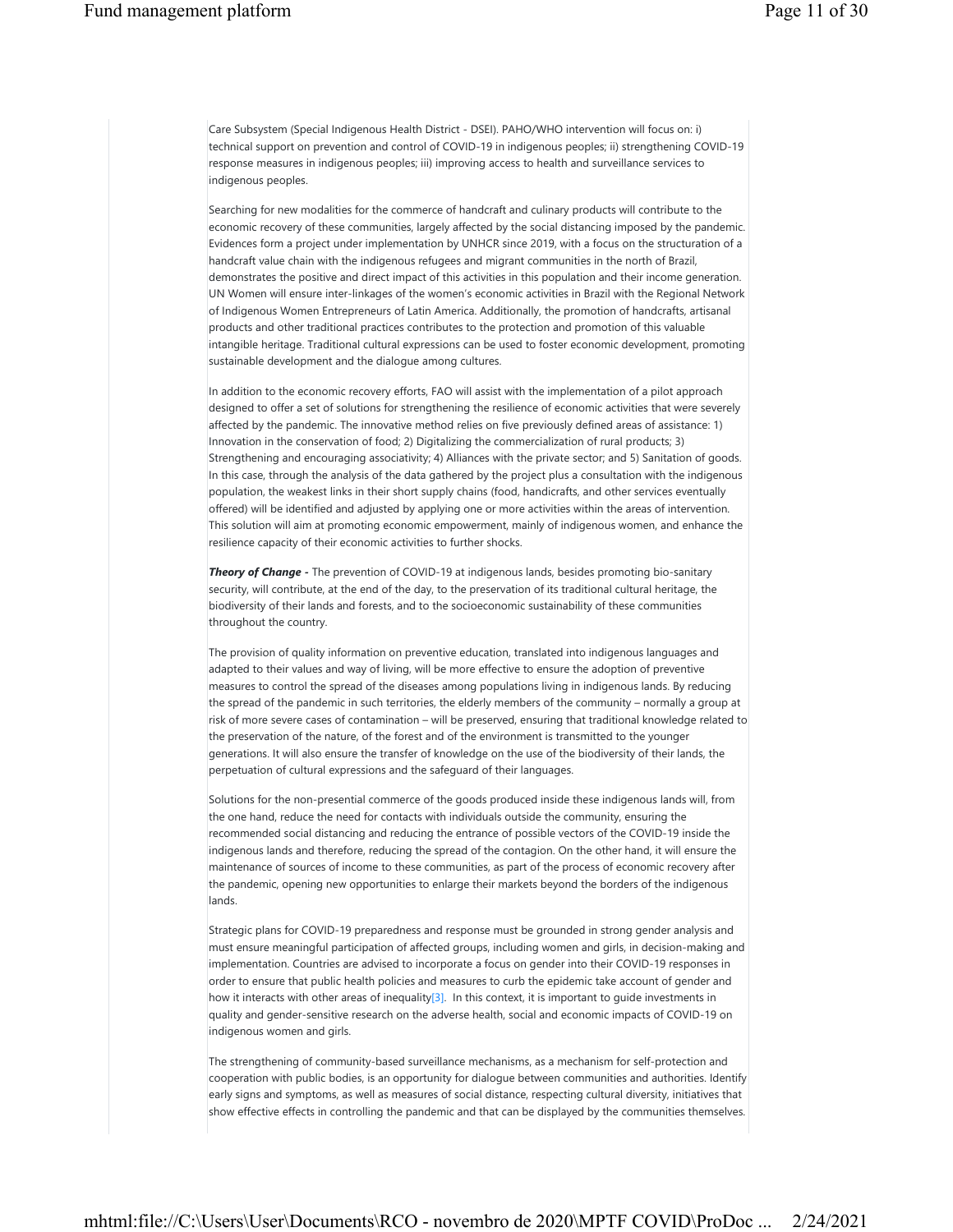|                                                                                                                                                                               | Community Be Surveillance is an excellent source of information for decision making and the construction of<br>socially participative alternatives.                                                                                                                                                                                                                                                                                                                                                                                                                                                                                                                                                                                                                                                                                                                                                                                                                                                                                                                                                                                                                                                                                                                                                                                                                                                                                                                                                                                                                                                                                                                                                                                                                                                                                                                                                                                                                                                                                                                                                                                                                                                                                                                                                                                                                                                                                                                                                                                                                                                                                                                                                                                                                                                                                                                                                          |       |
|-------------------------------------------------------------------------------------------------------------------------------------------------------------------------------|--------------------------------------------------------------------------------------------------------------------------------------------------------------------------------------------------------------------------------------------------------------------------------------------------------------------------------------------------------------------------------------------------------------------------------------------------------------------------------------------------------------------------------------------------------------------------------------------------------------------------------------------------------------------------------------------------------------------------------------------------------------------------------------------------------------------------------------------------------------------------------------------------------------------------------------------------------------------------------------------------------------------------------------------------------------------------------------------------------------------------------------------------------------------------------------------------------------------------------------------------------------------------------------------------------------------------------------------------------------------------------------------------------------------------------------------------------------------------------------------------------------------------------------------------------------------------------------------------------------------------------------------------------------------------------------------------------------------------------------------------------------------------------------------------------------------------------------------------------------------------------------------------------------------------------------------------------------------------------------------------------------------------------------------------------------------------------------------------------------------------------------------------------------------------------------------------------------------------------------------------------------------------------------------------------------------------------------------------------------------------------------------------------------------------------------------------------------------------------------------------------------------------------------------------------------------------------------------------------------------------------------------------------------------------------------------------------------------------------------------------------------------------------------------------------------------------------------------------------------------------------------------------------------|-------|
|                                                                                                                                                                               | <b>Programme Approaches and Methods</b> - One of the lines of action of the programme shall consist in a plan<br>of communication and community mobilization for the prevention of COVID-19 in indigenous lands, taking<br>into consideration the cultural values of these peoples, as well as gender dimension and differentiated<br>impacts of COVID-19 on women and men in the communities. In order to design these deliverables, it will be<br>crucial to approach the representative indigenous associations named before (APIB, COIAB and REJUINDI),<br>including as well indigenous women's groups, as well as recognized actors from the civil society, recognized<br>by these communities, such as Instituto Socio Ambiental (ISA). Partnerships are to be established with these<br>actors to establish a scientific curatorship (including multidisciplinary teams of communication,<br>anthropology, linguistics and medicine, among others), which will be responsible for definition of contents<br>and strategy for its dissemination, including the election of the most effective medias (such as radio and<br>WhatsApp, where available). Training of members of these communities in media platforms is also<br>considered as a tool for the better dissemination of the preventive messages. A component of this line of<br>action shall be specifically addressed to reach refugee and migrant Venezuelan indigenous, not only for the<br>purpose of dissemination of preventive information in the languages of Warao and Eñepã (the two most<br>numerous communities), but also to, in close articulation with their leaders, develop educational material to<br>ensure the right to education to their children and youth through bilingual materials and base on a<br>methodology of intercultural dialogue. Additionally, support for the implementation of community-based<br>surveillance, for the early identification of signs and symptoms of COVID-19 and early adoption of social<br>measures, as well as articulation with official health structures. Based on these actions, improve the database<br>on the disease in communities and urban areas and contribute to health management processes.<br>A gender and human rights-responsive strategic plan to respond to the socioeconomic and cultural impacts<br>of the COVID-19 will be developed in order to contribute to the recovery of the conditions for the<br>sustainability of their lands. The plan shall take into account the existing network of NGOs and local<br>governments to identify existing and potential economic assets, with focus on indigenous cultural heritage.<br>The National Institute for Artistic and Historic Heritage (IPHAN), for instance, has already registered as<br>national intangible heritage the Traditional Agricultural System from Rio Negro. The recognition of these |       |
|                                                                                                                                                                               | traditional knowledges and ways of life can add value to the production chain of these products.<br>The plan shall also search for alternatives for the non-presencial commercialization, including existing e-<br>commerce platforms addressed to the commerce of handcrafts and traditional products and regional<br>indigenous women entrepreneurs' network. Sources of funding (such as public calls and microcredit and<br>sponsorship from the private sector) shall also be explored in order to foster the production and<br>commercialization of these goods, in particular handcraft and agricultural goods, with focus on the safeguard<br>of cultural traditions. Finally, training on these digital tools shall be provided to young indigenous<br>individuals, not only for the commerce but also for the dissemination of these cultural expressions,<br>documenting them for the purpose of preservation of these traditions. Each of the alternatives presented by<br>the plan will be built considering the necessity to foster the resilience of the economic activities, as well as<br>strengthening the associativity capacity of indigenous producers through specific adjustment intervention in<br>the short circuit supply chains of the target populations.<br>[1] SR Indigenous Peoples, 2016; UPR, 2017.                                                                                                                                                                                                                                                                                                                                                                                                                                                                                                                                                                                                                                                                                                                                                                                                                                                                                                                                                                                                                                                                                                                                                                                                                                                                                                                                                                                                                                                                                                                                                                         |       |
|                                                                                                                                                                               | [2]https://drive.google.com/file/d/1WofAWUU_vZLnILXnR6Y5UAD1B0L43_U0/view?usp=sharing                                                                                                                                                                                                                                                                                                                                                                                                                                                                                                                                                                                                                                                                                                                                                                                                                                                                                                                                                                                                                                                                                                                                                                                                                                                                                                                                                                                                                                                                                                                                                                                                                                                                                                                                                                                                                                                                                                                                                                                                                                                                                                                                                                                                                                                                                                                                                                                                                                                                                                                                                                                                                                                                                                                                                                                                                        |       |
| CN_III. Catalytic<br>impact and nexus<br>Describe how the<br>intervention is<br>catalytic by<br>mobilizing or<br>augmenting other<br>financial or non-<br>financial resources | [3] Gender and COVID – Advocacy Brief. Geneva: World Health Organization; 2020<br>This Joint Programme Concept Note was formulated under a coordinated inter-agency effort from the UNCT As per SG Designate<br>in Brazil to design concrete solutions and mobilize resources for tackling COVID-19 impacts upon the most<br>vulnerable populations in the country, as identified in the Socioeconomic Response and Recovery Plan<br>(SERP). The Indigenous Peoples Working Group was established in June 2020, chaired by UNESCO, and since<br>then participating agencies have been cooperating to develop proposals, liaise with beneficiaries and to<br>identify partnership and resource mobilization opportunities. In this sense, the initial catalytic potential of<br>this proposal relies on UNCT's own commitment and concrete actions to implement a coherent, coordinated<br>and sustainable response strategy.                                                                                                                                                                                                                                                                                                                                                                                                                                                                                                                                                                                                                                                                                                                                                                                                                                                                                                                                                                                                                                                                                                                                                                                                                                                                                                                                                                                                                                                                                                                                                                                                                                                                                                                                                                                                                                                                                                                                                                                 | email |
| including from IFIs,<br>foundations, the<br>private sector.                                                                                                                   | Regarding the proposal specific catalytic potential, the proposed theory of change could be expanded and                                                                                                                                                                                                                                                                                                                                                                                                                                                                                                                                                                                                                                                                                                                                                                                                                                                                                                                                                                                                                                                                                                                                                                                                                                                                                                                                                                                                                                                                                                                                                                                                                                                                                                                                                                                                                                                                                                                                                                                                                                                                                                                                                                                                                                                                                                                                                                                                                                                                                                                                                                                                                                                                                                                                                                                                     |       |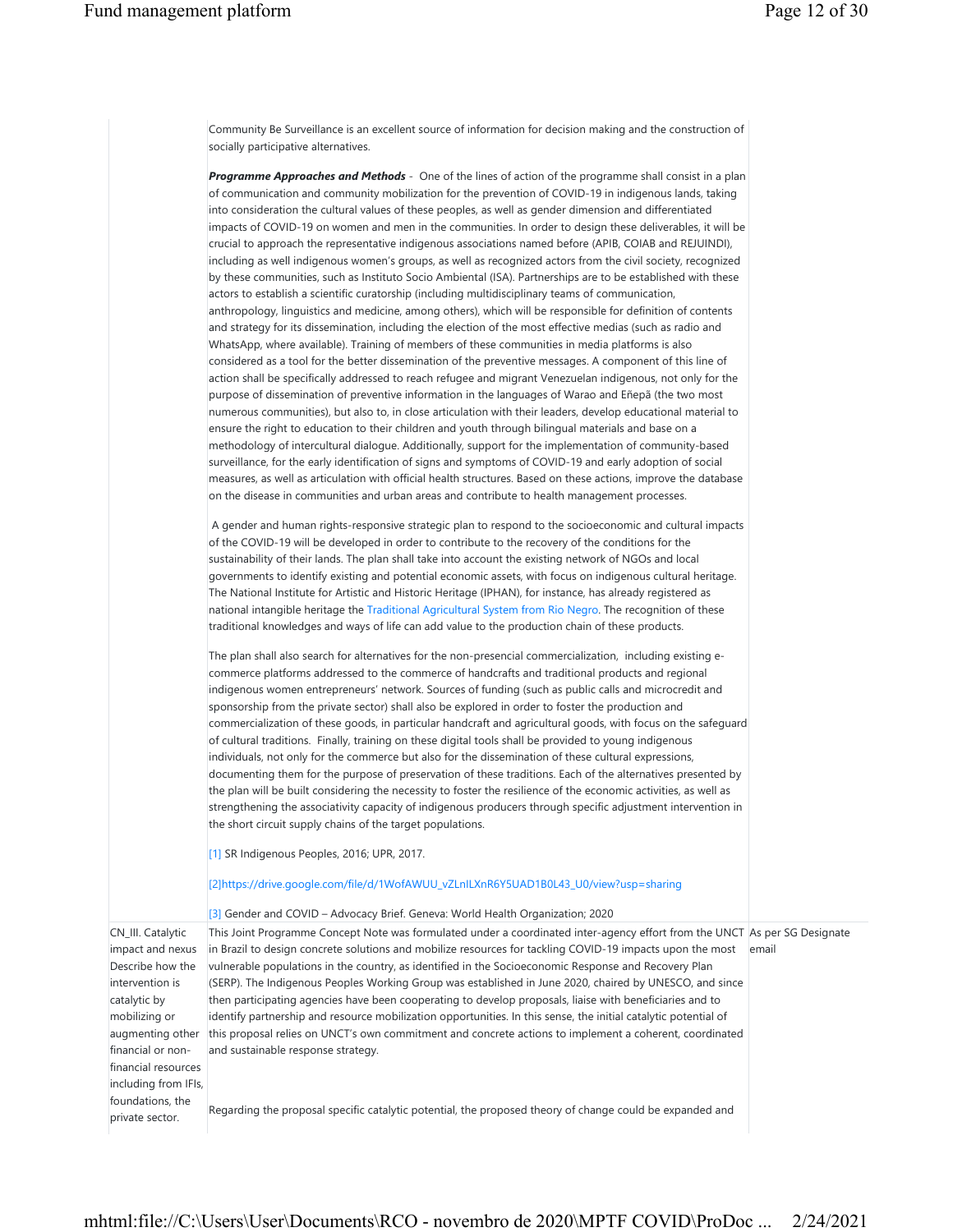## Fund management platform Page 13 of 30

Describe how the proposed intervention to long-term recovery for example by enabling other actors to engage, generates an enabling environment for longer-term development.

supports medium conditions. The methodology applied can be adapted and improved for the current initiative and, adapted to benefit indigenous peoples outside the Amazon region – there is a specific request for assistance from indigenous communities living in the South and the Northeast of the country – as well as for indigenous communities not living in indigenous lands – mostly in the suburbs of major cities, in vulnerable additionally, the project can count on this trained capacity to accelerate the communication activities proposed. Due to the impact of the pandemic upon these populations, the intervention can be catalytic of additional funding sources from international donors, as for example, the European Union, who has already expressed the willingness of funding projects targeting indigenous communities.

> This specific intervention also aligns and complements other efforts in place and under coordination at the region and can benefit from existing activities, leveraging the impact of other projects addressing the immediate response to the impact of COVID-19 in indigenous lands. Examples are:

- 1. the ongoing proposal of a Trilateral Action Plan submitted for the Central Emergency Response Funding (CERF -Rapid Response) at the Triple Border in the Amazon Region of Brazil, Colombia and Peru. Coordinated by OCHA/ROLAC and the RCO's in those 3 countries, it has as executing agencies UNICEF, WFP and WHO (plus UNFPA in Colombia). This trilateral action plan proposal is focused on providing support the governments' responses to the indigenous communities in the area, with a focus on food insecurity, health and wash, considering the COVID-19 incidence in the triple border and the request for urgent assistance;
- 2. UNICEF's partnership with USAID/OFDA and World Vision to support indigenous peoples of the Brazilian Amazon Region in preventing Covid-19 through Health, Water, Sanitation and Hygiene and Protection actions in selected areas, which is also coordinated with the abovementioned triple border initiative.
- 3. the R4V platform, as well as of the Education Cannot Wait initiative, fostering the social and economic inclusion of indigenous refugees and migrant communities, who shall also benefit from the durable results expected from this initiative.

The intervention also benefits from existing initiatives developed by the UN System in Brazil along the past year, such as the experiences of UNESCO (on documentation of indigenous languages and tailored preventive education activities) and WHO/PAHO on basic health, mentioned in Section I, as well as more punctual activities, such as the media Training for indigenous women in Mato Grosso do Sul led by UN Women. The methodology applied can be adapted and improved for the current initiative and, additionally, the project can count on this trained capacity to accelerate the communication activities proposed.

When addressing economic recovery, the application of a short circuits approach for the economic empowerment of indigenous peoples, with special focus on women and youth, will represent not only an immediate response to the economic impact of the pandemic and its social distancing measures. It will also provide these communities with a set of solutions for strengthening the resilience of economic activities, valuing their handcraft and rural products chains and enhancing their potential to reach larger consumer markets. This solution will aim at promoting economic empowerment, mainly of indigenous women, and enhance the resilience capacity of their economic activities to further shocks. The results of this pilot could be expanded not only to indigenous communities in other areas of the country but also to other traditional and equally vulnerable communities, such as quilombolas and small fishery cooperative enterprises. The valorization of these knowledges and cultural expression can open new avenues – including the access to larger consumer markets – for women's and youth's entrepreneurship, engaging them in economic recovery activities and providing for longstanding solutions beyond the prevalence of the COVID-19 outbreak.

It is important to highlight that this intervention is aligned with the principles of the ILO Convention no. 169, the Indigenous and Tribal Peoples Convention, by fostering the aspirations of these peoples to exercise control over their own institutions, ways of life and economic development and to maintain and develop their identities, languages and religions, within the framework of the Brazilian territory and political environment.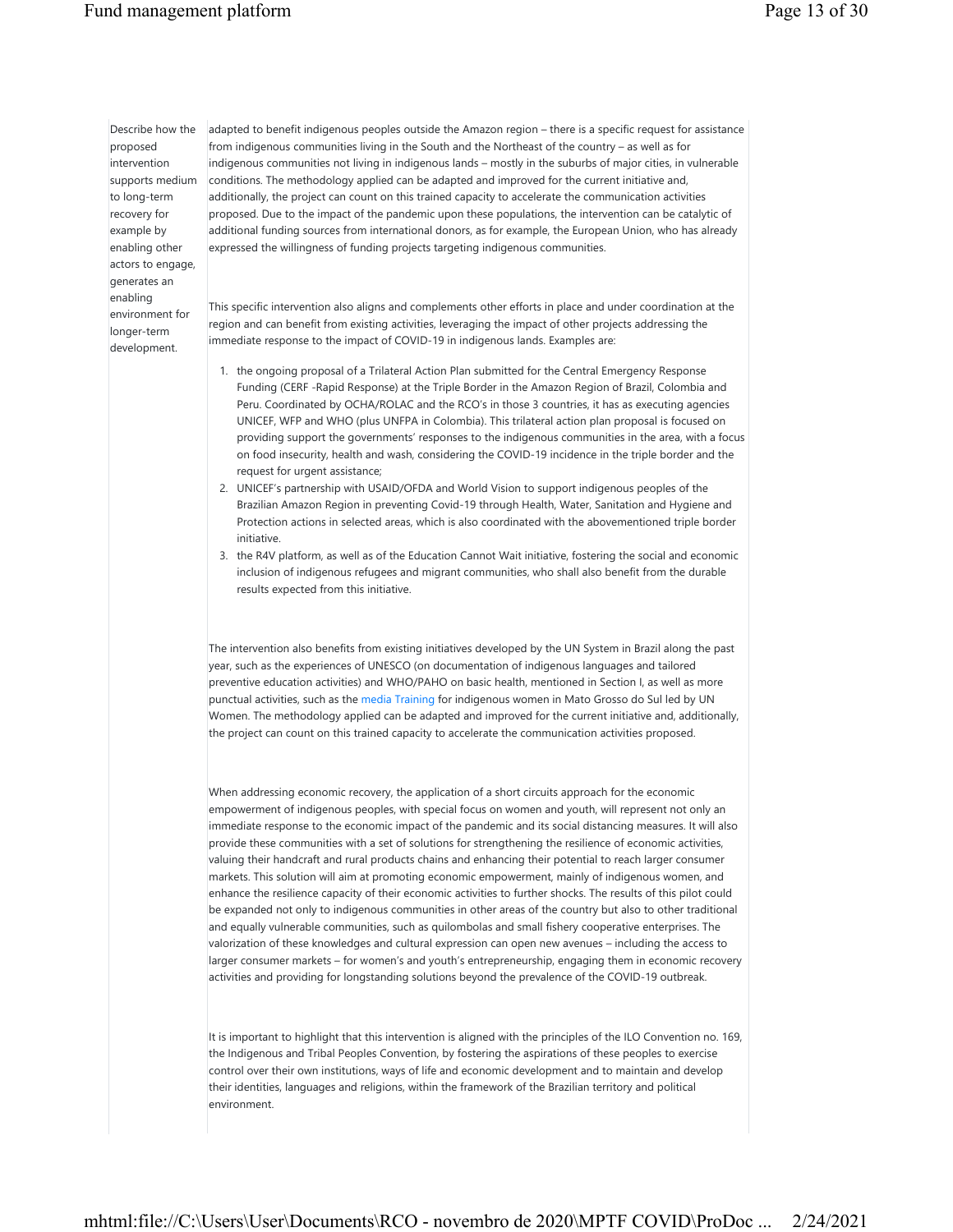|                                                                                                                                                                                                                                                                                                                                                                                                                   | The intervention can be catalytic of additional funding sources from international donors, as for example, the<br>European Union, who has already expressed the willingness of funding projects targeting indigenous<br>communities. The proposed theory of change could be expanded and adapted to benefit indigenous<br>peoples outside the Amazon region - there is a specific request for assistance from indigenous communities<br>living in the South and the Northeast of the country - as well as for indigenous communities not living in<br>indigenous lands – mostly in the suburbs of major cities, in vulnerable conditions                                                                                                                                                                                                                                                                                                                                                                                                                                                                                                                                                                                                                                                                                                                                                                                                                                                                                                                                                                                                                                                                                                                                                                                                                                       |                              |
|-------------------------------------------------------------------------------------------------------------------------------------------------------------------------------------------------------------------------------------------------------------------------------------------------------------------------------------------------------------------------------------------------------------------|--------------------------------------------------------------------------------------------------------------------------------------------------------------------------------------------------------------------------------------------------------------------------------------------------------------------------------------------------------------------------------------------------------------------------------------------------------------------------------------------------------------------------------------------------------------------------------------------------------------------------------------------------------------------------------------------------------------------------------------------------------------------------------------------------------------------------------------------------------------------------------------------------------------------------------------------------------------------------------------------------------------------------------------------------------------------------------------------------------------------------------------------------------------------------------------------------------------------------------------------------------------------------------------------------------------------------------------------------------------------------------------------------------------------------------------------------------------------------------------------------------------------------------------------------------------------------------------------------------------------------------------------------------------------------------------------------------------------------------------------------------------------------------------------------------------------------------------------------------------------------------|------------------------------|
| CN_IV. Who will<br><b>UN Organizations</b><br>(no less than 2 per<br>concept note) and<br>partners will<br>implement this<br>project and<br>describe their<br>capacities to do so.<br>Include expertise,<br>staff deployed, as<br>well as oversight<br>mechanisms that<br>determine the<br>monitoring and<br>evaluation (M&E)<br>arrangements and<br>responsibilities.<br>Use hyperlinks to<br>relevant sites and | The proposed solution is expected to be delivered under the leadership of UNESCO, WHO/PAHO, FAO and<br>deliver this solution IOM, who should engage with other UN AFPs in the country, to benefit from expertise of their areas of<br>List what Recipient   mandate. Their contributions will focus on<br>• UNESCO: UNESCO's mandate encompasses various areas of the present intervention. The protection to<br>endangered languages and their valorization, such as the diversity of indigenous languages in Brazil,<br>that UNESCO is documenting and preserving for over a decade indigenous languages endangered to<br>disappear. In cooperation with the Museum of Indigenous Peoples, these languages are being<br>recorded by the young individuals in these communities, in an interesting relationship with the elderly,<br>as guardians and last speakers of these languages. This activity has resulted in the production of<br>grammars of these languages, enabling the production of bilingual pedagogical materials for the<br>schools inside indigenous lands, as well as informational material on preventive education, transmitting<br>accurate information, for example, on HIV and STDs, not only in indigenous languages but also<br>respecting their values and cultural manners. From the perspective of the intangible heritage, in<br>addition to the recognition of some of these traditions within the framework of Convention of the<br>Intangible Heritage mentioned at Section 1, UNESCO values and aims to preserve the way of living and<br>producing of these communities, as a living expression of the cultural diversity of the country. Including<br>these artisanal goods in the consumer market reinforces the role of the creative industries in<br>contributing for the empowerment of these communities, in special, of the women. | As per SG Designate<br>email |
| the current<br>portfolios of<br>RUNOs so the text<br>is short and to the<br>point.                                                                                                                                                                                                                                                                                                                                | • PAHO/WHO: PAHO/WHO, as the specialized health agency for the Americas and the Regional Office of<br>the World Health Organization, works with countries throughout the region to improve and protect<br>people's health. PAHO/WHO engages in technical cooperation with its member countries to fight<br>communicable and noncommunicable diseases and their causes, to strengthen health systems, and to<br>respond to emergencies and disasters. PAHO/WHO is committed to ensuring that all people have<br>access to the health care they need, when they need it, with quality and without fear of falling into<br>poverty. Through its work, PAHO/WHO promotes and supports the right of everyone to good health.<br>To advance these goals, it promotes technical cooperation between countries and works in partnership<br>with ministries of health and other government agencies, civil society organizations, other international<br>agencies, universities, social security agencies, community groups, and other partners. PAHO/WHO<br>promotes the inclusion of health in all public policies and the engagement of all sectors in efforts to<br>ensure that people live longer, healthier lives, with good health as their most valuable resource. In the<br>context of the pandemic, PAHO/WHO is providing essential leadership, coordination and assistance to<br>fight the spread of COVID-19, save lives, and protect the most vulnerable population groups—<br>including health workers—in all 52 countries and territories of the Americas. In the context of this Joint<br>Programme, PAHO/WHO intervention will focus on: i) technical support on prevention and control of<br>COVID-19; ii) strengthening COVID-19 response measures; iii) improving access to health and<br>surveillance services.                                                    |                              |
|                                                                                                                                                                                                                                                                                                                                                                                                                   | • FAO: FAO has a longstanding partnership with Brazilian authorities. FAO's assistance in Brazil includes<br>food security, fighting extreme poverty by the promotion of family farming and family aquaculture and<br>promoting the sustainable management of natural resources, including the introduction of an agro-<br>ecological production matrix for social and environmental sustainability. During the past years, FAO<br>has tested solutions for non-agricultural rural activities, which rarely receive the same attention as<br>agricultural activities. The non-agricultural short circuits programme approach differs from previous<br>responses by focusing its actions on the rural populations engaged in non-agricultural activities.                                                                                                                                                                                                                                                                                                                                                                                                                                                                                                                                                                                                                                                                                                                                                                                                                                                                                                                                                                                                                                                                                                                       |                              |

Despite a number of UN programs, projects and actions in Brazil focusing on women, indigenous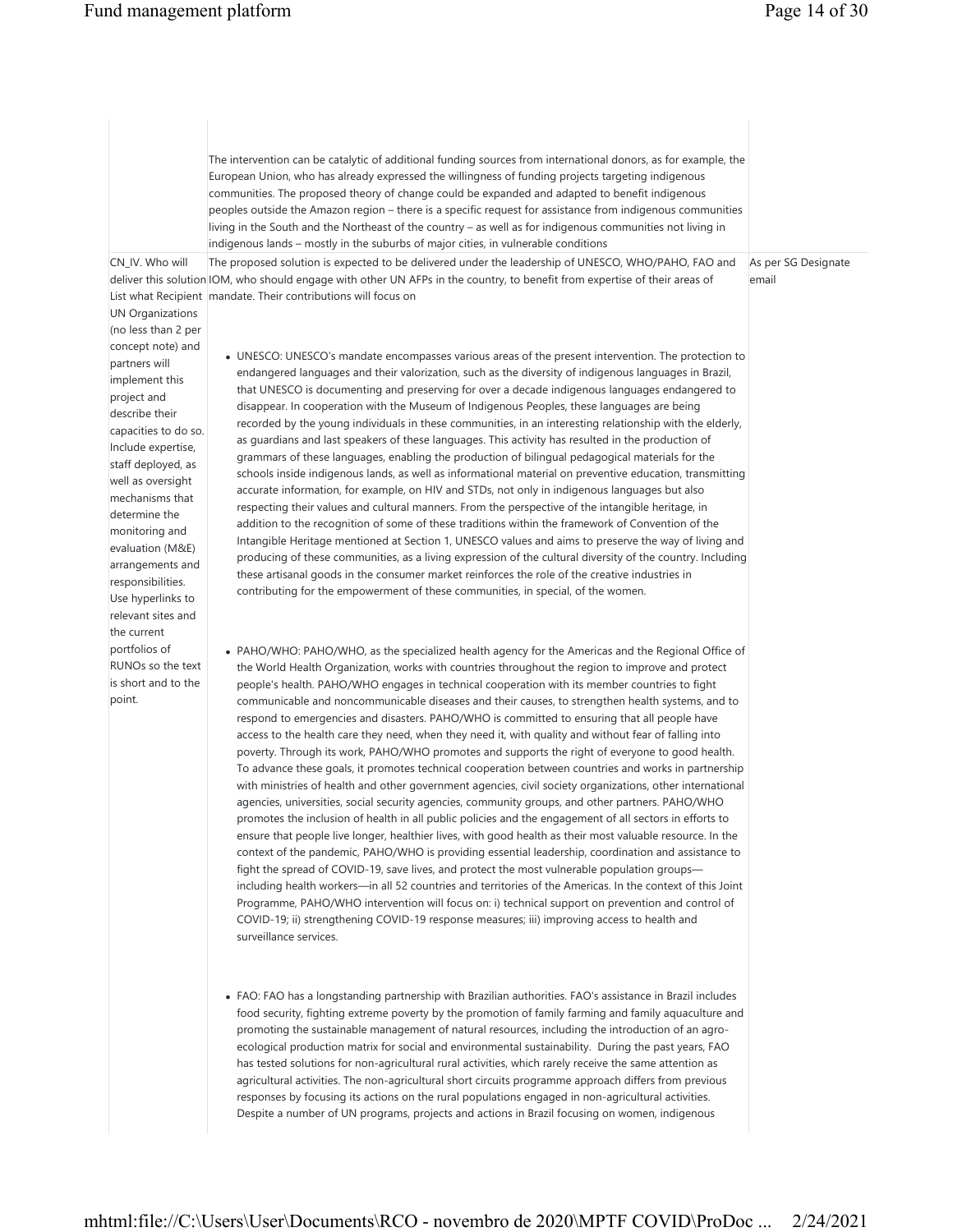peoples and traditional communities, those approaches tend to be agriculture-related. Responding to the problem of the interruption of non-agricultural rural economic activities, the aim is to strengthen non-agricultural rural employment short circuits through the identification/formulation and offering of a set of solutions (a toolbox) that allow to improve, strengthen and develop non-agricultural activities, through the training of local producers and promoting the constitution of local associations and cooperatives.

 IOM: the UN Migration Agency, is the leading inter-governmental organisation in the field of migration and works closely with governmental, inter-governmental and non-governmental partners. IOM works to help ensure the orderly and humane management of migration, to promote international cooperation on migration issues, to assist in the search of practical solutions to migration problems and to provide humanitarian assistance to migrants in need, including refugees and internally displaced people. In Brazil, the Organization is currently present in 10 cities: Belém, Boa Vista, Brasília, Curitiba, Florianópolis, Manaus, Pacaraima, Porto Alegre, Rio de Janeiro and São Paulo. Since 2018, IOM is coleading the Coordination Platform For Refugees and Migrants from Venezuela (R4V). With a strong presence at the Northern border of Brazil, IOM is leading the humanitarian response to the Venezuelan influx, including the support to the indigenous populations crossing the borders. Although part of the assistance is provided within common shelters, IOM has a specific line of action in support to the indigenous peoples – which includes their insertion in lands of the same ethnic group in Brazil, where advanced services can be provided, such as bilingual education.

UN is well represented in the country and many Agencies, Funds and Programmes are already implementing projects addressed to indigenous peoples. Currently, it is expected that UN Women, UNFPA, ILO, UNHCR and OHCHR would work together with the four leader AFPs, complementing with their expertise in their areas of mandate to achieve the expected results from the proposed intervention. The solution may also count on the support of UNV, which should work in alignment with other AFPs to mobilize not only National and International UN volunteers, but also to engage local volunteers, existing volunteers organization, as well as online volunteering mechanisms, a relevant tool in the current context of social distancing.

The proposal shall also take into account a number of established stakeholders, to support the implementation of the activities in the field. A preliminary mapping of stakeholders has identified key partners for the implementation of this project, such as:

- Government of the State of Amazonas: one of the largest States in Amazon, the state of Amazonas is the house of many indigenous lands. The Government has already approached the UN seeking for technical assistance on this matter. As part of the Council of the Legal Amazon, the Government of Amazonas is an entry point for the articulation with other State governments;

- The Amazon Sustainable Foundation (FAS): developed the Amazon Alliance program composed of Governmental secretaries, municipal governments, civil society organizations research institutions, companies, UNEP and WFP to produce and implement strategic plans for indigenous people and local forest communities to combat the advance of COVID;

- Instituto Socioambiental (ISA): established in 1994, ISA is a national reference of the work of the civil society on the production, analysis and dissemination of data with regards to indigenous peoples in Brazil, developing projects in areas such as socioenvironmental rights and policies, monitoring of protected areas and indigenous specific public policies.

- Articulação dos Povos Indígenas do Brasil (APIB): APIB is a national association of entities representing the indigenous peoples in Brazil, established in 2005 to strengthen the relationship among the various indigenous peoples in Brazil, enhancing their capacity to advocate for their common demands and for their rights.

- Coordenação das Organizações Indígenas da Amazônia Brasileira (COIAB): Established in 1989, COIAB is the organization which gathers the indigenous peoples of the Amazon region.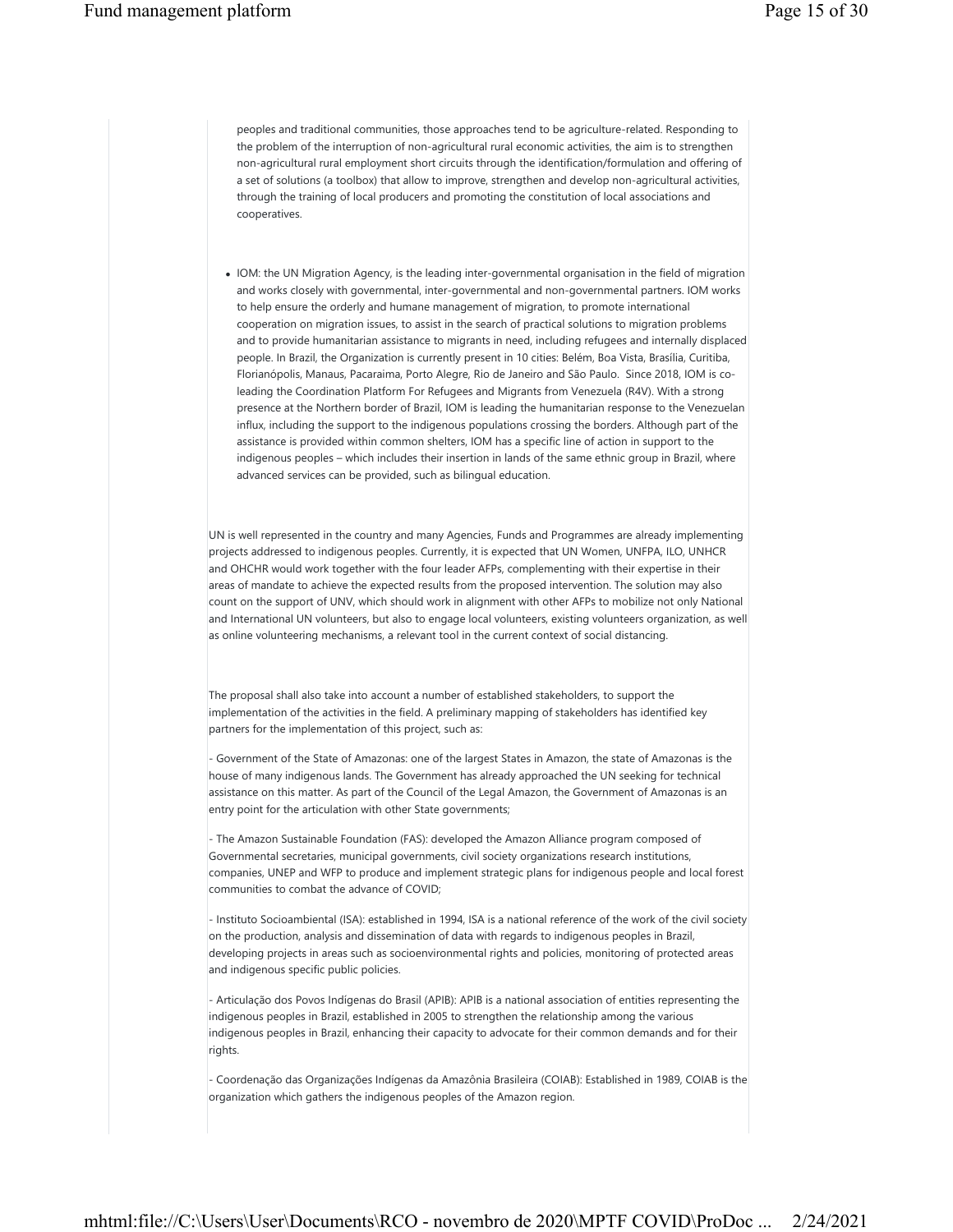|                           | - Rede de Juventudes Indígenas (REJUIND): established in 2009, REJUIND aims at strengthening youth<br>indigenous generations, with the use of Information and Communication Technologies, with focal points in<br>all five regions of the country.                                                                                                                                                                                                                                                                                                                                                                                                                                                                                                                                                                                                                                                                                                                 |                                                          |
|---------------------------|--------------------------------------------------------------------------------------------------------------------------------------------------------------------------------------------------------------------------------------------------------------------------------------------------------------------------------------------------------------------------------------------------------------------------------------------------------------------------------------------------------------------------------------------------------------------------------------------------------------------------------------------------------------------------------------------------------------------------------------------------------------------------------------------------------------------------------------------------------------------------------------------------------------------------------------------------------------------|----------------------------------------------------------|
|                           | APIB, COIAB and REJUIND are crucial partners to ensure that the solutions proposed by the present project<br>dialogue with the needs and aspirations of the beneficiary group.                                                                                                                                                                                                                                                                                                                                                                                                                                                                                                                                                                                                                                                                                                                                                                                     |                                                          |
|                           | With regards to the component addressed to refugee and migrant Venezuelan indigenous, the close<br>collaboration with the federal initiative Operação Acolhida will be crucial, as it coordinates the responses<br>from various actors to the Venezuelan influx and its process of interiorization and integration in the Brazilian<br>society.                                                                                                                                                                                                                                                                                                                                                                                                                                                                                                                                                                                                                    |                                                          |
|                           | The governance of the project and its implementation arrangements shall be discussed in a Steering <br>Committee with the participation of the involved UN agencies, funds and programmes, federal and local<br>governments, civil society and, in particular, indigenous leaders.                                                                                                                                                                                                                                                                                                                                                                                                                                                                                                                                                                                                                                                                                 |                                                          |
| P_V. Target<br>population | Disclaimer: Please note that while the narrative section reflects the framework for a USD1,972,438.00<br>programme that was proposed during the concept note submission phase, the current budget and RBM reflect<br>the funded part of the programme and, therefore, refined activities within the allocated USD904,257.00                                                                                                                                                                                                                                                                                                                                                                                                                                                                                                                                                                                                                                        | Please see comments<br>under general<br>information tab. |
|                           | According to official data[1], as of 23 January 2021, a total of 40,928 cases including 537 deaths were<br>reported among the indigenous population assisted by the Special Secretariat for Indigenous Health<br>(Secretaria Especial de Saúde Indígena – SESAI). The cumulative incidence rate of COVID-19 in the indigenous<br>population was 5,414.5 per 100,000 people, and the mortality rate was 71.0 per 100 thousand people. Most<br>of the confirmed cases were reported between June 14 and July 25, 2020, however, an abrupt increase in<br>cases was recorded between December 13 and 19, 2020. In the last weeks of December 2020, an increase in<br>the Cumulative Incidence Rate was reported mainly in the DSEI Amapá and Northern Pará (8.5 times) and<br>Tocantins (7.3 times).                                                                                                                                                                  |                                                          |
|                           | [1] Epidemiological bulletin published by the Special Secretariat for Indigenous Health (SESAI), available at<br>https://bit.ly/2XTbHwe                                                                                                                                                                                                                                                                                                                                                                                                                                                                                                                                                                                                                                                                                                                                                                                                                            |                                                          |
|                           | The Northern region, which brings together approximately 50% of the indigenous population assisted by<br>SESAI, reported the highest number of cases (23,853), with a cumulative incidence rate of 6,270.3 per 100,000<br>population. The highest incidence rates were reported in the DSEI Altamira (27,179.0 per 100, 000<br>population), Kaiapó do Pará (19,619.5 per 100,000 population) followed by Rio Tapajós (14,709.0 per 100,000<br>population). Deaths were also more reported in the North region, with 244 deaths and a mortality rate of<br>64.1 per 100,000 population. Considering the cumulative incidence in 2020, and comparing to the general<br>Brazilian population, the Indigenous peoples had up to 4.9 times COVID-19 cases, 3.5 times the<br>mortality rate and 2.1 times the case fatality rate.                                                                                                                                        |                                                          |
|                           | COVID-19 cases at the national level show a new increase in the Northern Region, especially in the state of<br>Amazonas. At January 26th 2021, the Northern region reported 989,965 cases of COVID-19, with an<br>incidence rate of 5,371.2 per 1000,000 population, including 21,197 deaths, with a mortality rate of 115.0 per<br>100,000 population and a case fatality rate of 2.1%. The five states with the highest cumulative incidence rate<br>per 100,000 inhabitants are Roraima (11,994.2), Amapá (8,943.9), Tocantins (6,370.8), Rondônia (6,714.7) and<br>Amazonas (6,139.6). In comparison, the five states with the highest mortality rate are Amazonas (171.1),<br>Roraima (137,8), Amapá (122.5), Rondônia (120.9) and Acre (97.1). The Amazonas state reported the highest<br>case fatality rate (2.9). The same trend was observed regarding fatal cases, with a substantial increase from<br>the second week of December in the Amazon region. |                                                          |
|                           | Since the beginning, the alarming situation of COVID-19 in the Northern states is of concern. The new wave<br>of increasing COVID-19 cases and deaths with the exponential transmission in its capital Manaus and<br>other municipalities represent a new challenge for the stressed and overwhelmed health system. In the<br>remote areas, the access to health services, information and basic sanitation is precarious or inexistent, and<br>reaching rural areas is expensive. On average, the time necessary to transfer a patient from a remote<br>community to a municipal hospital is 6 hours by boat. Municipal hospitals have limited capacity to treat and                                                                                                                                                                                                                                                                                              |                                                          |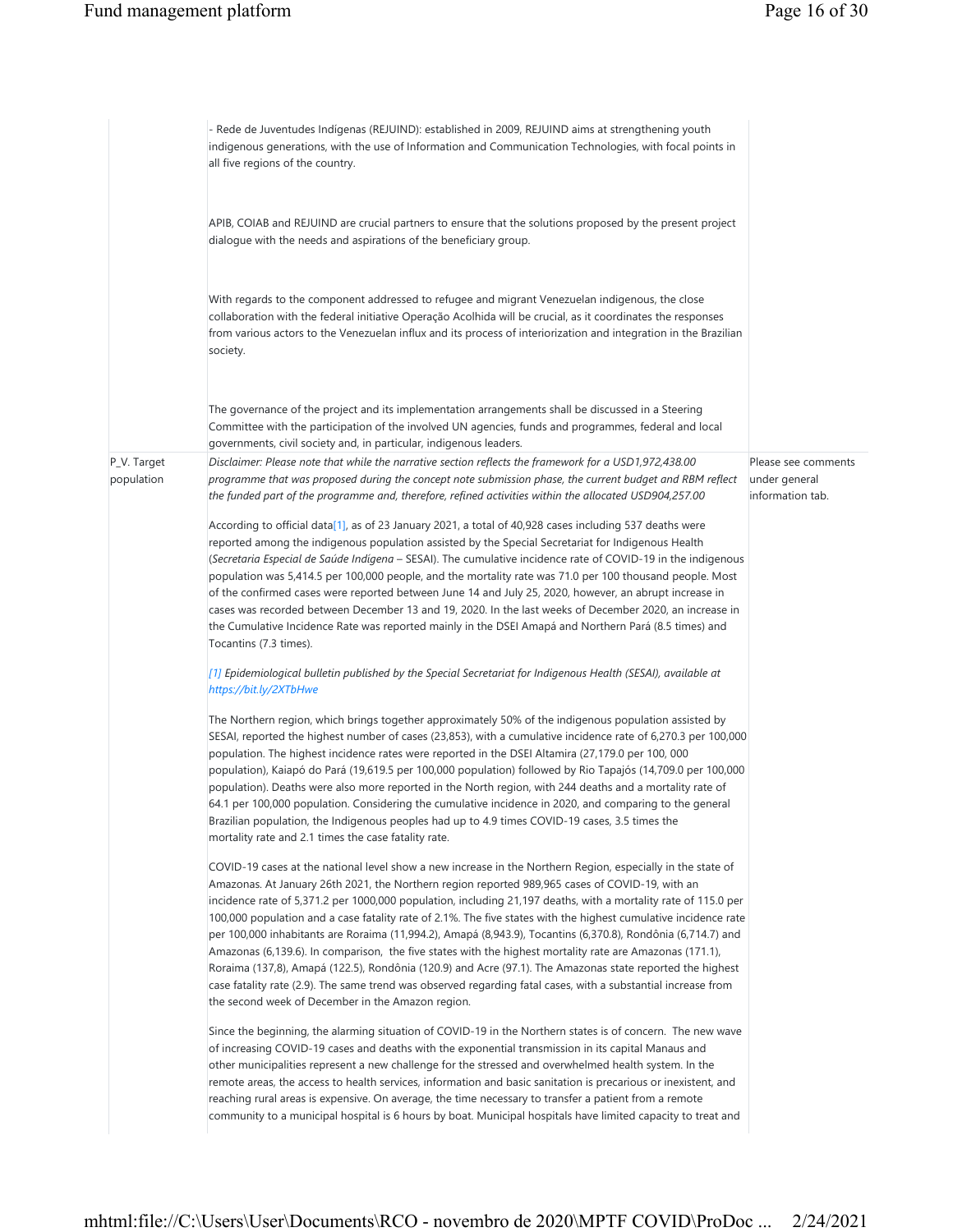isolate patients with COVID-19, and critically ill patients must be transferred to Manaus. However, few flights are departing from the municipalities to Manaus. Moreover, Manaus has a chronically underfunded health service, which was poorly equipped and understaffed.

Due to this situation, many patients from indigenous communities as well as traditional peoples are migrating to other states searching for health care services. Tackling the Amazonas state epidemic will decrease the influx of indigenous and non-indigenous patients to other Northern states.

International studies about indigenous peoples attest that traditional communities are always in economic, social and health disadvantage vis-à-vis other population groups, even about those living in the same locations. The same scenario is reproduced in Brazil, involving infrastructure, sanitation, housing conditions, access to health, and education, among others, be it in rural or urban areas. Therefore, indigenous peoples are more vulnerable to epidemics due to their social, economic and health conditions which amplifies the potential for the spread of diseases. From a cultural perspective, a large part of the indigenous peoples lives in collective houses, and it is common among many of them to share utensils, such as bowls and other objects, which favors situations of transmission of the disease.

In Brazil, the rights of indigenous peoples were already at risk prior to the pandemic, as noted by the Special Rapporteur mission on the rights of indigenous peoples in 2016[2] and by the Universal Periodic Review in 2017[3]. By that time, the Special Rapporteur registered that indigenous peoples faced more profound risks than at any time since the adoption of the Constitution in 1988. The rise of deforestation and loss of biodiversity to environmental contamination has also affected the quality of indigenous and traditional peoples' food or restricted its availability. Prior to the pandemic, the livelihoods systems of peoples from the Amazon region were already disproportionately affected by environmental pollution, the contamination of their rivers and water sources and the consequences of the extraction projects in their land and territories. The Special Rapporteur also urged the Government of Brazil to accord particular and urgent attention to the situation of indigenous children, youth and women, especially in relation to the increasing violence against indigenous women. Their vulnerable situation has been exacerbated by the crisis.

#### *[2] https://ap.ohchr.org/documents/dpage\_e.aspx?si=A/HRC/33/42/Add.1*

#### *[3] https://ap.ohchr.org/documents/dpage\_e.aspx?si=A/HRC/36/11*

As agreed with the Consortium, the proposal will focus on the three states that have the largest indigenous population in addition to the largest number of isolated communities, the largest number of locations with "quilombola" populations and riverside populations. Maranhão has 864 and Amazonas 184 locations where "quilombola" communities live. According to the census conducted by SESAI, the DSEI located in the area covered by the project with the largest population are upper Rio Solimões (AM), East Roraima (RR) and Alto Rio Negro (AM) and Maranhão (MA), which was in fourth place.

Limitations on movement, due to the increasing illegal invasion of indigenous and traditional territories mostly for mining, cattle, as well as the growing amount of seasonal forest fires for illegal grown crops of latifundium plantations, in addition to causing adverse socioeconomic impacts and contributing to climate change, increase the risk of the disease by the inherently derived contact between different individuals. In this context, men are more prone to be affected by COVID-19, due to their cultural duty to protect their lands, increasing their risk of being exposed to the SARS-CoV-2, and contributing to their highest mortality rate. Apart from that, although men face a higher case fatality rate, women in these communities face increasing demand for domestic work and unpaid care, which results in an overload of unpaid work and a reduction in the time available for income-generating activities and health care. The economic impacts of the crisis also reduce the possibilities for income generation.

The indigenous and traditional people's culture is often preserved and disseminated by the elderly. Hence the COVID-19 threatens not only the individuals but their society. If infected with SARS-CoV-2, older persons are more likely to require intensive medical care and are more vulnerable to a fatal outcome, resulting not only in a loss of lives but also of uncountable cultural and intangible heritage.

Women and girls have been experiencing a differentiated impact of COVID-19. Even before the pandemic, Brazilian women have been facing far higher poverty rates and very limited participation in political life. Deprivation of territory, destruction of small crops, contamination of soil and water, and erosion of cultural practices expose them to food insecurity and mental health issues. Moreover, they are exposed to multiple forms of discrimination and aggravated violence. Studies showed that homicide rates for indigenous women in the country were more than double that of non-indigenous women. Yet, their differentiated needs and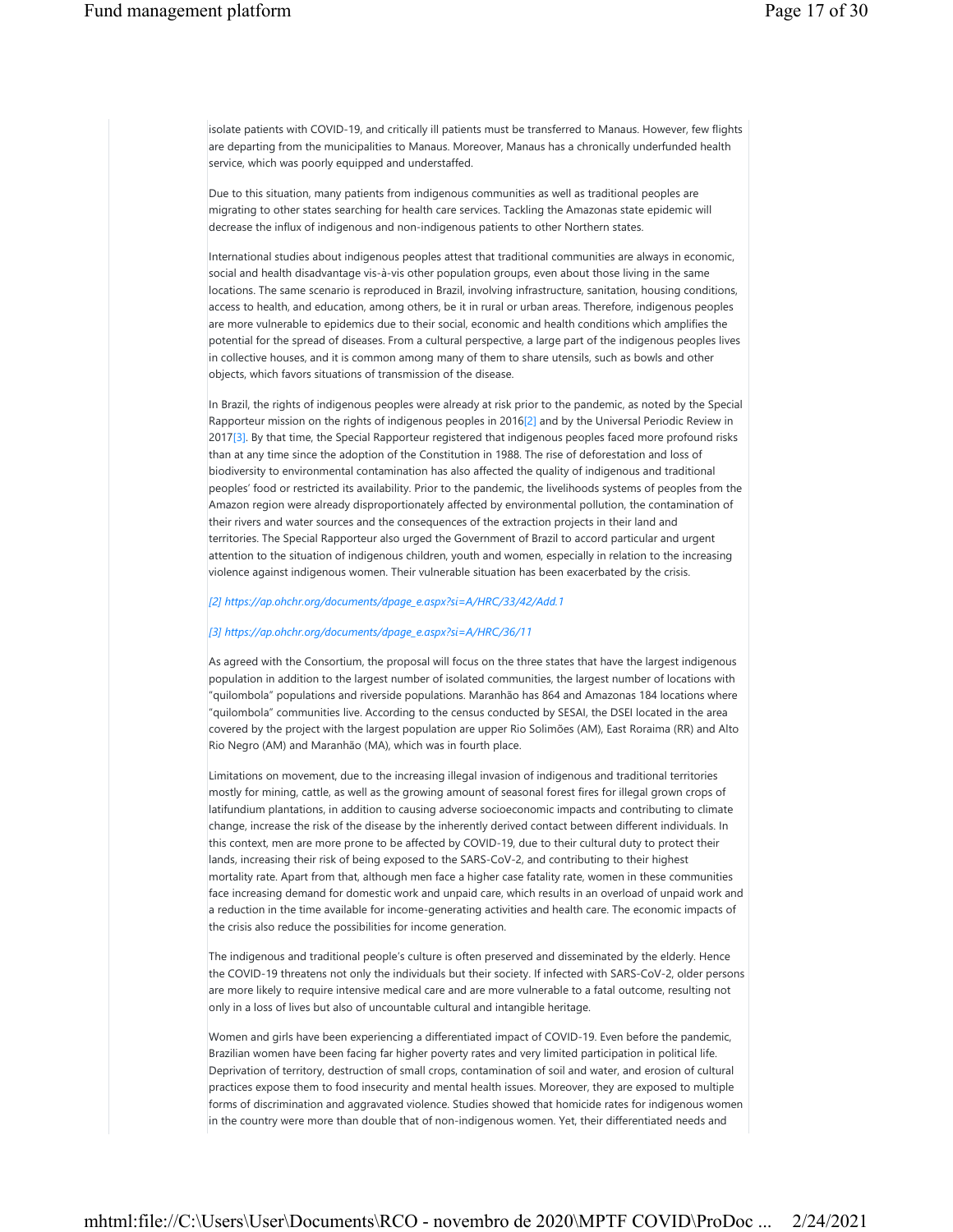priorities related to their security, development and human rights, are almost entirely neglected in the COVID-19-related response measures by the federal, state or municipal planning and support measures. These women are mostly absent from the decision making about the planning and budgeting for the COVIDresponse.

Brazil hosts 274 identified indigenous languages, making it difficult to comprehend of the scarce information that arrives in Portuguese and effective use of it as a tool to prevent the spread of COVID-19 in their territories. This complex cultural diversity, vast and disseminated throughout a continental region, magnifies the challenge of conveying messages that could effectively reach these communities, in order to raise awareness of efficient measures for the protection of the health of its members, considering communication codes that do not represent stigmatization and respect their values.

In addition, indigenous people living in villages are dislocating to cities in search of information and access to the emergency aid program provided by the Federal Government to grant survival, exposing themselves and their communities further to the risk of contamination.

The public policy for health care to the indigenous population living in official indigenous lands ("aldeias") is under the coordination of the Special Secretariat for Indigenous Health (*Secretaria Especial de Saúde Indígena* - SESAI), linked to the Brazilian Ministry of Health, and created to provide indigenous health and is organized in 34 Special Indigenous Health Districts (*Distrito Sanitário Especial Indígena -* DSEI). The DSEIs are the responsibility of SESAI, and were defined based on epidemiological, geographic and ethnographic criteria. In DSEIs, primary health care shall be offered. High complexity health care is under the responsibility of a network of secondary, and tertiary levels of care whit regional hospitals, and regulations for patient's transferral. The DSEIs still have smaller units, the Base Poles, territorial subdivisions that function as support for the Multidisciplinary Indigenous Health Teams to organize themselves technically / administratively. According to data from the National Register of Health Establishments, there are 528 indigenous basic health units to serve this population. . It is worth mentioning that the mandate of SESAI in Brazil is restricted to the attention of indigenous living in official indigenous lands; therefore, public health systems in cities with an expressive influx of indigenous populations are also providing primary medical care to them.

The assessment of the UN Country Team on this situation included federal, state and local inputs such as the joint of governors of the nine Amazonian states by means of the Interstate Consortium for Sustainable Development of the Legal Amazon. The issues related to the emergency of COVID-19 are being dealt with by the Consortium's Technical Chamber on Health, which is chaired by the Secretariat on Health of the state of Amazonas, Mr. Marcellus Campelo.

In addition to the stakeholders mapped in the Concept Note, this refined full proposed includes the additional stakeholders:

- the Interstate Consortium for Sustainable Development of the Legal Amazon, seeking the creation of integrated short and medium-term solutions within the 2019-2030 horizon.

Government of the State of Amazonas, in particular its Health Secretariat: one of the largest states in Amazon, which is the house of many indigenous lands. The Government has already approached the UN seeking technical assistance on this matter. As part of the Council of the Legal Amazon, the Government of Amazonas is an entry point for articulation with other State governments, given that its Health Secretary chair the Consortium's Chamber on Health..

- Government of the State of Roraima, in particular its Health Secretariat: the state of Roraima is the second state in the country with the most indigenous locations. According to the Brazilian Institute of Statistics and Geography (IBGE), the state registers more than 580 indigenous locations. In addition, Roraima has been receiving a considerable volume of indigenous migrants and refugees from Venezuela in recent years.

- Government of the State of Maranhão, in particular its Health Secretariat. According to the 2010 Demographic Census, Maranhão has the third-largest number of "quilombola" communities in Brazil. The state registers more than 860 "quilombola" locations, according to the IBGE.

As agreed with the Consortium, the proposal will focus on the three states that have the largest indigenous population in addition to the largest number of isolated communities, the largest number of locations with "quilombola" populations and riverside populations. Maranhão has 864 and Amazonas 184 locations where "quilombola" communities live. According to the census conducted by SESAI, the DSEI located in the area covered by the project with the largest population are upper Rio Solimões (AM), East Roraima (RR) and Alto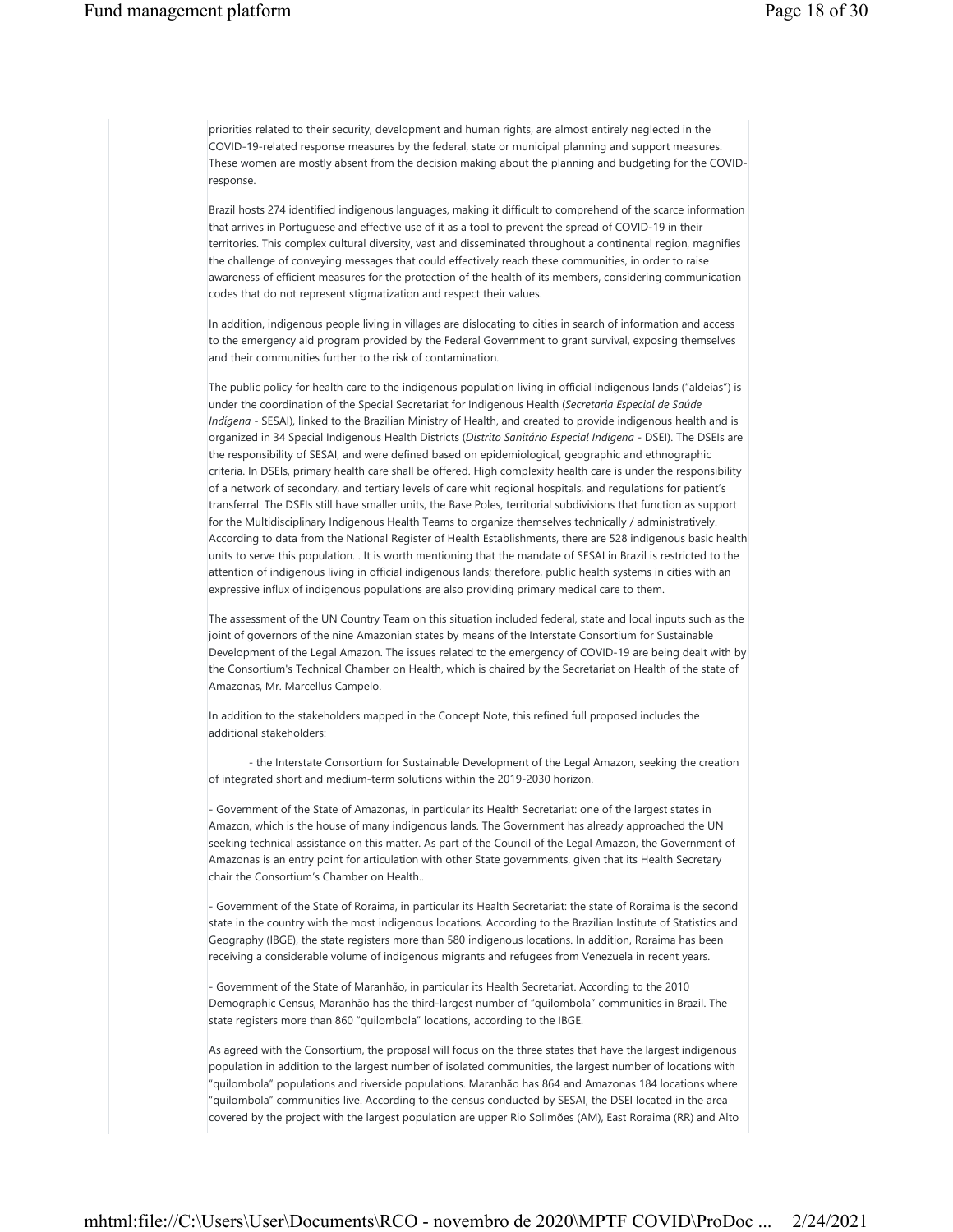|                                                      |                                                                                                                                                                                                                                                                                                                                                                                                                                                                                                                                                                                                                                                                                                                                                      |             | Gender Gender        |                        |  |  |  |  |
|------------------------------------------------------|------------------------------------------------------------------------------------------------------------------------------------------------------------------------------------------------------------------------------------------------------------------------------------------------------------------------------------------------------------------------------------------------------------------------------------------------------------------------------------------------------------------------------------------------------------------------------------------------------------------------------------------------------------------------------------------------------------------------------------------------------|-------------|----------------------|------------------------|--|--|--|--|
| State                                                | <b>DSEI</b>                                                                                                                                                                                                                                                                                                                                                                                                                                                                                                                                                                                                                                                                                                                                          | Female Male |                      | Total                  |  |  |  |  |
|                                                      | Amazonas (AM) ALTO RIO NEGRO                                                                                                                                                                                                                                                                                                                                                                                                                                                                                                                                                                                                                                                                                                                         |             | 20,14 21,088 41,228  |                        |  |  |  |  |
|                                                      | ALTO RIO SOLIMÕES 34,636 36,078 70,714                                                                                                                                                                                                                                                                                                                                                                                                                                                                                                                                                                                                                                                                                                               |             |                      |                        |  |  |  |  |
| Roraima (RR)                                         | LESTE DE RORAIMA 25,724 27,499 53,223                                                                                                                                                                                                                                                                                                                                                                                                                                                                                                                                                                                                                                                                                                                |             |                      |                        |  |  |  |  |
| Maranhão (MA) MARANHÃO                               |                                                                                                                                                                                                                                                                                                                                                                                                                                                                                                                                                                                                                                                                                                                                                      |             | 18,194 18,091 36,285 |                        |  |  |  |  |
| Total                                                |                                                                                                                                                                                                                                                                                                                                                                                                                                                                                                                                                                                                                                                                                                                                                      |             |                      | 98,694 102,756 201,450 |  |  |  |  |
| Source: SIAS/SESA/MS 2020                            |                                                                                                                                                                                                                                                                                                                                                                                                                                                                                                                                                                                                                                                                                                                                                      |             |                      |                        |  |  |  |  |
|                                                      | Regarding the indigenous population, the total amount of the budget available is going to benefit 70% of<br>the indigenous population of the selected areas (estimated 141,015 beneficiaries).<br>Due to the lack of a detailed database regarding the number of traditional population and communities in<br>the region, the target number of beneficiaries were calculated based on the document "Registration guide"<br>for "quilombolas" families" (Guia de cadastramento para famílias quilombolas) from the Brazilian Ministry of<br>Development, 2009). Nevertheless PAHO/WHO will closely work with local health authorities to provide the<br>most reliable, in loco, assistance to 30% of this population (estimated 3,693 beneficiaries). |             |                      |                        |  |  |  |  |
|                                                      |                                                                                                                                                                                                                                                                                                                                                                                                                                                                                                                                                                                                                                                                                                                                                      |             |                      |                        |  |  |  |  |
|                                                      | Families Average of member per family (5 people)                                                                                                                                                                                                                                                                                                                                                                                                                                                                                                                                                                                                                                                                                                     |             |                      |                        |  |  |  |  |
|                                                      | 150                                                                                                                                                                                                                                                                                                                                                                                                                                                                                                                                                                                                                                                                                                                                                  |             |                      |                        |  |  |  |  |
|                                                      | 12160                                                                                                                                                                                                                                                                                                                                                                                                                                                                                                                                                                                                                                                                                                                                                |             |                      |                        |  |  |  |  |
| Amazon (AM) 30<br>Maranhao MA) 2,432<br>Roraima (RR) | $\overline{0}$<br>$\Omega$                                                                                                                                                                                                                                                                                                                                                                                                                                                                                                                                                                                                                                                                                                                           |             |                      |                        |  |  |  |  |
| Total                                                | 2,462.00 12,310                                                                                                                                                                                                                                                                                                                                                                                                                                                                                                                                                                                                                                                                                                                                      |             |                      |                        |  |  |  |  |
|                                                      | Source: http://www.mds.gov.br/webarquivos/arquivo/cadastro_unico/quia-de-cadastramento-de-familias-                                                                                                                                                                                                                                                                                                                                                                                                                                                                                                                                                                                                                                                  |             |                      |                        |  |  |  |  |
| quilombolas.pdf                                      |                                                                                                                                                                                                                                                                                                                                                                                                                                                                                                                                                                                                                                                                                                                                                      |             |                      |                        |  |  |  |  |

### SDG Targets

| <b>Target</b>     | <b>Description</b>                                                                                                                                                                                                                                                                                                                                                                                                                                                                                                                                                                                  |
|-------------------|-----------------------------------------------------------------------------------------------------------------------------------------------------------------------------------------------------------------------------------------------------------------------------------------------------------------------------------------------------------------------------------------------------------------------------------------------------------------------------------------------------------------------------------------------------------------------------------------------------|
| <b>Main Goals</b> |                                                                                                                                                                                                                                                                                                                                                                                                                                                                                                                                                                                                     |
|                   | Goal 1. End poverty in all its forms everywhere                                                                                                                                                                                                                                                                                                                                                                                                                                                                                                                                                     |
| TARGET 1.5        | 1.5 By 2030, build the resilience of the poor and those in vulnerable situations and reduce their exposure and vulnerability to<br>climate-related extreme events and other economic, social and environmental shocks and disasters                                                                                                                                                                                                                                                                                                                                                                 |
|                   | Goal 3. Ensure healthy lives and promote well-being for all at all ages                                                                                                                                                                                                                                                                                                                                                                                                                                                                                                                             |
| TARGET_3.1        | 3.1 By 2030, reduce the global maternal mortality ratio to less than 70 per 100,000 live births                                                                                                                                                                                                                                                                                                                                                                                                                                                                                                     |
| TARGET 3.3        | 3.3 By 2030, end the epidemics of AIDS, tuberculosis, malaria and neglected tropical diseases and combat hepatitis, water-borne<br>diseases and other communicable diseases                                                                                                                                                                                                                                                                                                                                                                                                                         |
| TARGET 3.4        | 3.4 By 2030, reduce by one third premature mortality from non-communicable diseases through prevention and treatment and<br>promote mental health and well-being                                                                                                                                                                                                                                                                                                                                                                                                                                    |
| TARGET 3.7        | 3.7 By 2030, ensure universal access to sexual and reproductive health-care services, including for family planning, information and<br>education, and the integration of reproductive health into national strategies and programmes                                                                                                                                                                                                                                                                                                                                                               |
| TARGET 3.8        | 3.8 Achieve universal health coverage, including financial risk protection, access to quality essential health-care services and access<br>to safe, effective, quality and affordable essential medicines and vaccines for all                                                                                                                                                                                                                                                                                                                                                                      |
| TARGET 3.b        | 3.b Support the research and development of vaccines and medicines for the communicable and non-communicable diseases that<br>primarily affect developing countries, provide access to affordable essential medicines and vaccines, in accordance with the Doha<br>Declaration on the TRIPS Agreement and Public Health, which affirms the right of developing countries to use to the full the<br>provisions in the Agreement on Trade-Related Aspects of Intellectual Property Rights regarding flexibilities to protect public health<br>and, in particular, provide access to medicines for all |
| TARGET 3.d        | 3.d Strengthen the capacity of all countries, in particular developing countries, for early warning, risk reduction and management o<br>national and global health risks                                                                                                                                                                                                                                                                                                                                                                                                                            |
|                   | Goal 5. Achieve gender equality and empower all women and girls                                                                                                                                                                                                                                                                                                                                                                                                                                                                                                                                     |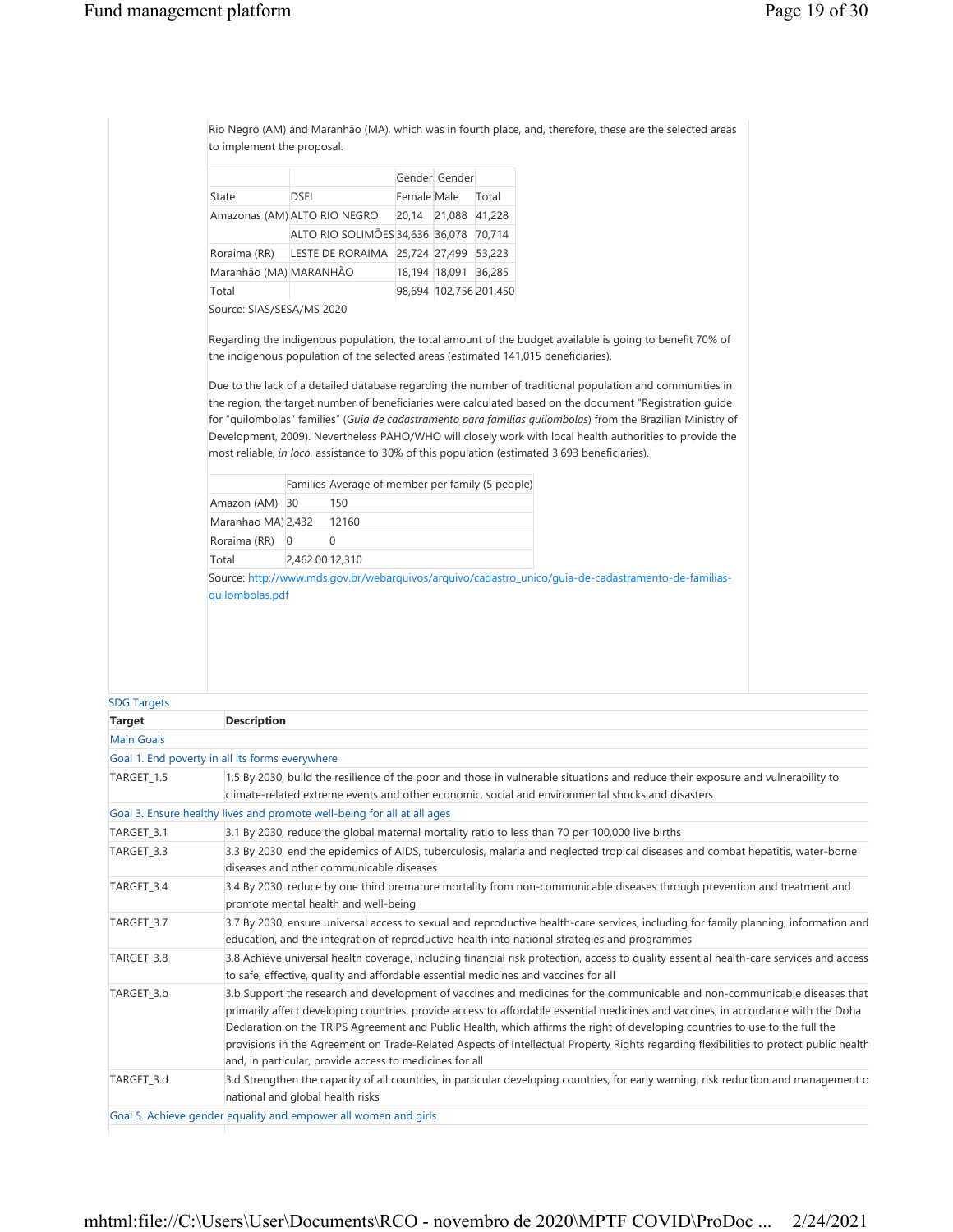| <b>Target</b>                                                                                                        |                | <b>Description</b>                                                                                                                                                 |               |                                                                                                                                                                                                                                                                    |      |    |                                                                                                  |          |                          |                  |                                     |                      |
|----------------------------------------------------------------------------------------------------------------------|----------------|--------------------------------------------------------------------------------------------------------------------------------------------------------------------|---------------|--------------------------------------------------------------------------------------------------------------------------------------------------------------------------------------------------------------------------------------------------------------------|------|----|--------------------------------------------------------------------------------------------------|----------|--------------------------|------------------|-------------------------------------|----------------------|
| TARGET_5.5                                                                                                           |                | economic and public life                                                                                                                                           |               | 5.5 Ensure women's full and effective participation and equal opportunities for leadership at all levels of decision-making in politica                                                                                                                            |      |    |                                                                                                  |          |                          |                  |                                     |                      |
| <b>Secondary Goals</b>                                                                                               |                |                                                                                                                                                                    |               |                                                                                                                                                                                                                                                                    |      |    |                                                                                                  |          |                          |                  |                                     |                      |
| Goal 10. Reduce inequality within and among countries                                                                |                |                                                                                                                                                                    |               |                                                                                                                                                                                                                                                                    |      |    |                                                                                                  |          |                          |                  |                                     |                      |
| TARGET_10.2                                                                                                          |                |                                                                                                                                                                    |               | 10.2 By 2030, empower and promote the social, economic and political inclusion of all, irrespective of age, sex, disability, race,                                                                                                                                 |      |    |                                                                                                  |          |                          |                  |                                     |                      |
|                                                                                                                      |                |                                                                                                                                                                    |               | ethnicity, origin, religion or economic or other status                                                                                                                                                                                                            |      |    |                                                                                                  |          |                          |                  |                                     |                      |
| <b>SDG Indicators</b>                                                                                                |                |                                                                                                                                                                    |               |                                                                                                                                                                                                                                                                    |      |    |                                                                                                  |          |                          |                  |                                     |                      |
| <b>Indicator Code</b>                                                                                                |                | <b>Description</b>                                                                                                                                                 |               |                                                                                                                                                                                                                                                                    |      |    |                                                                                                  |          |                          |                  |                                     |                      |
| C200305                                                                                                              |                | 1.5.4 Proportion of local governments that adopt and implement local disaster risk reduction strategies in line with national disaste<br>risk reduction strategies |               |                                                                                                                                                                                                                                                                    |      |    |                                                                                                  |          |                          |                  |                                     |                      |
| C030101                                                                                                              |                | 3.1.1 Maternal mortality ratio                                                                                                                                     |               |                                                                                                                                                                                                                                                                    |      |    |                                                                                                  |          |                          |                  |                                     |                      |
| C030102                                                                                                              |                |                                                                                                                                                                    |               | 3.1.2 Proportion of births attended by skilled health personnel                                                                                                                                                                                                    |      |    |                                                                                                  |          |                          |                  |                                     |                      |
| C030401                                                                                                              |                |                                                                                                                                                                    |               | 3.4.1 Mortality rate attributed to cardiovascular disease, cancer, diabetes or chronic respiratory disease                                                                                                                                                         |      |    |                                                                                                  |          |                          |                  |                                     |                      |
| C030801                                                                                                              |                |                                                                                                                                                                    |               | 3.8.1 Coverage of essential health services (defined as the average coverage of essential services based on tracer interventions that<br>include reproductive, maternal, newborn and child health, infectious diseases, non-communicable diseases and service capa |      |    |                                                                                                  |          |                          |                  |                                     |                      |
| C030b01                                                                                                              |                |                                                                                                                                                                    |               | 3.b.1 Proportion of the target population covered by all vaccines included in their national programme                                                                                                                                                             |      |    |                                                                                                  |          |                          |                  |                                     |                      |
| C030d01                                                                                                              |                |                                                                                                                                                                    |               | 3.d.1 International Health Regulations (IHR) capacity and health emergency preparedness                                                                                                                                                                            |      |    |                                                                                                  |          |                          |                  |                                     |                      |
| <b>Contribution to SDGs</b>                                                                                          |                |                                                                                                                                                                    |               |                                                                                                                                                                                                                                                                    |      |    |                                                                                                  |          |                          |                  |                                     |                      |
| <b>Participating</b><br>Organization                                                                                 | %              | %                                                                                                                                                                  | %             | %<br>TARGET_5.5 TARGET_3.3 TARGET_3.4 TARGET_10.2 TARGET_3.d TARGET_3.8 TARGET_3.b TARGET_3.7 TARGET_3.1 TARGET_1.5 Tot                                                                                                                                            | %    | %  | %                                                                                                | %        |                          | %                | %                                   | %                    |
| <b>UNESCO</b>                                                                                                        | 30             | 0                                                                                                                                                                  | 0             | 30                                                                                                                                                                                                                                                                 | 0    | 0  | 40                                                                                               | 0        |                          | $\mathbf 0$      | $\overline{0}$                      | 100                  |
| PAHO/WHO                                                                                                             | $\overline{0}$ | 20                                                                                                                                                                 | 0             | $\mathbf 0$                                                                                                                                                                                                                                                        | 40   | 20 | 20                                                                                               |          |                          |                  |                                     | 100                  |
| <b>UNFPA</b>                                                                                                         | 10             | 0                                                                                                                                                                  | 0             | $\overline{0}$                                                                                                                                                                                                                                                     | 20   | 0  | $\overline{0}$                                                                                   | 30       |                          | 30               | 10                                  | 100                  |
| <b>UNWOMEN</b>                                                                                                       | 70             | 0                                                                                                                                                                  | 0             | 20                                                                                                                                                                                                                                                                 | 10   | 0  | $\Omega$                                                                                         | $\Omega$ |                          | $\Omega$         | $\overline{0}$                      | 100                  |
| <b>Total</b>                                                                                                         | 110            | 20                                                                                                                                                                 | $\bf{0}$      | 50                                                                                                                                                                                                                                                                 | 70   | 20 | 60                                                                                               | 30       |                          | 30               | 10                                  |                      |
| contribution<br>by target                                                                                            |                |                                                                                                                                                                    |               |                                                                                                                                                                                                                                                                    |      |    |                                                                                                  |          |                          |                  |                                     |                      |
| Project<br>contribution to<br>SDG by target                                                                          | 27.5           | 5                                                                                                                                                                  | $\mathbf{0}$  | 12.5                                                                                                                                                                                                                                                               | 17.5 | 5  | 15                                                                                               | 7.5      |                          | 7.5              | 2.5                                 | 100                  |
| List of documents                                                                                                    |                |                                                                                                                                                                    |               |                                                                                                                                                                                                                                                                    |      |    |                                                                                                  |          |                          |                  |                                     |                      |
| <b>Document</b>                                                                                                      |                | <b>Type</b>                                                                                                                                                        | <b>Source</b> | Document Document Document Abstract                                                                                                                                                                                                                                |      |    |                                                                                                  |          | <b>Modified By</b>       |                  |                                     | <b>Modifie</b><br>On |
| MPFT_GEM2_checklist<br><b>Indigenous Peoples Concept</b><br>Note.pdf                                                 |                | Other Docs Concept                                                                                                                                                 |               | <b>GENDER EQUALITY MARKER CODE 2 Checklist for</b><br>Concept Note "Support to the implementation of<br>emergency measures and recovery actions to tackle<br>COVID-19 in the indigenous territories in the northern<br>region of Brazil (Amazon Region)"           |      |    |                                                                                                  |          | aline.verdade@one.un.org |                  |                                     | Sep 01,<br>2020      |
| Reviewer1_Brazil_Supporting Other Docs Concept<br>emergency measures.xlsx                                            |                |                                                                                                                                                                    | Narrative     |                                                                                                                                                                                                                                                                    |      |    |                                                                                                  |          |                          | boymenae@who.int |                                     | Sep 09,<br>2020      |
| Secr BRAZIL.xlsx                                                                                                     |                | Other Docs Concept                                                                                                                                                 | Narrative     |                                                                                                                                                                                                                                                                    |      |    |                                                                                                  |          | olga.aleshina@undp.org   |                  |                                     | Sep 11,<br>2020      |
| 241_CN_submission Brazilian Other Docs Project<br><b>Concept Note Sept 2020</b><br>before project<br>development.pdf |                |                                                                                                                                                                    |               | 241 CN submission by Brazil in September 2020 - Concept haroldo.machadofilho@un.org Jan 28,<br>Note before project refinement                                                                                                                                      |      |    |                                                                                                  |          |                          | 2021             |                                     |                      |
| Brazil_SE Response Plan and Other Docs Project<br><b>Impact Assessment_Final.pdf</b>                                 |                |                                                                                                                                                                    | Narrative     | Brazil SERP and Impact Assessment                                                                                                                                                                                                                                  |      |    |                                                                                                  |          |                          |                  | haroldo.machadofilho@un.org Jan 29, | 2021                 |
|                                                                                                                      |                |                                                                                                                                                                    | Project       | of the focus on indigenous and traditional peoples' health                                                                                                                                                                                                         |      |    | Full proposal editing the CN previous text - refined in light haroldo.machadofilho@un.orgJan 29, |          |                          |                  |                                     | 2021                 |
| MPTF-COVID 19 offline form Pro-Doc<br>full proposal by Brazil<br>Jan2021.pdf                                         |                |                                                                                                                                                                    |               | and budget limited to USD904,300.00                                                                                                                                                                                                                                |      |    |                                                                                                  |          |                          |                  |                                     |                      |
| <b>Project Results</b>                                                                                               |                |                                                                                                                                                                    |               |                                                                                                                                                                                                                                                                    |      |    |                                                                                                  |          |                          |                  |                                     |                      |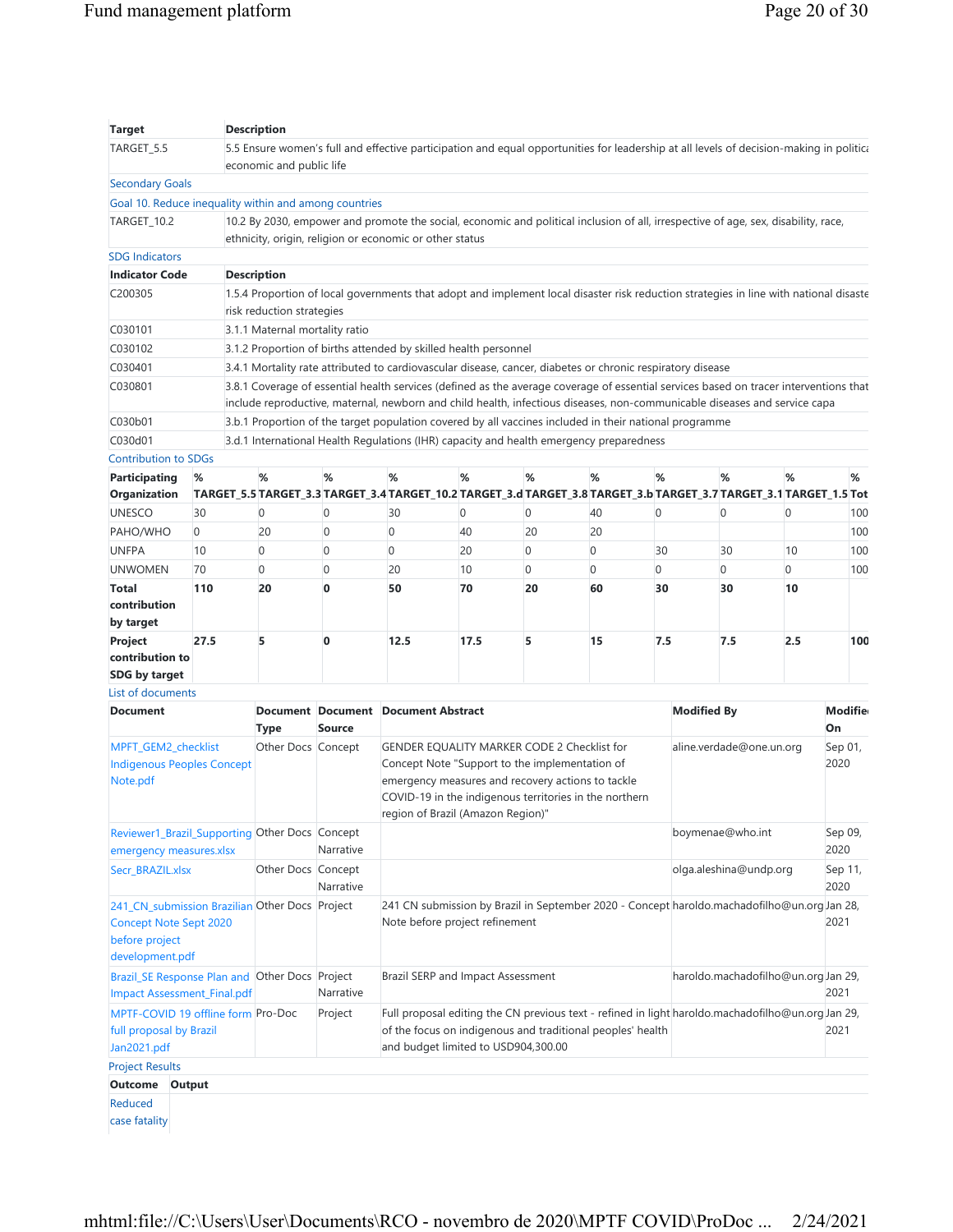| Outcome          | Output                                                                                                                                   |                                                                  |                           |                   |
|------------------|------------------------------------------------------------------------------------------------------------------------------------------|------------------------------------------------------------------|---------------------------|-------------------|
| rate and         |                                                                                                                                          |                                                                  |                           |                   |
| mortality        |                                                                                                                                          |                                                                  |                           |                   |
| related to       |                                                                                                                                          |                                                                  |                           |                   |
| COVID-19-        |                                                                                                                                          |                                                                  |                           |                   |
| among            |                                                                                                                                          |                                                                  |                           |                   |
| vulnerable       |                                                                                                                                          |                                                                  |                           |                   |
| populations      |                                                                                                                                          |                                                                  |                           |                   |
| in the           |                                                                                                                                          |                                                                  |                           |                   |
| <b>Brazilian</b> |                                                                                                                                          |                                                                  |                           |                   |
| Legal            |                                                                                                                                          |                                                                  |                           |                   |
| Amazon           |                                                                                                                                          |                                                                  |                           |                   |
|                  |                                                                                                                                          |                                                                  |                           |                   |
|                  |                                                                                                                                          |                                                                  |                           |                   |
|                  |                                                                                                                                          |                                                                  |                           |                   |
|                  |                                                                                                                                          |                                                                  |                           |                   |
|                  |                                                                                                                                          |                                                                  |                           |                   |
|                  |                                                                                                                                          |                                                                  |                           |                   |
|                  | Strengthened capacity for Indigenous people from the Amazon Region, and indigenous migrants from Venezuela, offered timely diagnosis by  |                                                                  |                           |                   |
|                  |                                                                                                                                          |                                                                  |                           |                   |
|                  |                                                                                                                                          |                                                                  |                           |                   |
|                  |                                                                                                                                          |                                                                  |                           |                   |
|                  |                                                                                                                                          |                                                                  |                           |                   |
|                  |                                                                                                                                          |                                                                  |                           |                   |
|                  |                                                                                                                                          |                                                                  |                           |                   |
|                  |                                                                                                                                          |                                                                  |                           |                   |
|                  |                                                                                                                                          |                                                                  |                           |                   |
|                  |                                                                                                                                          |                                                                  |                           |                   |
|                  |                                                                                                                                          |                                                                  |                           |                   |
|                  |                                                                                                                                          |                                                                  |                           |                   |
|                  |                                                                                                                                          |                                                                  |                           |                   |
|                  |                                                                                                                                          |                                                                  |                           |                   |
|                  |                                                                                                                                          |                                                                  |                           |                   |
|                  |                                                                                                                                          |                                                                  |                           |                   |
|                  |                                                                                                                                          |                                                                  |                           |                   |
|                  |                                                                                                                                          |                                                                  |                           |                   |
|                  |                                                                                                                                          |                                                                  |                           |                   |
|                  | <b>Activities</b>                                                                                                                        |                                                                  |                           |                   |
|                  | <b>Title</b>                                                                                                                             | <b>Description</b>                                               | <b>Lead Participating</b> | <b>Participat</b> |
|                  |                                                                                                                                          |                                                                  | Organization              | <b>Organizat</b>  |
|                  | Provide to indigenous people, and indigenous migrants                                                                                    | Procurement of COVID-19 Antigen Based Rapid                      | PAHO/WHO - PAN            |                   |
|                  |                                                                                                                                          |                                                                  |                           |                   |
|                  | from Venezuela, timely measures to diagnose and act to                                                                                   | Tests and elaboration of associated protocols to AMERICAN HEALTH |                           |                   |
|                  | decrease COVID-19 case fatality rate and mortality by                                                                                    | be delivered for distribution to the Secretaries of ORGANISATI   |                           |                   |
|                  | means of COVID-19 Antigen Based Rapid Tests and                                                                                          | Health (Amazonas, Roraima and Maranhão)                          |                           |                   |
|                  | associated protocols on use                                                                                                              |                                                                  |                           |                   |
|                  | Provide monitoring of COVID-19 mild cases by means of                                                                                    | Procurement of pulse oximeters and elaboration PAHO/WHO - PAN    |                           |                   |
|                  | pulse oximeters and associated protocols on use                                                                                          | of associated protocols to be delivered for                      | AMERICAN HEALTH           |                   |
|                  |                                                                                                                                          | distribution to the Secretaries of Health                        | ORGANISATI                |                   |
|                  |                                                                                                                                          | (Amazonas, Roraima and Maranhão)                                 |                           |                   |
|                  |                                                                                                                                          |                                                                  |                           |                   |
|                  | Strengthened capacity for traditional peoples and communities from the Amazon Region, offered timely diagnosis, decreased COVID-19 incid |                                                                  |                           |                   |
|                  |                                                                                                                                          |                                                                  |                           |                   |
|                  |                                                                                                                                          |                                                                  |                           |                   |
|                  |                                                                                                                                          |                                                                  |                           |                   |
|                  |                                                                                                                                          |                                                                  |                           |                   |
|                  |                                                                                                                                          |                                                                  |                           |                   |
|                  |                                                                                                                                          |                                                                  |                           |                   |
|                  |                                                                                                                                          |                                                                  |                           |                   |
|                  |                                                                                                                                          |                                                                  |                           |                   |
|                  |                                                                                                                                          |                                                                  |                           |                   |
|                  |                                                                                                                                          |                                                                  |                           |                   |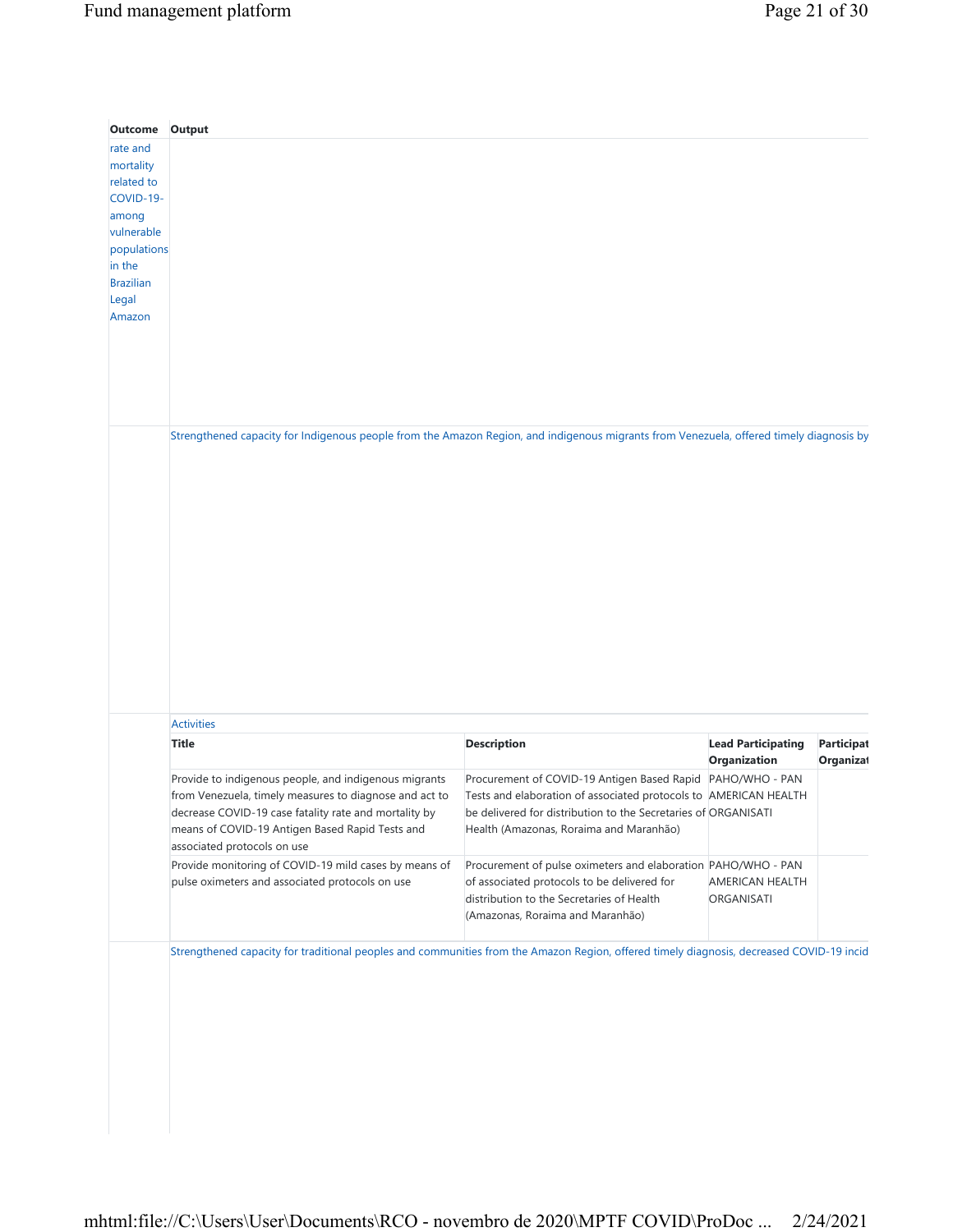| <b>Activities</b>                                                                                                                                                                                                                                  |                    |                                                                                                                                                                                                                                                                                                                                                                                                                                                                                                                                  |                                                 |                                      |
|----------------------------------------------------------------------------------------------------------------------------------------------------------------------------------------------------------------------------------------------------|--------------------|----------------------------------------------------------------------------------------------------------------------------------------------------------------------------------------------------------------------------------------------------------------------------------------------------------------------------------------------------------------------------------------------------------------------------------------------------------------------------------------------------------------------------------|-------------------------------------------------|--------------------------------------|
| <b>Title</b>                                                                                                                                                                                                                                       |                    | <b>Description</b>                                                                                                                                                                                                                                                                                                                                                                                                                                                                                                               | <b>Lead Participating</b><br>Organization       | <b>Participating</b><br>Organization |
| Provide to traditional peoples and communities from the<br>Amazon Region timely measures to diagnose and act to<br>decrease COVID-19 case fatality rate and mortality by<br>means of Antigen Based Rapid Tests and associated<br>protocols on use. |                    | Procurement of COVID-19 Antigen Based<br>Rapid Tests and elaboration of associated AMERICAN HEALTH<br>protocols to be delivered for distribution<br>to the Secretaries of Health                                                                                                                                                                                                                                                                                                                                                 | PAHO/WHO - PAN<br>ORGANISATI                    |                                      |
| Provide monitoring of COVID-19 mild cases to traditional<br>peoples of the Brazilian Amazon region by means of pulse<br>oximeters and associated protocols on use                                                                                  |                    | Procurement of pulse oximeters and<br>elaboration of associated protocols to be<br>delivered for distribution to the<br>Secretaries of Health                                                                                                                                                                                                                                                                                                                                                                                    | PAHO/WHO - PAN<br>AMERICAN HEALTH<br>ORGANISATI |                                      |
|                                                                                                                                                                                                                                                    |                    | Enhanced capacity of government institutions in charge of the COVID-19 emergency response in the Legal Amazon in incorporate the needs of                                                                                                                                                                                                                                                                                                                                                                                        |                                                 |                                      |
|                                                                                                                                                                                                                                                    |                    |                                                                                                                                                                                                                                                                                                                                                                                                                                                                                                                                  |                                                 |                                      |
|                                                                                                                                                                                                                                                    |                    |                                                                                                                                                                                                                                                                                                                                                                                                                                                                                                                                  |                                                 |                                      |
| <b>Activities</b>                                                                                                                                                                                                                                  |                    |                                                                                                                                                                                                                                                                                                                                                                                                                                                                                                                                  |                                                 |                                      |
| <b>Title</b>                                                                                                                                                                                                                                       | <b>Description</b> |                                                                                                                                                                                                                                                                                                                                                                                                                                                                                                                                  |                                                 |                                      |
| Conduct rapid assessment of the<br>emergency health response plan and<br>related actions focusing on<br>responsiveness to gender, race and<br>ethnicity.                                                                                           |                    | Conduct rapid assessment of the emergency health response plan and related actions focusing on r<br>aiming to identify whether the documents: a) contain gender, race and ethnicity responsive conside<br>human rights in the emergency health response; b) foresee to exercise participatory decision-makin<br>planning the actions affecting their lives and health; c) mention if the government bodies are capab<br>mainstream gender in the available guidelines for field-level practitioners; e) foresee specific actions |                                                 |                                      |
| Develop comprehensive<br>recommendations based on the rapid<br>assessment results and consultations to<br>indigenous leaders.                                                                                                                      |                    | Development of comprehensive recommendations with a three levels-approach: raising awareness,<br>deliver services, responsive to the needs of Indigenous women. Recommendations will be develope<br>health response plan and related actions focusing on responsiveness to gender, race and ethnicity (<br>will be cross validated/informed with the results of the rights holders' consultations (see related acti                                                                                                              |                                                 |                                      |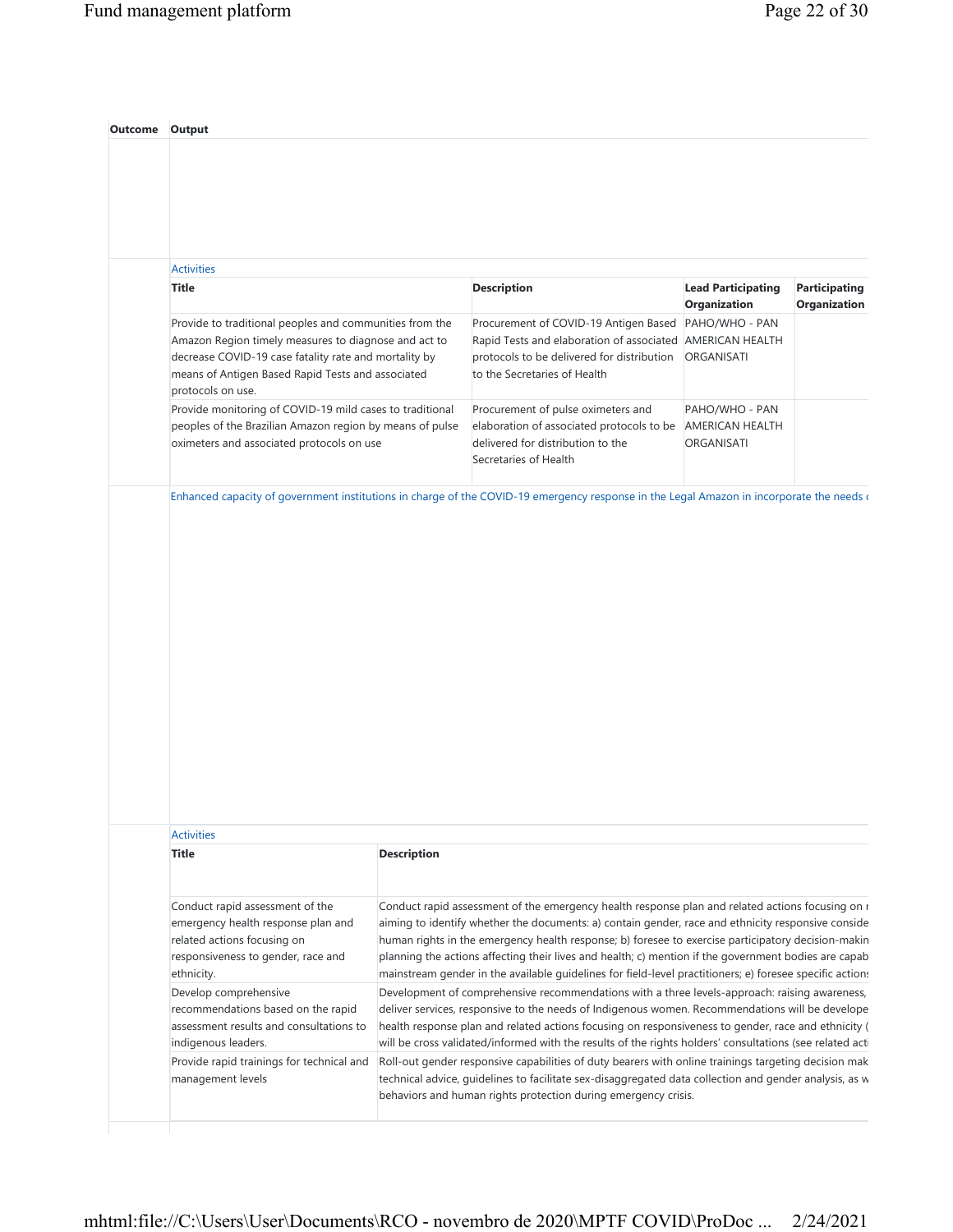| <b>Activities</b>                                                         |                                                                                                                                                                                                                                         |                                                                                                                                                                                                                                      |                           |
|---------------------------------------------------------------------------|-----------------------------------------------------------------------------------------------------------------------------------------------------------------------------------------------------------------------------------------|--------------------------------------------------------------------------------------------------------------------------------------------------------------------------------------------------------------------------------------|---------------------------|
| <b>Title</b>                                                              | <b>Description</b>                                                                                                                                                                                                                      |                                                                                                                                                                                                                                      |                           |
| Conduct consultations with indigenous                                     |                                                                                                                                                                                                                                         | Conduct regular consultations with indigenous leaders to integrate Indigenous women's needs                                                                                                                                          |                           |
| leaders to identify challenges and                                        | emergency response via recommendations foreseen in the related activity. The consultations w                                                                                                                                            |                                                                                                                                                                                                                                      |                           |
| opportunities, and integrate Indigenous                                   | dialogue with and engagement of Indigenous women with government bodies' authorities for<br>women's needs and priorities in the response. Needs, priorities and recommendations of Indigenous women will be consistently articulated ar |                                                                                                                                                                                                                                      |                           |
|                                                                           | making at local level.                                                                                                                                                                                                                  |                                                                                                                                                                                                                                      |                           |
| Support community-led campaigns to raise                                  |                                                                                                                                                                                                                                         | Provide support to community-led campaigns, communication and advocacy activities with div                                                                                                                                           |                           |
| awareness on prevention-measures,                                         |                                                                                                                                                                                                                                         |                                                                                                                                                                                                                                      |                           |
|                                                                           |                                                                                                                                                                                                                                         | media to reach various audiences with the tailored messaging; building networks of community                                                                                                                                         |                           |
| symptoms and vaccination                                                  |                                                                                                                                                                                                                                         | indigenous women to raise awareness on prevention-measures, symptoms and vaccination.<br>Intercultural dialogue strengthened with a view to reduced case fatality rate and mortality related to COVID-19- among indigenous people in |                           |
|                                                                           |                                                                                                                                                                                                                                         |                                                                                                                                                                                                                                      |                           |
| <b>Activities</b>                                                         |                                                                                                                                                                                                                                         |                                                                                                                                                                                                                                      |                           |
| <b>Title</b>                                                              |                                                                                                                                                                                                                                         | <b>Description</b>                                                                                                                                                                                                                   | <b>Lead Pa</b>            |
|                                                                           |                                                                                                                                                                                                                                         |                                                                                                                                                                                                                                      | <b>Organiz</b>            |
| Develop health educational material by means of<br>intercultural dialoque |                                                                                                                                                                                                                                         | Promotion of intercultural dialogue - workshops - to reduced case<br>fatality rate and mortality related to COVID-19- among indigenous<br>people                                                                                     | <b>UNESCC</b><br>Educatic |
| Disseminate health educational material in a traditional                  |                                                                                                                                                                                                                                         | Disseminate health education materials in traditional language on social<br>language in an indigenous people in the state of Roraima and communication networks used by indigenous populations.                                      | UNESCC<br>Educatic        |
|                                                                           |                                                                                                                                                                                                                                         |                                                                                                                                                                                                                                      |                           |
|                                                                           |                                                                                                                                                                                                                                         | Information and data monitoring systems improved through dashboard with updated and disaggregated demographic and health data                                                                                                        |                           |
|                                                                           |                                                                                                                                                                                                                                         |                                                                                                                                                                                                                                      |                           |
|                                                                           |                                                                                                                                                                                                                                         |                                                                                                                                                                                                                                      |                           |
|                                                                           |                                                                                                                                                                                                                                         |                                                                                                                                                                                                                                      |                           |
|                                                                           |                                                                                                                                                                                                                                         |                                                                                                                                                                                                                                      |                           |
|                                                                           |                                                                                                                                                                                                                                         |                                                                                                                                                                                                                                      |                           |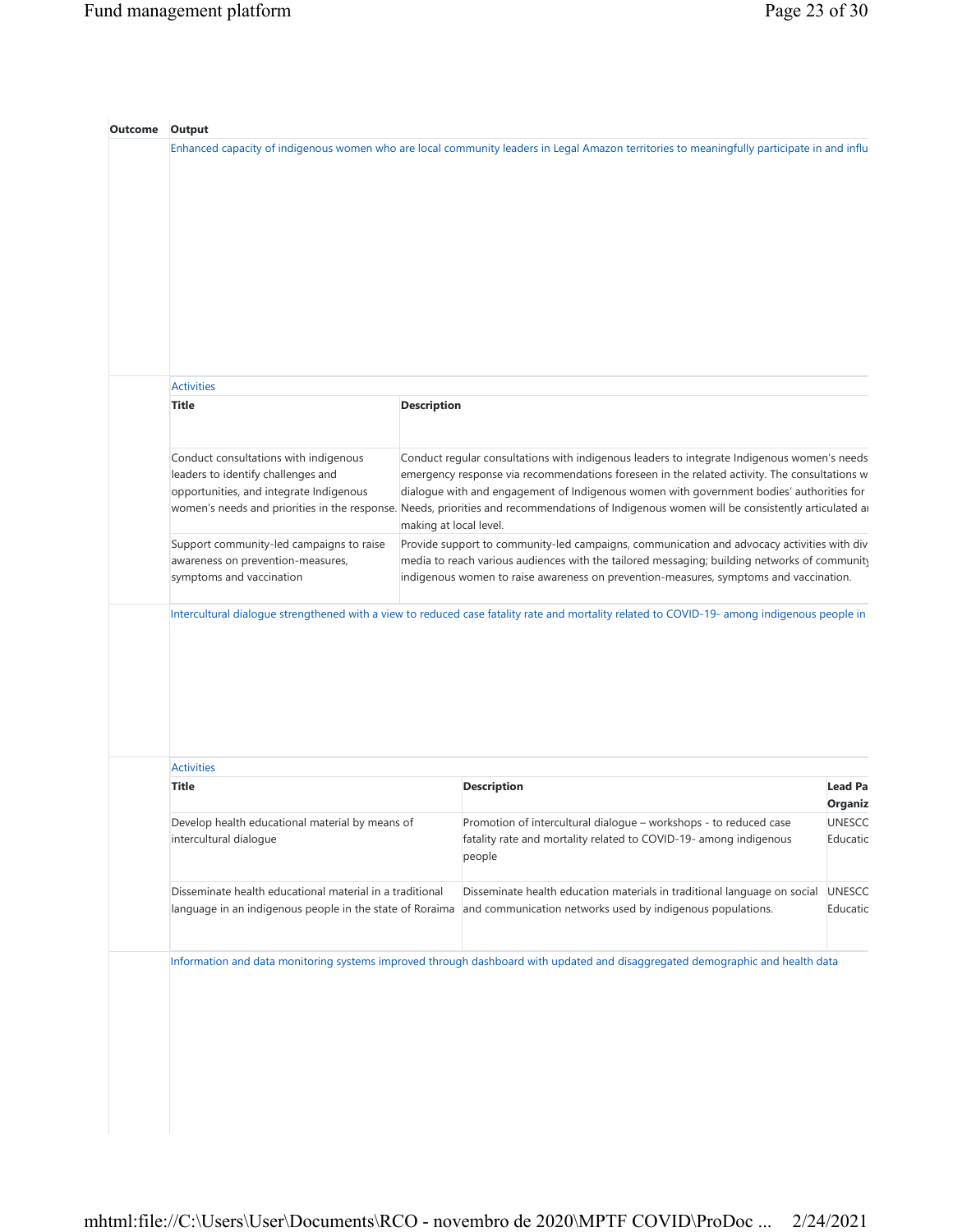| Outcome | Output                                                                                                                                                                                                                                                                      |                                                                                                                                                                                                                                                                                                                                                                                                                                                                       |                            |
|---------|-----------------------------------------------------------------------------------------------------------------------------------------------------------------------------------------------------------------------------------------------------------------------------|-----------------------------------------------------------------------------------------------------------------------------------------------------------------------------------------------------------------------------------------------------------------------------------------------------------------------------------------------------------------------------------------------------------------------------------------------------------------------|----------------------------|
|         |                                                                                                                                                                                                                                                                             |                                                                                                                                                                                                                                                                                                                                                                                                                                                                       |                            |
|         |                                                                                                                                                                                                                                                                             |                                                                                                                                                                                                                                                                                                                                                                                                                                                                       |                            |
|         |                                                                                                                                                                                                                                                                             |                                                                                                                                                                                                                                                                                                                                                                                                                                                                       |                            |
|         |                                                                                                                                                                                                                                                                             |                                                                                                                                                                                                                                                                                                                                                                                                                                                                       |                            |
|         |                                                                                                                                                                                                                                                                             |                                                                                                                                                                                                                                                                                                                                                                                                                                                                       |                            |
|         | <b>Activities</b>                                                                                                                                                                                                                                                           |                                                                                                                                                                                                                                                                                                                                                                                                                                                                       |                            |
|         | <b>Title</b>                                                                                                                                                                                                                                                                | <b>Description</b>                                                                                                                                                                                                                                                                                                                                                                                                                                                    | Leac                       |
|         |                                                                                                                                                                                                                                                                             |                                                                                                                                                                                                                                                                                                                                                                                                                                                                       | Org.                       |
|         |                                                                                                                                                                                                                                                                             | Develop Dashboard with demographic and health data Development of a Dashboard focusing on the most vulnerable populations to<br>with emphasis on the most vulnerable populations in support evidence-based action in the context of a pandemic to provide<br>the Brazilian Legal Amazon, disaggregated by gender information available from open data sources, disaggregated and assisting the                                                                        | <b>UNF</b><br>Nati<br>Func |
|         | and age                                                                                                                                                                                                                                                                     | easy access to information in near real-time<br>Health professionals trained on early diagnosis of Covid-19, protocols and case management, in pregnant and postpartum women from vulne                                                                                                                                                                                                                                                                               |                            |
|         |                                                                                                                                                                                                                                                                             |                                                                                                                                                                                                                                                                                                                                                                                                                                                                       |                            |
|         |                                                                                                                                                                                                                                                                             |                                                                                                                                                                                                                                                                                                                                                                                                                                                                       |                            |
|         | <b>Activities</b>                                                                                                                                                                                                                                                           |                                                                                                                                                                                                                                                                                                                                                                                                                                                                       |                            |
|         | <b>Title</b>                                                                                                                                                                                                                                                                | <b>Description</b>                                                                                                                                                                                                                                                                                                                                                                                                                                                    |                            |
|         | Train health professionals on early diagnosis of Covid-<br>19, protocols and case management, in pregnant and<br>postpartum women, and train community cultural<br>facilitators to support pregnant and postpartum women<br>(including remote consultations when available) | Training developed and disseminated for health professionals on early diagnosis of<br>COVID-19, including quidelines on the various stages of infection and protocols aim-<br>at preventing maternal morbidity and mortality and injuries to the fetus, managing<br>cases of pregnant women and women in postpartum phase and training community<br>cultural facilitators to support pregnant and postpartum women (including remote<br>consultations when available) |                            |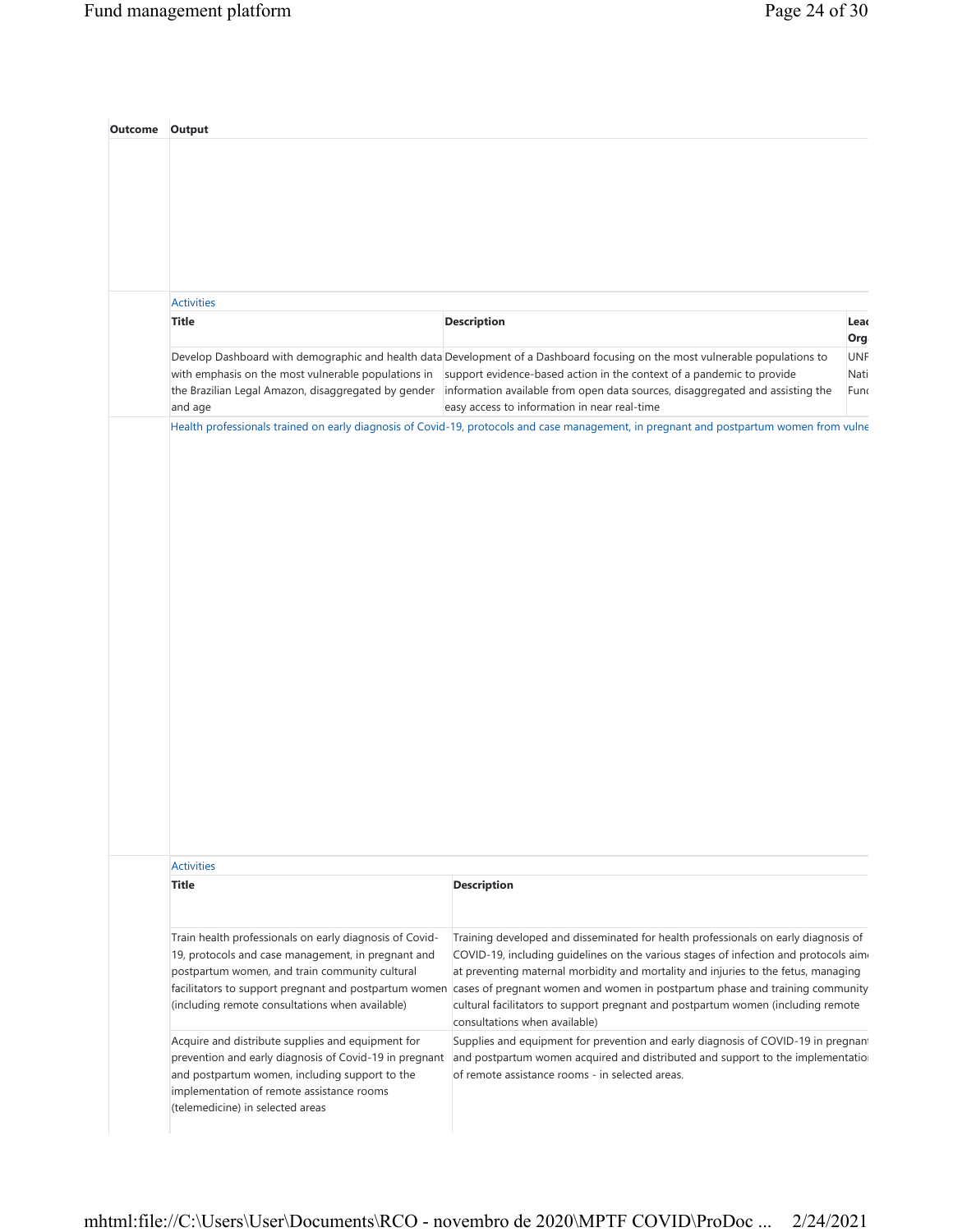| <b>Outcome Output</b>                     |                                                 |               |                                                                                       |                               |                                              |       |                          |                 |                          |                |       |                |                                                                   |
|-------------------------------------------|-------------------------------------------------|---------------|---------------------------------------------------------------------------------------|-------------------------------|----------------------------------------------|-------|--------------------------|-----------------|--------------------------|----------------|-------|----------------|-------------------------------------------------------------------|
| <b>Signature Indicators</b>               |                                                 |               |                                                                                       |                               |                                              |       |                          |                 |                          |                |       |                |                                                                   |
| <b>Title</b>                              | Indicator Component Description<br><b>Title</b> |               |                                                                                       |                               | Category                                     |       | <b>Cycle Scope Value</b> | <b>Type</b>     | <b>Baseline</b><br>Value | Year           | Value | Year           | Baseline Target Target Linked Outcome /<br>Output                 |
| Outcome<br>2.3                            |                                                 |               | Number of people accessing<br>services (education, health,<br>social protection, etc) |                               | Beneficiaries Yearly Country Number N/A      |       |                          |                 |                          | 2020           |       | 0              | Outcome:Outcome                                                   |
|                                           | By Sex                                          | Male          |                                                                                       |                               | Beneficiaries Yearly Country Number          |       |                          |                 |                          | $\mathbf 0$    |       | $\overline{0}$ |                                                                   |
|                                           | By Sex                                          | Female        |                                                                                       |                               | Beneficiaries Yearly Country Number          |       |                          |                 |                          | $\mathbf 0$    |       | $\overline{0}$ |                                                                   |
|                                           | By Age<br>Group                                 | 0-14 years    |                                                                                       |                               | Beneficiaries Yearly Country Number          |       |                          |                 |                          | $\mathbf 0$    |       | $\mathbf{0}$   |                                                                   |
|                                           | By Age<br>Group                                 | 15-24 years   |                                                                                       |                               | Beneficiaries Yearly Country Number          |       |                          |                 |                          | $\overline{0}$ |       | $\overline{0}$ |                                                                   |
|                                           | By Age<br>Group                                 | 25-59 years   |                                                                                       |                               | Beneficiaries Yearly Country Number          |       |                          |                 |                          | $\mathbf 0$    |       | $\mathbf{0}$   |                                                                   |
|                                           | By Age<br>Group                                 |               | 60 years and over                                                                     |                               | Beneficiaries Yearly Country Number          |       |                          |                 |                          | $\mathbf 0$    |       | $\mathbf{0}$   |                                                                   |
|                                           | By risk<br>population                           | Women         |                                                                                       |                               | Beneficiaries Yearly Country Number          |       |                          |                 |                          | 0              |       | $\mathbf{0}$   |                                                                   |
|                                           | By risk<br>popylation                           | Older persons |                                                                                       |                               | Beneficiaries Yearly Country Number          |       |                          |                 |                          | 0              |       | $\mathbf{0}$   |                                                                   |
|                                           | By risk<br>population                           | youth         | Adolescents; children and                                                             |                               | Beneficiaries Yearly Country Number          |       |                          |                 |                          | $\mathbf 0$    |       | $\overline{0}$ |                                                                   |
|                                           | By risk<br>population                           |               | Persons with disabilities                                                             |                               | Beneficiaries Yearly Country Number          |       |                          |                 |                          | $\mathbf 0$    |       | $\overline{0}$ |                                                                   |
|                                           | By risk<br>population                           |               | Persons with mental health                                                            | conditions Indigenous peoples | Beneficiaries Yearly Country Number          |       |                          |                 |                          | $\mathbf 0$    |       | $\mathbf{0}$   |                                                                   |
|                                           | By risk<br>population                           | persons       | Migrants; refugees; stateless<br>and internally displaced                             |                               | Beneficiaries Yearly Country Number          |       |                          |                 |                          | $\Omega$       |       | $\mathbf{0}$   |                                                                   |
|                                           | By risk<br>population                           | Minorities    |                                                                                       |                               | Beneficiaries Yearly Country Number          |       |                          |                 |                          | $\overline{0}$ |       | 0              |                                                                   |
|                                           | By risk<br>population                           |               | Persons in detention or in<br>institutionalized settings                              |                               | Beneficiaries Yearly Country Number          |       |                          |                 |                          | $\overline{0}$ |       | $\mathbf{0}$   |                                                                   |
|                                           | By risk<br>population                           |               | Slum dwellers; informal                                                               | settlements; homeless persons | Beneficiaries Yearly Country Number          |       |                          |                 |                          | $\mathbf 0$    |       | $\mathbf{0}$   |                                                                   |
|                                           | By risk<br>population                           |               | People living with HIV/AIDS                                                           |                               | Beneficiaries Yearly Country Number          |       |                          |                 |                          | $\mathbf 0$    |       | $\mathbf{0}$   |                                                                   |
|                                           | By risk<br>population                           |               | Small farmers; fishers;<br>pastoralists; workers in<br>informal and formal markets    |                               | Beneficiaries Yearly Country Number          |       |                          |                 |                          | $\mathbf 0$    |       | 0              |                                                                   |
|                                           | By risk<br>population                           |               | The food insecure                                                                     |                               | Beneficiaries Yearly Country Number          |       |                          |                 |                          | $\mathbf 0$    |       | $\mathbf{0}$   |                                                                   |
|                                           | By risk<br>population                           |               | People in extreme poverty                                                             |                               | Beneficiaries Yearly Country Number          |       |                          |                 |                          | $\mathbf 0$    |       | $\mathbf{0}$   |                                                                   |
|                                           | By risk<br>population                           |               | Marginalized people                                                                   |                               | Beneficiaries Yearly Country Number          |       |                          |                 |                          | $\mathbf 0$    |       | 0              |                                                                   |
|                                           | Imported Fund Outcome / Output Indicators       |               |                                                                                       |                               |                                              |       |                          |                 |                          |                |       |                |                                                                   |
| Indicator                                 | Component                                       |               |                                                                                       |                               |                                              | Value | <b>Baseline</b>          |                 | <b>Baseline</b>          | <b>Target</b>  |       | <b>Target</b>  | <b>Linked Outcome /</b>                                           |
| <b>Title</b><br><b>Project Indicators</b> | <b>Title</b><br>No fund indicators available.   |               |                                                                                       |                               | <b>Description Category Cycle Scope Type</b> |       | Value                    |                 | Year                     | Value          | Year  |                | Output                                                            |
| <b>Indicator Title</b>                    | <b>Title</b>                                    | Component     | <b>Description</b>                                                                    |                               | Category                                     |       | Cycle Scope Type         | Value           | Value                    | Year           | Value | Year           | <b>Baseline Baseline Target Target Linked Outcome /</b><br>Output |
|                                           | <b>Educational health</b>                       |               | Health educational                                                                    |                               | Capacity                                     | At    |                          | Others Number 0 |                          | 2021           | 1     | 2021           | <b>Outcome: Reduced case</b>                                      |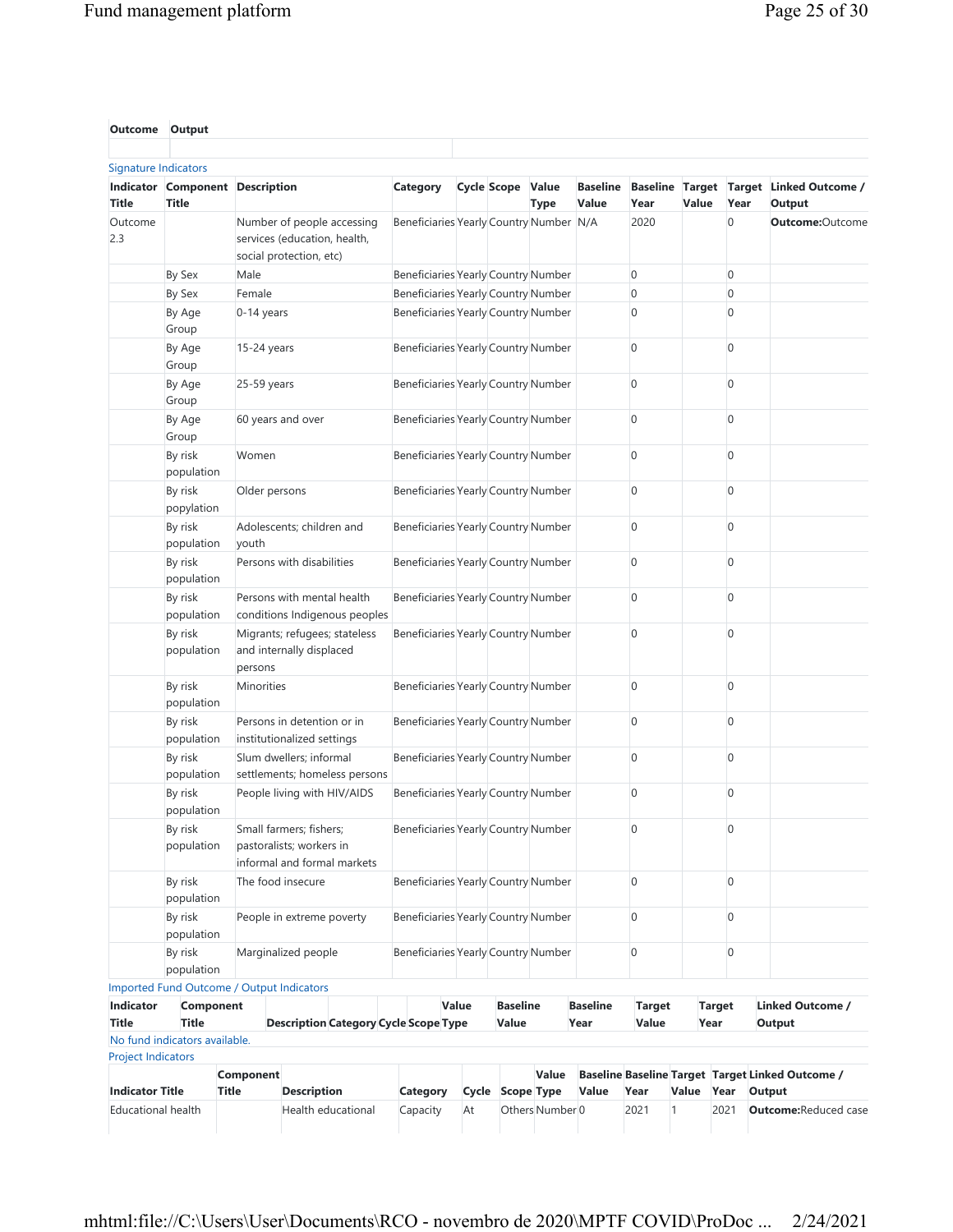|                                                                                                                                                                                  | Component    |                                                                                                                                                                                                                                                                                                                                      |                         |                  | Value                            |       |      |              |      | <b>Baseline Baseline Target Target Linked Outcome /</b>                                                                                                                                                                                                                                                                                                                                                                                             |
|----------------------------------------------------------------------------------------------------------------------------------------------------------------------------------|--------------|--------------------------------------------------------------------------------------------------------------------------------------------------------------------------------------------------------------------------------------------------------------------------------------------------------------------------------------|-------------------------|------------------|----------------------------------|-------|------|--------------|------|-----------------------------------------------------------------------------------------------------------------------------------------------------------------------------------------------------------------------------------------------------------------------------------------------------------------------------------------------------------------------------------------------------------------------------------------------------|
| <b>Indicator Title</b>                                                                                                                                                           | <b>Title</b> | <b>Description</b>                                                                                                                                                                                                                                                                                                                   | Category                | Cycle Scope Type |                                  | Value | Year | Value Year   |      | Output                                                                                                                                                                                                                                                                                                                                                                                                                                              |
| material developed                                                                                                                                                               |              | material based on<br>intercultural dialogue<br>produced to be used in<br>social media to<br>indigenous groups.                                                                                                                                                                                                                       |                         | closure          | ra                               |       |      |              |      | fatality rate and mortalit<br>related to COVID-19-<br>among vulnerable<br>populations in the<br>Brazilian Legal Amazon<br>Output: Intercultural<br>dialogue strengthened<br>with a view to reduced<br>case fatality rate and<br>mortality related to<br>COVID-19- among                                                                                                                                                                             |
|                                                                                                                                                                                  |              |                                                                                                                                                                                                                                                                                                                                      |                         |                  |                                  |       |      |              |      | indigenous people in the<br>Brazilian Legal Amazon                                                                                                                                                                                                                                                                                                                                                                                                  |
|                                                                                                                                                                                  |              | No components available.                                                                                                                                                                                                                                                                                                             |                         |                  |                                  |       |      |              |      |                                                                                                                                                                                                                                                                                                                                                                                                                                                     |
| Dashboard<br>developed and<br>implemented                                                                                                                                        |              | Dashboard focusing on Capacity<br>the most vulnerable<br>populations to support<br>evidence-based action<br>in the context of a<br>pandemic to provide<br>information available<br>from open data<br>sources, disaggregated<br>and assisting the easy<br>access to information<br>in near real-time<br>developed and<br>implemented. |                         | At<br>closure    | Others Number <sup>0</sup><br>ra |       | 2021 | $\mathbf{1}$ | 2021 | <b>Outcome: Reduced case</b><br>fatality rate and mortalit<br>related to COVID-19-<br>among vulnerable<br>populations in the<br>Brazilian Legal Amazon<br><b>Output:</b> Information and<br>data monitoring system:<br>improved through<br>dashboard with updatec<br>and disaggregated<br>demographic and health<br>data                                                                                                                            |
|                                                                                                                                                                                  |              | No components available.                                                                                                                                                                                                                                                                                                             |                         |                  |                                  |       |      |              |      |                                                                                                                                                                                                                                                                                                                                                                                                                                                     |
| Training developed<br>and disseminated for<br>health professionals<br>on early diagnosis of<br>COVID-19, managing<br>cases of pregnant<br>women and women<br>in postpartum phase |              | Training for health<br>professionals on early<br>diagnosis of Covid-19,<br>including guidelines on<br>the various stages of<br>infection and protocols<br>aimed at preventing<br>maternal morbidity<br>and mortality and<br>injuries to the fetus.<br>No components available.                                                       | Capacity                | At<br>closure    | Others Yes/No 0<br>ra            |       | 2021 | $\mathbf{1}$ | 2021 | <b>Outcome: Reduced case</b><br>fatality rate and mortalit<br>related to COVID-19-<br>among vulnerable<br>populations in the<br>Brazilian Legal Amazon<br>Output: Health<br>professionals trained on<br>early diagnosis of Covid<br>19, protocols and case<br>management, in<br>pregnant and postpartul<br>women from vulnerable<br>populations, and<br>acquisition of supplies<br>and equipment to<br>strengthen the response<br>in selected areas |
|                                                                                                                                                                                  |              |                                                                                                                                                                                                                                                                                                                                      | <b>Beneficiaries At</b> |                  | Others Number 0                  |       | 2021 | 200          | 2021 | <b>Outcome: Reduced case</b>                                                                                                                                                                                                                                                                                                                                                                                                                        |
| Number of pregnant<br>and postpartum<br>women from<br>communities of<br>selected areas                                                                                           |              | Pregnant and<br>postpartum women<br>from communities of<br>selected areas who will<br>benefit from the<br>supplies and<br>equipment for<br>prevention and early<br>diagnosis of COVID-19                                                                                                                                             |                         | closure          | ra                               |       |      |              |      | fatality rate and mortalit<br>related to COVID-19-<br>among vulnerable<br>populations in the<br>Brazilian Legal Amazon<br>Output: Health<br>professionals trained on<br>early diagnosis of Covid                                                                                                                                                                                                                                                    |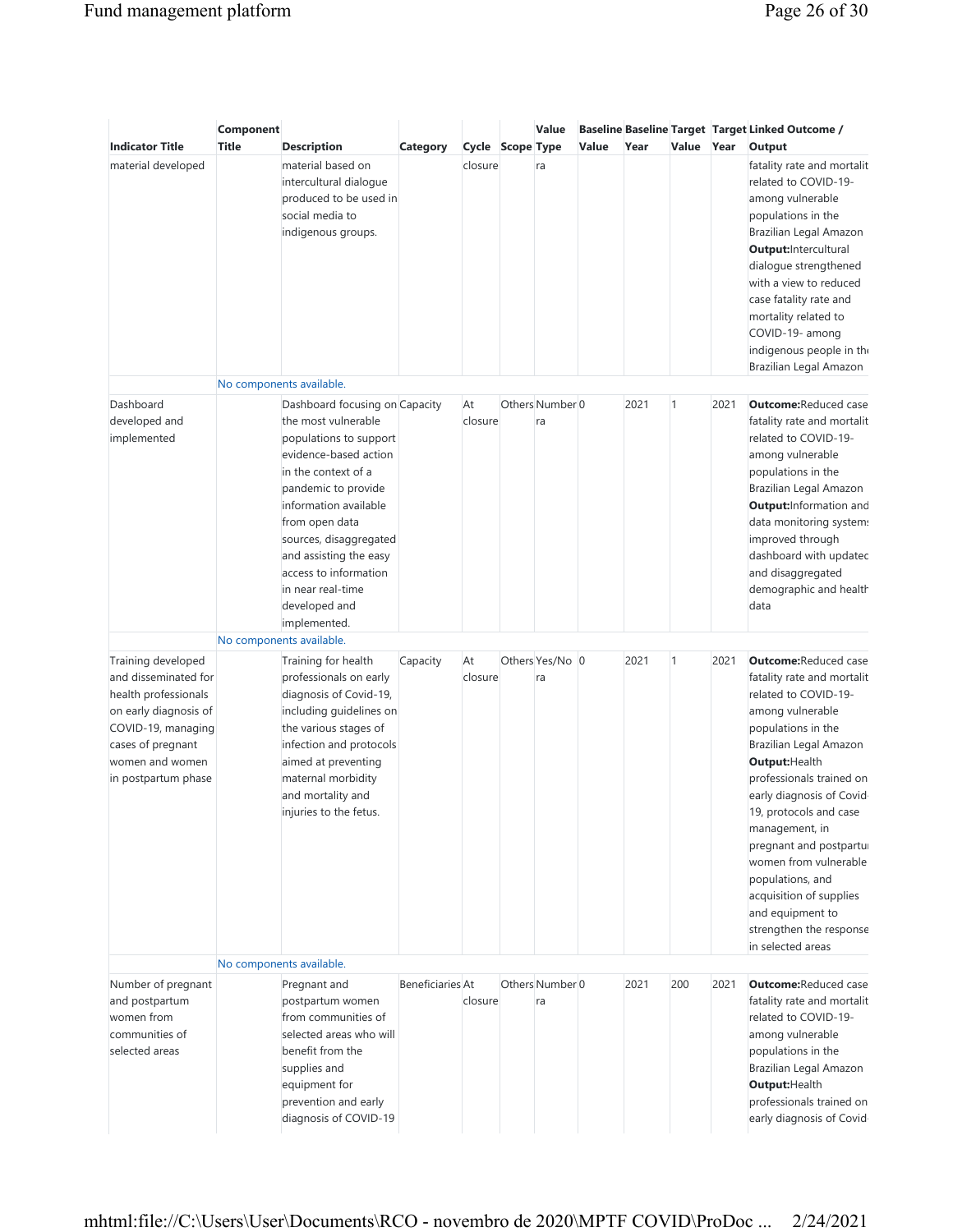|                                                                                                                                                          | Component    |                                                                                                                                                                                                                                                                                                                                                                             |                         |                  | Value                 |       |      |              |      | <b>Baseline Baseline Target Target Linked Outcome /</b>                                                                                                                                                                                                                                                                                                                                             |
|----------------------------------------------------------------------------------------------------------------------------------------------------------|--------------|-----------------------------------------------------------------------------------------------------------------------------------------------------------------------------------------------------------------------------------------------------------------------------------------------------------------------------------------------------------------------------|-------------------------|------------------|-----------------------|-------|------|--------------|------|-----------------------------------------------------------------------------------------------------------------------------------------------------------------------------------------------------------------------------------------------------------------------------------------------------------------------------------------------------------------------------------------------------|
| <b>Indicator Title</b>                                                                                                                                   | <b>Title</b> | Description<br>that were acquired and<br>distributed<br>No components available.                                                                                                                                                                                                                                                                                            | <b>Category</b>         | Cycle Scope Type |                       | Value | Year | Value Year   |      | Output<br>19, protocols and case<br>management, in<br>pregnant and postpartur<br>women from vulnerable<br>populations, and<br>acquisition of supplies<br>and equipment to<br>strengthen the response<br>in selected areas                                                                                                                                                                           |
| Number of<br>indigenous people<br>from the Brazilian<br>Amazon Region, and<br>indigenous migrants<br>from Venezuela,<br>living in the selected<br>areas. |              | Indigenous people<br>from the Brazilian<br>Amazon Region, and<br>indigenous migrants<br>from Venezuela, living<br>in the selected areas.<br>who will benefit from<br>the supplies acquired<br>that will allow timely<br>diagnosis by COVID-19<br>Antigen Based Rapid<br>Test, monitoring of<br>mild cases, and<br>transportation of<br>severe cases to<br>hospitalized care | Beneficiaries At        | closure          | Others Number 0<br>ra |       | 2021 | 141,015 2021 |      | <b>Outcome: Reduced case</b><br>fatality rate and mortalit<br>related to COVID-19-<br>among vulnerable<br>populations in the<br>Brazilian Legal Amazon<br><b>Output:</b> Strengthened<br>capacity for Indigenous<br>people from the Amazor<br>Region, and indigenous<br>migrants from Venezuel<br>offered timely diagnosis<br>by COVID-19 Antigen<br>Based Rapid Test, and<br>monitored mild cases. |
| Number of people<br>from the Brazilian<br>Amazon region's<br>traditional<br>communities living in<br>the selected areas                                  |              | No components available.<br>People from Brazilian<br>Amazon region's<br>traditional<br>communities, living in<br>the selected areas, who<br>will benefit from the<br>supplies acquired that<br>will allow timely<br>diagnosis by COVID-19<br>Antigen Based Rapid<br>Test, monitoring of<br>mild cases, and<br>transportation of<br>severe cases to<br>hospitalized care     | <b>Beneficiaries At</b> | closure          | Others Number 0<br>ra |       | 2021 | 3,693        | 2021 | <b>Outcome: Reduced case</b><br>fatality rate and mortalit<br>related to COVID-19-<br>among vulnerable<br>populations in the<br>Brazilian Legal Amazon<br>Output:Strengthened<br>capacity for traditional<br>peoples and communitie<br>from the Amazon Regior<br>offered timely diagnosis<br>decreased COVID-19<br>incidence, and case<br>fatality rate.                                            |
| Public technical<br>personnel and<br>managers with<br>increased knowledge<br>on gender and<br>indigenous peoples'<br>rights mainstreaming                |              | No components available.<br>Knowledge increased<br>by means of training,<br>assessment of the<br>emergency health<br>response plan and<br>related actions<br>focusing on<br>responsivenes to<br>gender, race and<br>ethnicity, and<br>recommendations<br>based on the rapid<br>assessment results and<br>consultations to                                                   | Capacity                | At<br>closure    | Others Number 0<br>ra |       | 2021 | 20           | 2021 | <b>Outcome: Reduced case</b><br>fatality rate and mortalit<br>related to COVID-19-<br>among vulnerable<br>populations in the<br>Brazilian Legal Amazon<br>Output:Enhanced<br>capacity of government<br>institutions in charge of<br>the COVID-19 emergenc<br>response in the Legal<br>Amazon in incorporate<br>the needs of Indigenous<br>women into COVID-19                                       |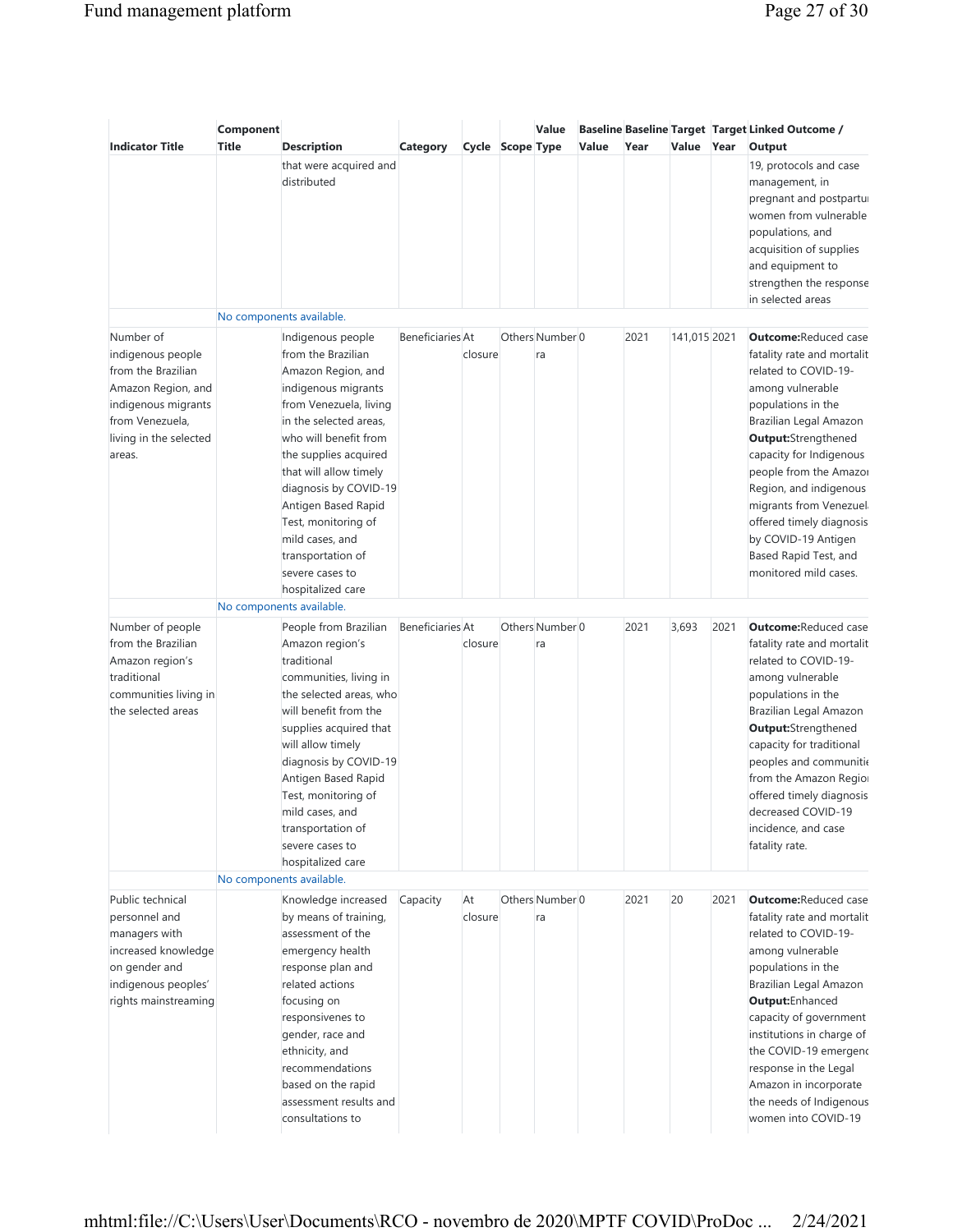| <b>Indicator Title</b>                                                                                                      | Component<br><b>Title</b> | <b>Description</b>                                                                                               |                                                                                                                                                |        | Category |                          |               | Cycle Scope Type | Value                            | Value                                  | Year                                                                                                                                                                                                                                                                                                                                                   | Value Year |      | <b>Baseline Baseline Target Target Linked Outcome /</b><br>Output                                                                                                                                                                                                                                                                                                                                                                            |
|-----------------------------------------------------------------------------------------------------------------------------|---------------------------|------------------------------------------------------------------------------------------------------------------|------------------------------------------------------------------------------------------------------------------------------------------------|--------|----------|--------------------------|---------------|------------------|----------------------------------|----------------------------------------|--------------------------------------------------------------------------------------------------------------------------------------------------------------------------------------------------------------------------------------------------------------------------------------------------------------------------------------------------------|------------|------|----------------------------------------------------------------------------------------------------------------------------------------------------------------------------------------------------------------------------------------------------------------------------------------------------------------------------------------------------------------------------------------------------------------------------------------------|
|                                                                                                                             |                           |                                                                                                                  | indigenous leaders.                                                                                                                            |        |          |                          |               |                  |                                  |                                        |                                                                                                                                                                                                                                                                                                                                                        |            |      | prevention and response<br>strategies.                                                                                                                                                                                                                                                                                                                                                                                                       |
|                                                                                                                             | No components available.  |                                                                                                                  |                                                                                                                                                |        |          |                          |               |                  |                                  |                                        |                                                                                                                                                                                                                                                                                                                                                        |            |      |                                                                                                                                                                                                                                                                                                                                                                                                                                              |
| Recommendations<br>formulated based on<br>the consultations<br>with indigenous<br>peoples submitted to<br>decision-makers   |                           | Formulation of<br>with indigenous<br>leaders and<br>community-led<br>awareness on<br>symptoms and<br>vaccination | recommendations<br>based on consultations<br>campaigns to raise<br>prevention-measures,                                                        |        | Policy   |                          | At<br>closure |                  | Others Number <sup>0</sup><br>ra |                                        | 2021                                                                                                                                                                                                                                                                                                                                                   | 3          | 2021 | <b>Outcome: Reduced case</b><br>fatality rate and mortalit<br>related to COVID-19-<br>among vulnerable<br>populations in the<br>Brazilian Legal Amazon<br>Output: Enhanced<br>capacity of indigenous<br>women who are local<br>community leaders in<br>Legal Amazon territories<br>to meaningfully<br>participate in and<br>influence decision<br>making by presenting<br>recommendations<br>regarding the emergenc<br>response to COVID-19. |
|                                                                                                                             | No components available.  |                                                                                                                  |                                                                                                                                                |        |          |                          |               |                  |                                  |                                        |                                                                                                                                                                                                                                                                                                                                                        |            |      |                                                                                                                                                                                                                                                                                                                                                                                                                                              |
| Health professionals<br>trained on early<br>diagnosis of Covid-<br>19, protocols and<br>case management, in<br>pregnant and |                           |                                                                                                                  | Knowledge of health<br>professionals increased<br>by means of training<br>on early diagnosis of<br>Covid-19, protocols<br>and case management, |        | Capacity |                          | At<br>closure |                  | Others Number 0<br>ra            |                                        | 2021                                                                                                                                                                                                                                                                                                                                                   | 250        | 2021 |                                                                                                                                                                                                                                                                                                                                                                                                                                              |
| postpartum women<br>from vulnerable<br>populations, in                                                                      |                           | in pregnant and<br>from vulnerable                                                                               | postpartum women                                                                                                                               |        |          |                          |               |                  |                                  |                                        |                                                                                                                                                                                                                                                                                                                                                        |            |      |                                                                                                                                                                                                                                                                                                                                                                                                                                              |
| selected areas                                                                                                              |                           | populations                                                                                                      |                                                                                                                                                |        |          |                          |               |                  |                                  |                                        |                                                                                                                                                                                                                                                                                                                                                        |            |      |                                                                                                                                                                                                                                                                                                                                                                                                                                              |
| <b>Risks</b>                                                                                                                | No components available.  |                                                                                                                  |                                                                                                                                                |        |          |                          |               |                  |                                  |                                        |                                                                                                                                                                                                                                                                                                                                                        |            |      |                                                                                                                                                                                                                                                                                                                                                                                                                                              |
| Event                                                                                                                       | <b>Category</b>           |                                                                                                                  | Level                                                                                                                                          |        |          | <b>Likelihood Impact</b> |               |                  | <b>Mitigating Measures</b>       |                                        |                                                                                                                                                                                                                                                                                                                                                        |            |      | <b>Risk Owner</b>                                                                                                                                                                                                                                                                                                                                                                                                                            |
| Economic restoration<br>could lead to the<br>appreciation of the<br>Brazilian Real, with<br>impact on exchange<br>rate.     | • Financial               |                                                                                                                  | Medium Unlikely                                                                                                                                |        |          | Major                    | term.         |                  |                                  | Short period of project execution. The | socioeconomic impact of COVID-19 in the<br>country is likely to be very high in the coming<br>months and, therefore, the depreciation of the<br>Brazilian Real, which is already significant, is<br>expected to keep the same level in the short                                                                                                       |            |      | haroldo.machadofilho@un.or                                                                                                                                                                                                                                                                                                                                                                                                                   |
| Brazil and<br>International vendors,<br>and suppliers may lack<br>or have items of<br>substandard quality.                  | • Operational             |                                                                                                                  | High                                                                                                                                           | Likely |          | Major                    |               | of good quality. |                                  |                                        | PAHO/WHO will Promote public procurement<br>practices that are sustainable, in accordance with<br>national, and international policies and priorities,<br>prior to the project start date to select<br>appropriate vendors with high-quality materials<br>and ensure during implementation period<br>vendors and suppliers continue offering materials |            |      | almironm@paho.org                                                                                                                                                                                                                                                                                                                                                                                                                            |
| Loss of timing of<br>proposed outcomes in<br>case of available<br>vaccines after six<br>months of project<br>submission     | • Operational             |                                                                                                                  | High                                                                                                                                           | Likely |          | Major                    |               |                  |                                  |                                        | In the context of the pandemic, PAHO/WHO is<br>providing essential leadership, coordination and<br>assistance to fight the spread of COVID-19, save<br>lives, and protect the most vulnerable population<br>groups. To advance these goals, PAHO/WHO will<br>be constantly monitoring immunization's                                                   |            |      | almironm@paho.org                                                                                                                                                                                                                                                                                                                                                                                                                            |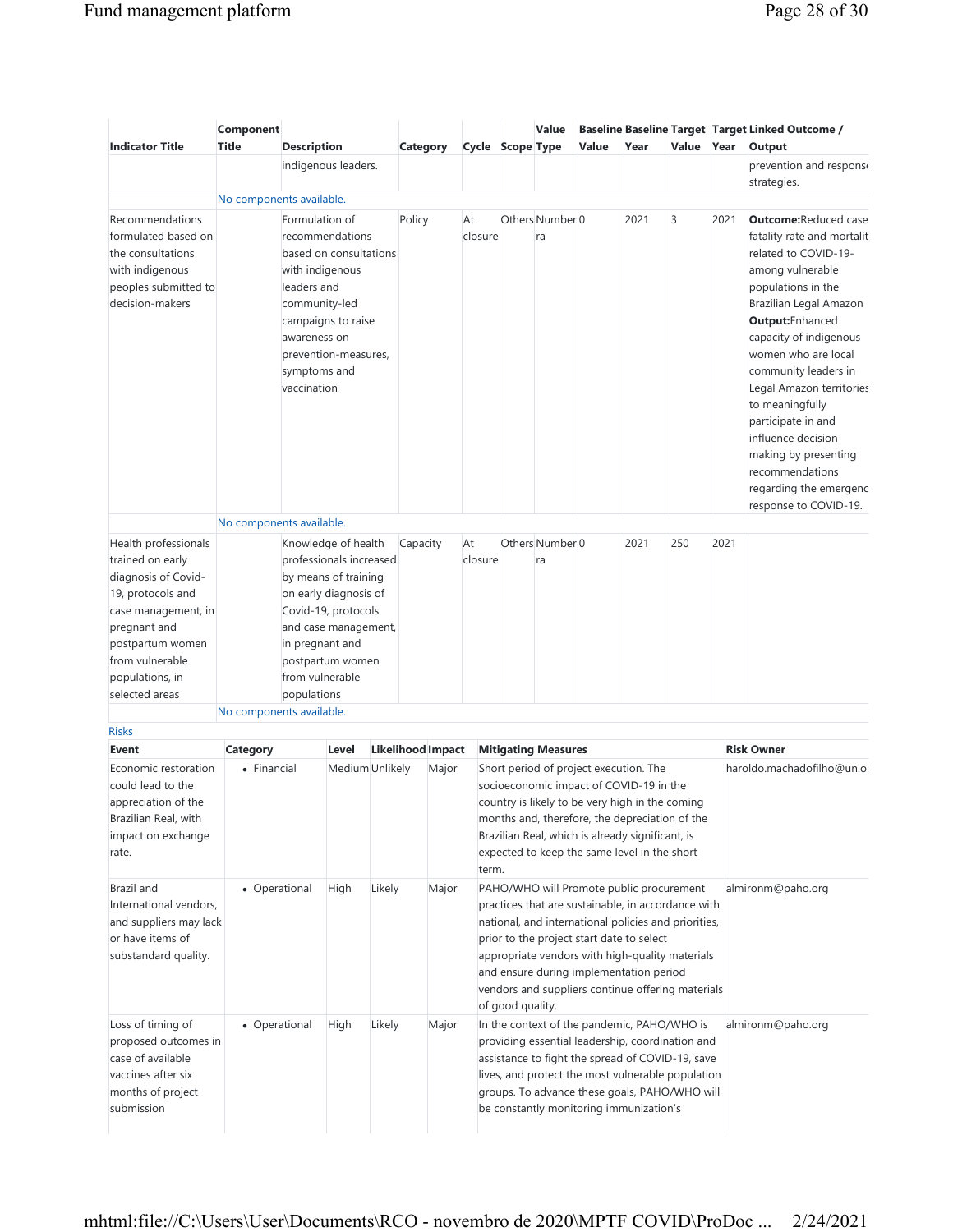|                                                                                                                                                                         |                                                   |                 |          |       | availability in Brazil in order to provide the best<br>recommended course of action to control the<br>pandemic as fast as possible.                                                                                                                                                                                                                                                                                                                                           |                   |
|-------------------------------------------------------------------------------------------------------------------------------------------------------------------------|---------------------------------------------------|-----------------|----------|-------|-------------------------------------------------------------------------------------------------------------------------------------------------------------------------------------------------------------------------------------------------------------------------------------------------------------------------------------------------------------------------------------------------------------------------------------------------------------------------------|-------------------|
| Slow start of project<br>given decentralized<br>mechanisms that need<br>to be in place for<br>execution                                                                 | • Operational                                     | Medium Unlikely |          |       | Moderate Detailed agreements with material and service<br>providers are finalized as soon as the PRODOC is<br>signed. Procurement Plan for hiring providers<br>need to be immediately launched after PRODOC<br>signature.                                                                                                                                                                                                                                                     | r.lima@unesco.org |
| Political instability                                                                                                                                                   | • Operational                                     | High            | Likely   | Major | Project strategy is based on consultations with<br>local, regional and national stakeholders. In the<br>first months of implementation, the project shall<br>have an inception phase that will enable the<br>dissemination of project's strategy and<br>strengthen the participation of local and regional<br>organizations in the project.                                                                                                                                   | r.lima@unesco.org |
| Indigenous<br>communities have<br>limited understanding<br>over COVID-19 and<br>other activities not<br>related to indigenous<br>culture.                               | • Operational                                     | High            | Likely   | Major | It is essential to work from an intercultural<br>perspective, involving other indigenous leaders.<br>The context of education and health is greatly<br>facilitated when involving local knowledge and<br>leadership from their realities. Expert consultants,<br>anthropologists must be involved to mitigate<br>risks and inappropriate language.                                                                                                                            | r.lima@unesco.org |
| Low engagement of<br>partners to reach large<br>scale.                                                                                                                  | • Operational                                     | Medium Likely   |          |       | Moderate The successes of the project depend on a good<br>communication strategy. The project will<br>undertake communication activities to inform<br>beneficiaries, but it may be important to count<br>on the governments, NGOs and associations, as<br>well as to select "champions" in the ground to<br>serve as example of implementation to other<br>indigenous communities.                                                                                            | r.lima@unesco.org |
| Transacional costs in<br>transferring the money<br>to the final<br>beneficiaries                                                                                        | • Financial                                       | Low             | Unlikely |       | Moderate It is expected that most of beneficiaries will have r.martins@unesco.org<br>bank accounts to receive the payments for<br>Component 4. For operational purposes, it will<br>would be important to have only one bank in<br>partnership with (agency) to make the<br>disbursements. In case that is not possible to<br>select one single institution, (agency) has the<br>capacity to make decentralized payments, but it<br>will increase time and operational costs. |                   |
| Increased rates of<br>COVID-19 confirmed<br>cases and deaths in<br>the northern region<br>that prevent the action<br>of engaging the most<br>vulnerable<br>populations. | • Operational                                     | High            | Likely   | Major | Sensitize local management and the most<br>vulnerable populations about the importance of<br>the project's actions, even in a context of a high<br>incidence of COVID-19 in the region.                                                                                                                                                                                                                                                                                       | r.lima@unesco.org |
| Delay in identifying<br>national or local<br>suppliers, or<br>unavailability of the<br>goods.                                                                           | • Organizational Medium Unlikely<br>• Operational |                 |          | Major | Anticipate the drafting of Terms of Reference and quiroga@unfpa.org<br>identification of possible suppliers, based on UN<br>entities' previous experience with similar<br>purchasing processes of EPIs, telemedicine<br>equipment and Dignity Kits. Neither the<br>unavailability nor possible delays in the delivery<br>of the goods were pointed out by suppliers on<br>those previous processes.                                                                           |                   |
| Lack of local<br>implementing partners<br>with experience in<br>delivering the                                                                                          | • Organizational Medium Unlikely                  |                 |          |       | Moderate There are several possible local implementing<br>partners in each Legal Amazon DSEI or federal<br>state, including organizations with whom the UN<br>entities have had successful experiences and/or                                                                                                                                                                                                                                                                 | quiroga@unfpa.org |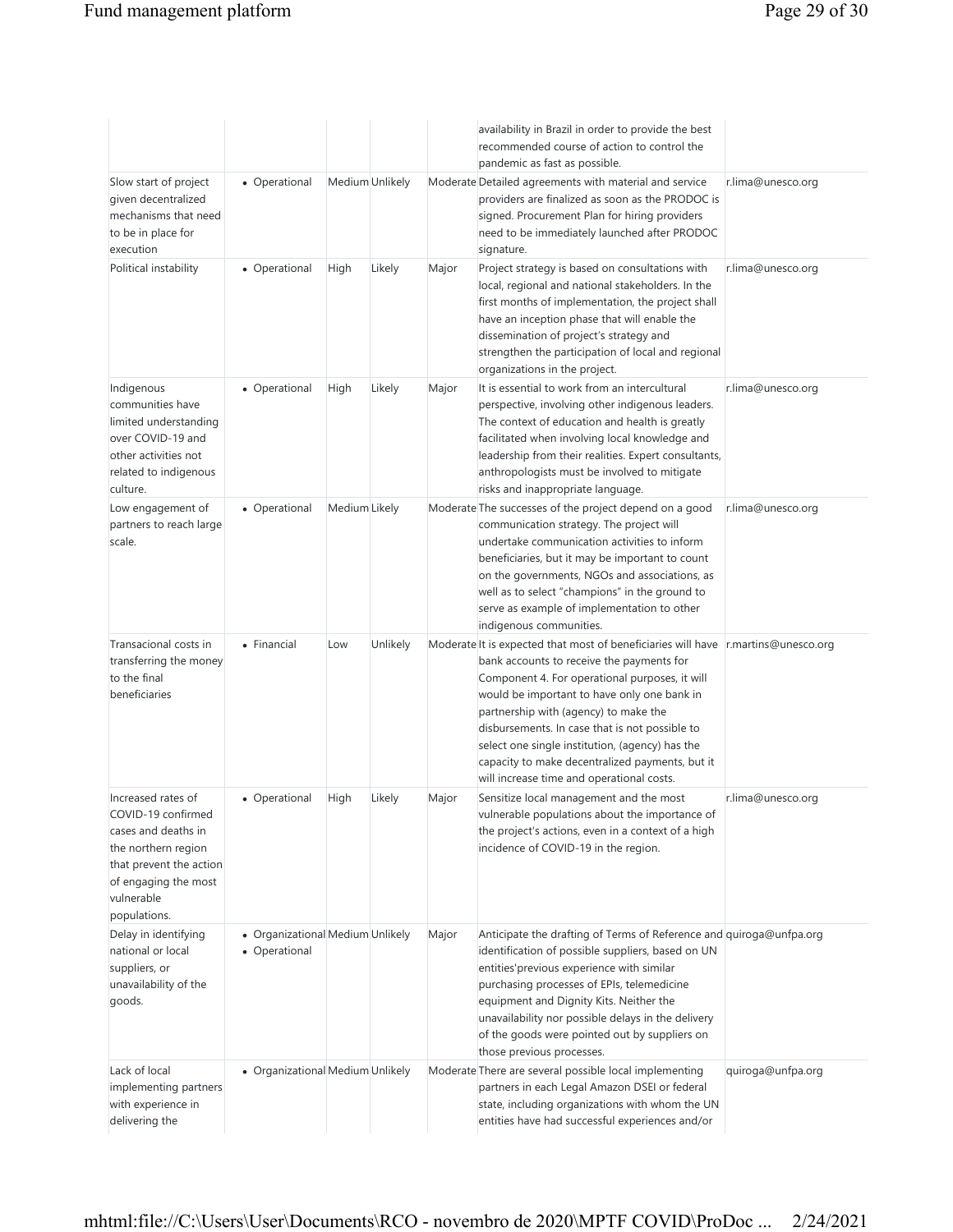6. Transfers and Grants to

7. General Operating and other Direct Costs

Counterparts

| expected results.                                                                                                                                                                                                                                 |                                         |                                                   |  |                             |        |                   | maintains good articulation. Anticipate the<br>mapping of preferencial and alternative IPs with<br>experience in delivering similar results.                                                                                                                                                                                                                                                                                                             |          |                      |              |
|---------------------------------------------------------------------------------------------------------------------------------------------------------------------------------------------------------------------------------------------------|-----------------------------------------|---------------------------------------------------|--|-----------------------------|--------|-------------------|----------------------------------------------------------------------------------------------------------------------------------------------------------------------------------------------------------------------------------------------------------------------------------------------------------------------------------------------------------------------------------------------------------------------------------------------------------|----------|----------------------|--------------|
| Lack of data. Data not<br>made available or<br>delivered late by State<br>Secretariats, delaying<br>or preventing the<br>development of the<br>dashboard.                                                                                         |                                         | • Organizational High<br>• Operational            |  | Unlikely                    | Major  |                   | The Memoranda of Understanding concluded by quiroga@unfpa.org<br>UNFPA and the State Health Secretariats of<br>Roraima and Amazonas expressly ensure the<br>sharing of data between the parties for health<br>promotion purposes, with an emphasis on<br>maternal-child health of most vulnerable groups,<br>such as indigenous and traditional peoples. In<br>addition, strengthen articulation with other Legal<br>Amazon states, especially Maranhão. |          |                      |              |
| Delay or inability to<br>install telemedicine<br>services. Lack of<br>support from State<br><b>Health Secretariats</b><br>regarding the offer of<br>health professionals to<br>provide remote<br>assistance.<br><b>Budget by UNSDG Categories</b> |                                         | • Organizational Medium Unlikely<br>• Operational |  |                             |        |                   | Moderate The MoUs concluded between UNFPA and the<br>States of Roraima and Amazonas foresees joint<br>efforts to expand access to health services. In<br>addition, the provision of health services via<br>telemedicine is a solution already used or<br>considered by Legal Amazonia States, in view of<br>their structural difficulties in reaching hinterland<br>Municipalities, indigenous, riverside and<br>traditional people communities.         |          | quiroga@unfpa.org    |              |
| <b>Budget Lines</b>                                                                                                                                                                                                                               |                                         | <b>Description</b>                                |  | <b>UNESCO (7%)</b>          |        | <b>UNFPA (7%)</b> | <b>UNWOMEN (7%)</b>                                                                                                                                                                                                                                                                                                                                                                                                                                      |          | <b>PAHO/WHO (7%)</b> | <b>Total</b> |
| 1. Staff and other personnel                                                                                                                                                                                                                      |                                         |                                                   |  | 25,000                      |        | 21.000            | 20,000                                                                                                                                                                                                                                                                                                                                                                                                                                                   | $\Omega$ |                      | 66,000       |
| 2. Supplies, Commodities,<br>Materials                                                                                                                                                                                                            | $\Omega$                                |                                                   |  |                             | 21,000 |                   | 0<br>621,000                                                                                                                                                                                                                                                                                                                                                                                                                                             |          |                      | 642,000      |
| Furniture, incl. Depreciation                                                                                                                                                                                                                     | 3. Equipment, Vehicles, and<br>$\Omega$ |                                                   |  | 12,000<br>0<br><sup>0</sup> |        |                   |                                                                                                                                                                                                                                                                                                                                                                                                                                                          | 12,000   |                      |              |
| 4. Contractual services                                                                                                                                                                                                                           |                                         |                                                   |  | 30.000                      |        | 30,000            | 5.900                                                                                                                                                                                                                                                                                                                                                                                                                                                    | $\Omega$ |                      | 65.900       |

5. Travel 5,000 10,000 5,000 0 20,000

**Sub Total Project Costs 60,000 94,000 70,100 621,000 845,100** 8. Indirect Support Costs 4,200 4,200 6,580 4,907 43,470 59,157 **Total 64,200 100,580 75,007 664,470 904,257**

0 39,200 0 39,200

© 2021 - UNDP: 1.0.0.0

0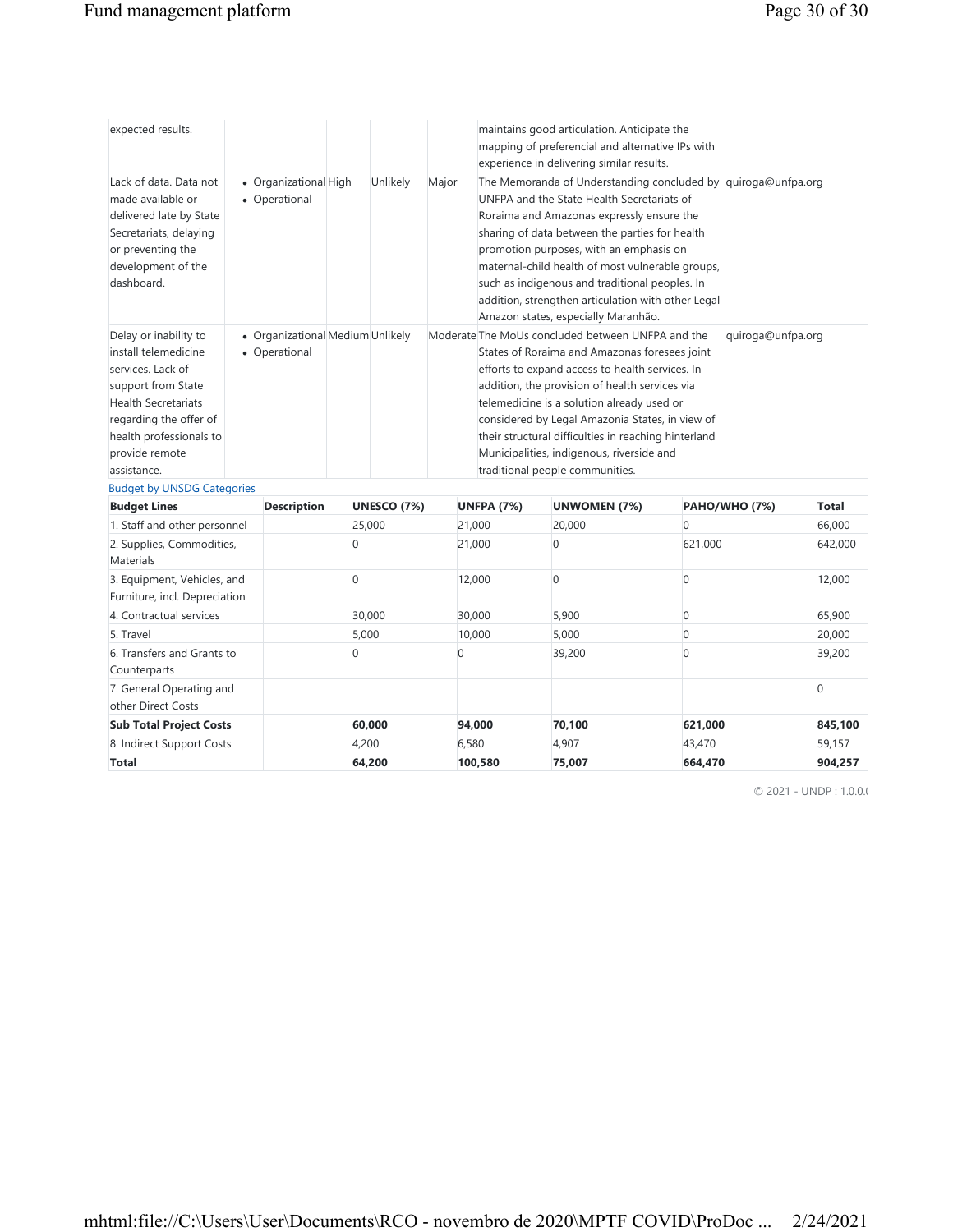# ProDoc Brazil MPTF COVID 19 24022021 to be

## signed

Relatório de auditoria final 2021-02-25

| Criado:        | 2021-02-25                                    |
|----------------|-----------------------------------------------|
| Por:           | Haroldo Machado (haroldo machadofilho@un.org) |
| Estado:        | Assinado                                      |
| ID transacção: | CBJCHBCAABAAXblCh2EpdDIYi--165VSx-M1imc8OC9d  |
|                |                                               |

## Histórico de "ProDoc Brazil MPTF COVID 19 24022021 to be sig ned"

- **D** Documento criado por Haroldo Machado (haroldo.machadofilho@un.org) 2021-02-25 - 16:46:22 GMT- Endereço IP: 186.248.94.5
- Documento enviado por e-mail para Socorro Gross (grosssoc@paho.org) para assinatura 2021-02-25 - 16:51:16 GMT
- **E**-mail visto por Socorro Gross (grosssoc@paho.org) 2021-02-25 - 17:28:04 GMT- Endereço IP: 187.72.203.177
- $\mathscr{O}_\bullet$  Documento assinado electronicamente por Socorro Gross (grosssoc@paho.org) Data da assinatura: 2021-02-25 - 17:32:44 GMT - Origem da hora: servidor- Endereço IP: 187.72.203.177
- **Documento enviado por e-mail para Anastasia Divinskaya (anastasia.divinskaya@unwomen.org) para** assinatura 2021-02-25 - 17:32:46 GMT
- **B** E-mail visto por Anastasia Divinskaya (anastasia.divinskaya@unwomen.org) 2021-02-25 - 17:35:10 GMT- Endereço IP: 104.47.58.126
- $\mathscr{O}_\bullet$  Documento assinado electronicamente por Anastasia Divinskaya (anastasia.divinskaya@unwomen.org) Data da assinatura: 2021-02-25 - 17:36:53 GMT - Origem da hora: servidor- Endereço IP: 189.6.37.109
- Documento enviado por e-mail para Astrid Bant (bant@unfpa.org) para assinatura 2021-02-25 - 17:36:55 GMT
- **E**-mail visto por Astrid Bant (bant@unfpa.org) 2021-02-25 - 17:44:06 GMT- Endereço IP: 74.125.213.10
- $\mathscr{O}_0$  Documento assinado electronicamente por Astrid Bant (bant@unfpa.org) Data da assinatura: 2021-02-25 - 17:45:50 GMT - Origem da hora: servidor- Endereço IP: 189.6.28.15

## **Adobe Sign**